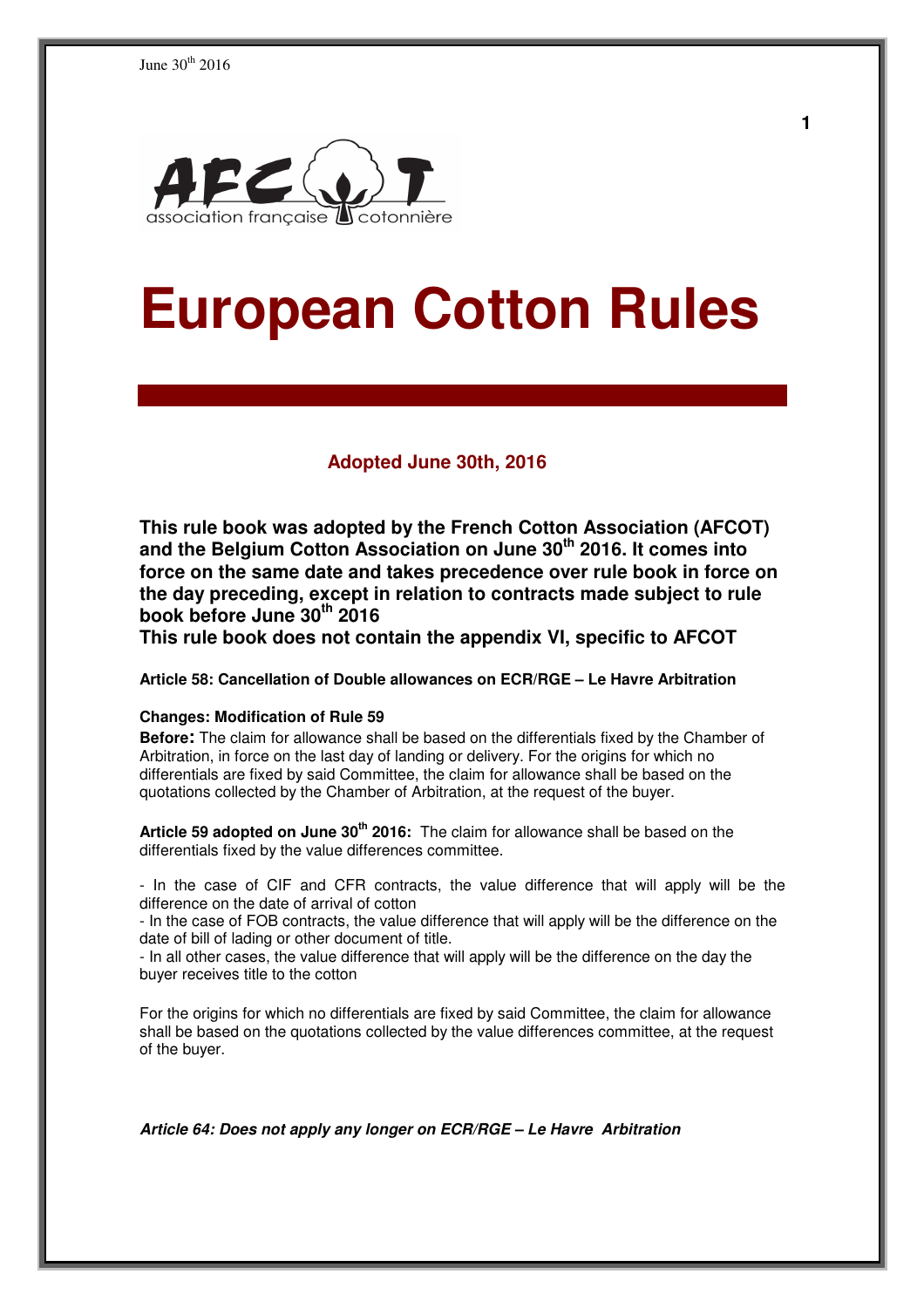|                                                  | Art. Nrs.   |
|--------------------------------------------------|-------------|
| <b>FIRST PART</b>                                |             |
| <b>PART 1 - BASIC CONCEPT / (EUROPEAN RULES)</b> |             |
| <b>TITLE 1: Scope of Application</b>             | $001 - 003$ |
| <b>TITLE 2 : Disputes</b>                        | 004         |
| <b>TITLE 3: Amendments</b>                       | 005         |

# **PART 2 - EUROPEAN TERMS**

# **TITLE 1 : Common rules concerning all contracts**

| Chapter I                        | ÷.                            | <b>Specific clauses</b>                                                |             |
|----------------------------------|-------------------------------|------------------------------------------------------------------------|-------------|
| <b>Section I</b>                 | ÷.                            | <b>Terms of period - Time-limits</b>                                   | $006 - 008$ |
| <b>Section II</b>                | ÷.                            | Due date - Damages-interests                                           | 009         |
| <b>Section III</b>               | ÷                             | <b>Foreign currency</b>                                                | 010         |
| <b>Section IV</b>                | ÷.                            | <b>Contract Unit</b>                                                   | 011         |
| <b>Section V</b>                 | ÷.                            | <b>Control limit, Franchise, Tolerance</b>                             | $012 - 014$ |
| <b>Section VI</b>                | ÷.                            | <b>Licences</b>                                                        | 015         |
| <b>Chapter II</b>                | $\mathcal{L}$                 | Object of the sale-purchase contract /<br>(Quantity - Quality - Price) |             |
| <b>Section I</b>                 | ÷                             | Quantity                                                               | $016 - 021$ |
| <b>Section II</b>                | ÷                             | Quality                                                                | $022 - 023$ |
| <b>Section III</b>               | $\mathbf{L}$                  | <b>Price</b>                                                           | $024 - 025$ |
| <b>Chapter III</b>               | $\mathcal{I}^{\mathcal{I}}$ . | <b>Payment</b>                                                         |             |
| <b>Definition</b>                |                               |                                                                        | 026         |
| Payment by letter of credit      |                               |                                                                        | 027         |
|                                  |                               | <b>Payment against documents</b>                                       | 028         |
| Date of invoice                  |                               |                                                                        | 029         |
| <b>Deferred payment</b>          |                               |                                                                        | 030         |
| <b>Retention of title clause</b> |                               |                                                                        | 031         |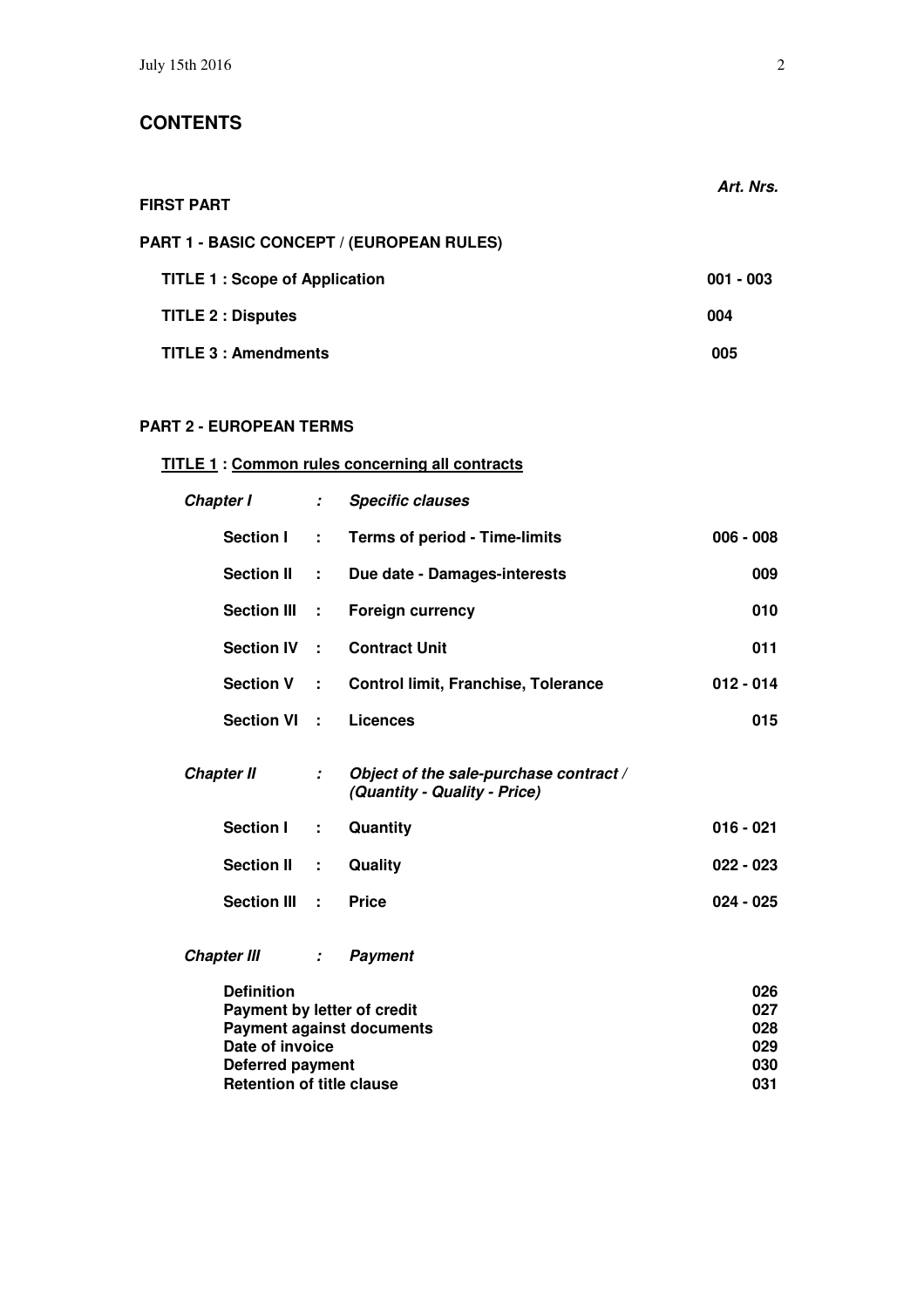|                    |                                       |                                                                  | Art. Nrs.                                                      |
|--------------------|---------------------------------------|------------------------------------------------------------------|----------------------------------------------------------------|
| <b>Chapter IV</b>  | $\mathcal{I}^{\mathcal{I}}$ .         | <b>Inspection</b>                                                |                                                                |
| Section I          | ÷                                     | <b>Definition</b>                                                | $032 - 034$                                                    |
| <b>Section II</b>  | ÷.                                    | <b>Examination of the bale packing</b><br>and condition of bales | $035 - 036$                                                    |
| <b>Section III</b> | ÷                                     | Weighing                                                         | $037 - 041$                                                    |
| <b>Section IV</b>  | ÷                                     | Sampling                                                         | $042 - 045$                                                    |
| <b>Section V</b>   | ÷                                     | <b>Taring</b>                                                    | $046 - 049$                                                    |
| <b>Section VI</b>  | ÷                                     | <b>Humidity control</b>                                          | 050                                                            |
|                    |                                       | <b>Defective bales</b>                                           | 051                                                            |
| <b>Chapter V</b>   | ÷                                     | <b>Weight adjustments</b>                                        |                                                                |
|                    |                                       |                                                                  | $052 - 054$                                                    |
|                    | ÷.                                    |                                                                  | $055 - 057$                                                    |
| <b>Chapter VI</b>  | $\mathcal{I}^{\pm}$                   | <b>Quality differences</b>                                       |                                                                |
| <b>Section I</b>   | ÷.                                    | <b>Claims for quality deficiencies</b>                           | $058 - 061$                                                    |
| <b>Section II</b>  | ÷                                     | <b>Accounts for quality differences</b>                          | $062 - 064$                                                    |
| <b>Section III</b> | ÷.                                    | <b>Micronaire</b>                                                | 065                                                            |
| <b>Chapter VII</b> | ÷                                     | <b>Rejection clause</b>                                          |                                                                |
| <b>Section I</b>   | ÷                                     | Inspection                                                       | $066 - 067$                                                    |
| <b>Section II</b>  | ÷.                                    | Replacement                                                      | $068 - 070$                                                    |
|                    | <b>Section I</b><br><b>Section II</b> | Section VII :<br>÷.                                              | <b>Definition - Procedure</b><br><b>Excess or short weight</b> |

# **TITLE 2 : Specific terms**

|  | Chapter I : Contracts for shipment         |           |
|--|--------------------------------------------|-----------|
|  | Section I: General provisions              | 071 - 074 |
|  | Section II : Definitions of shipment terms | 075       |
|  | Section III : CIF and CFR contracts        | 076 - 077 |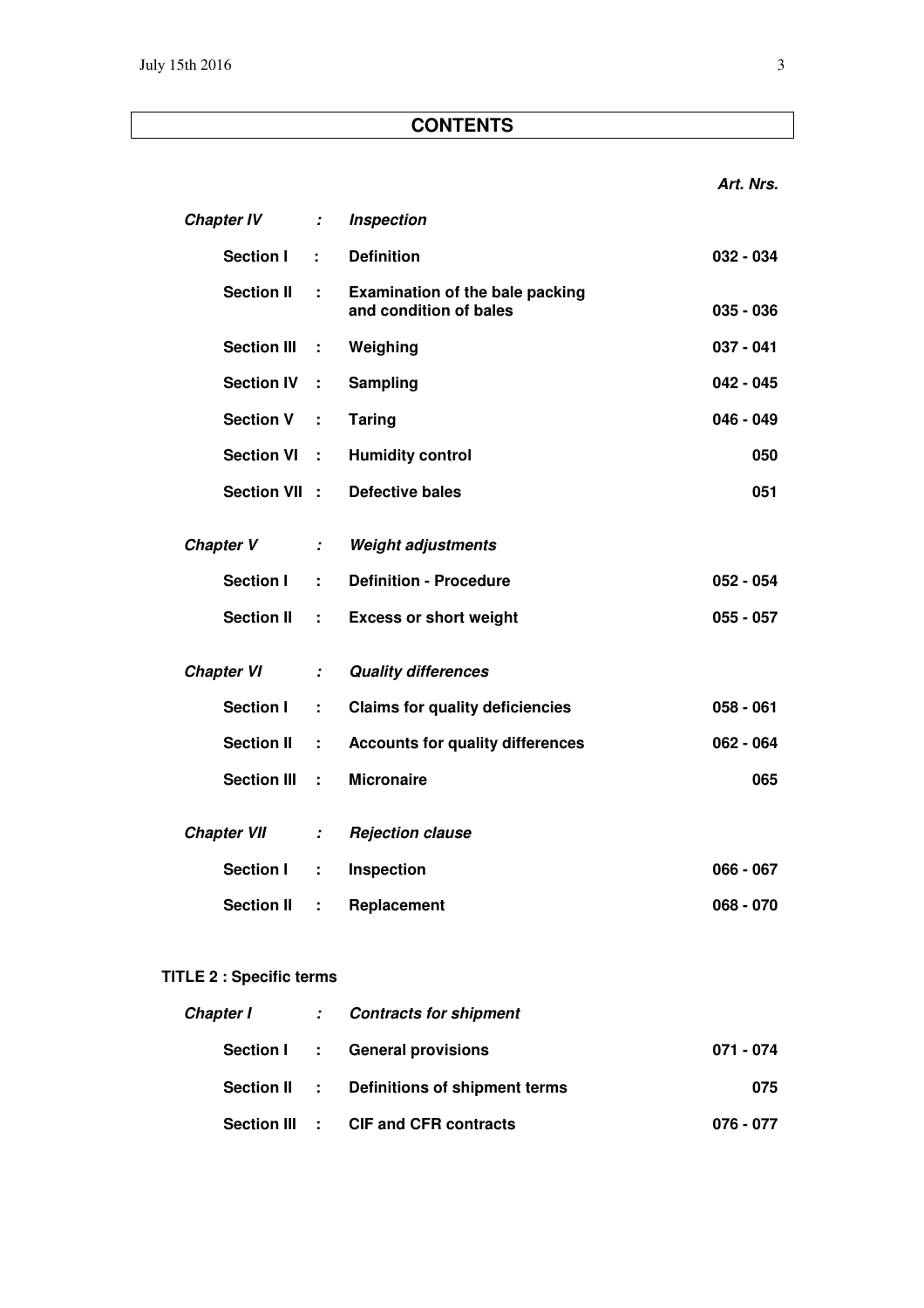**Art. Nrs.** 

|                    |         | Section IV : FOB contracts                  | $078 - 082$ |
|--------------------|---------|---------------------------------------------|-------------|
|                    |         | Section V : Bill of Lading                  | $083 - 084$ |
|                    |         | Section VI : Transport insurance            | $085 - 087$ |
|                    |         |                                             |             |
|                    |         | Chapter II : "Delivery" or "spot" contracts |             |
| <b>Section I</b>   | $1 - 1$ | <b>Delivery time-limits</b>                 | 088         |
| Section II :       |         | Delivery and receiving conditions           | 089         |
|                    |         |                                             |             |
| <b>Chapter III</b> |         | : Contracts with deferred fixation of price |             |
|                    |         | Section I: "On call" futures market         | $090 - 095$ |
| <b>Section II</b>  |         | : On an index generally accepted            | 096         |

# **TITLE 3 : Invoicing back**

| Chapter I          |                             | : Common terms                                                                                                                |             |
|--------------------|-----------------------------|-------------------------------------------------------------------------------------------------------------------------------|-------------|
| <b>Section I</b>   | $\mathbf{r}$                | <b>Principle - Definition</b>                                                                                                 | $097 - 099$ |
| <b>Section II</b>  | ÷.                          | <b>Settlement</b>                                                                                                             | $100 - 104$ |
| <b>Chapter II</b>  | $\mathcal{L}$               | <b>Principal cases of non-fulfilment</b>                                                                                      |             |
| Section I          | ÷                           | Scope of application of the principle<br>of direct invoicing back                                                             | 105 - 111   |
| <b>Section II</b>  | ÷.                          | Scope of application of the principle<br>of fulfilling the sale-purchase contract,<br>with eventual subsequent invoicing back | $112 - 116$ |
| <b>Section III</b> | ÷                           | <b>Cases of Force Majeure</b>                                                                                                 | $117 - 119$ |
| <b>Section IV</b>  | ÷                           | Other cases                                                                                                                   | 120         |
| <b>Chapter III</b> | $\mathcal{I}^{\mathcal{I}}$ | Failure to make use of the right to invoice<br>back and/or to conduct fulfilment of the<br>contract                           | 121 - 122   |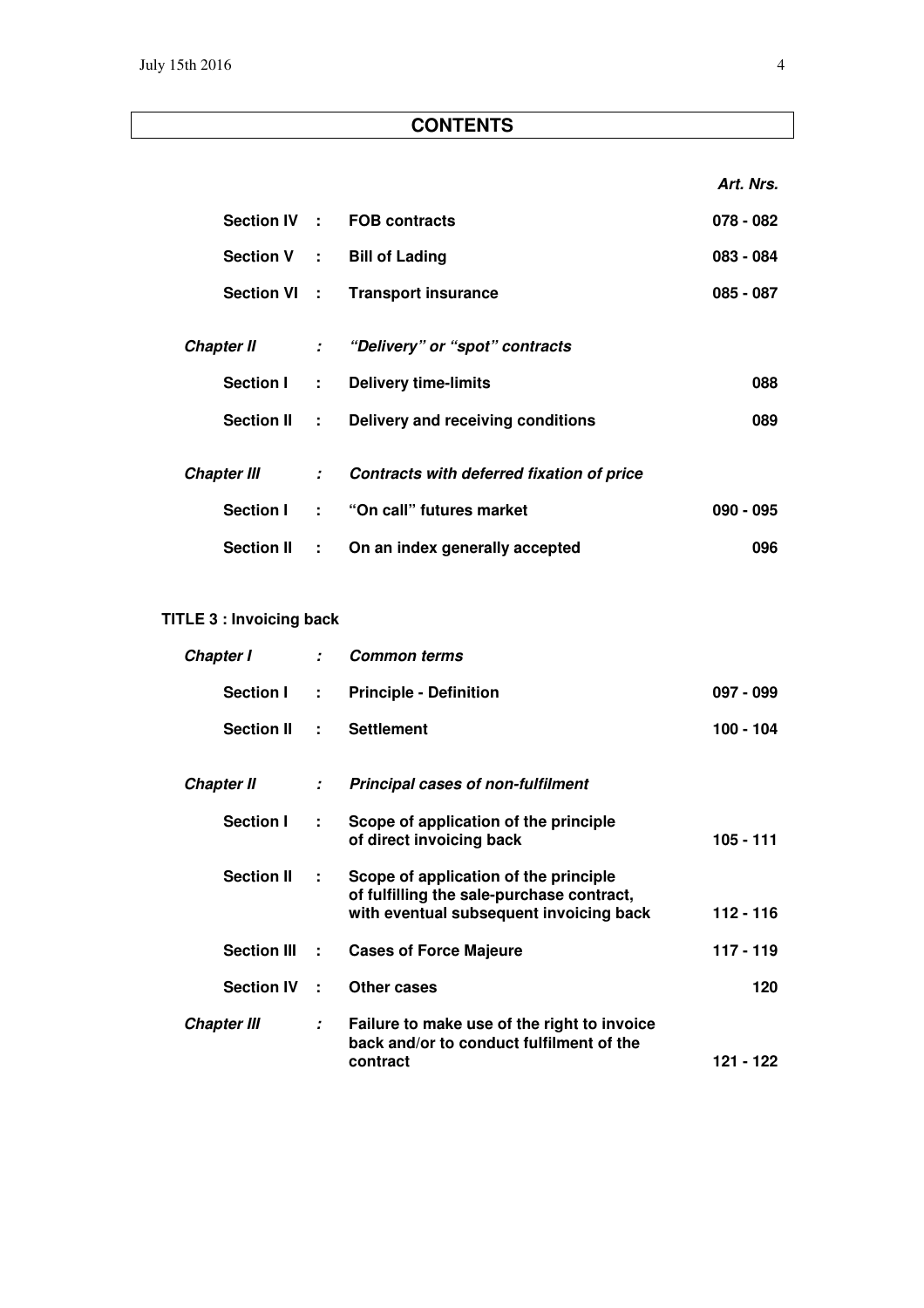| Appendix I:          | <b>Brokers - Agents - Commissions</b>                                     |
|----------------------|---------------------------------------------------------------------------|
| Appendix II:         | <b>American Cotton Shippers Association Special Rules</b>                 |
| <b>Appendix III:</b> | Special Container Ruler For U.S. Cotton Shipped From<br><b>U.S. Ports</b> |
| Appendix IV :        | <b>Rules On Contracts Providing For Micronaire Guarantees</b>             |
| Appendix V:          | <b>Rules On Contracts Providing For Strength Guarantees</b>               |
| <b>Appendix VI:</b>  | <b>Rules Specific to AFCOT</b>                                            |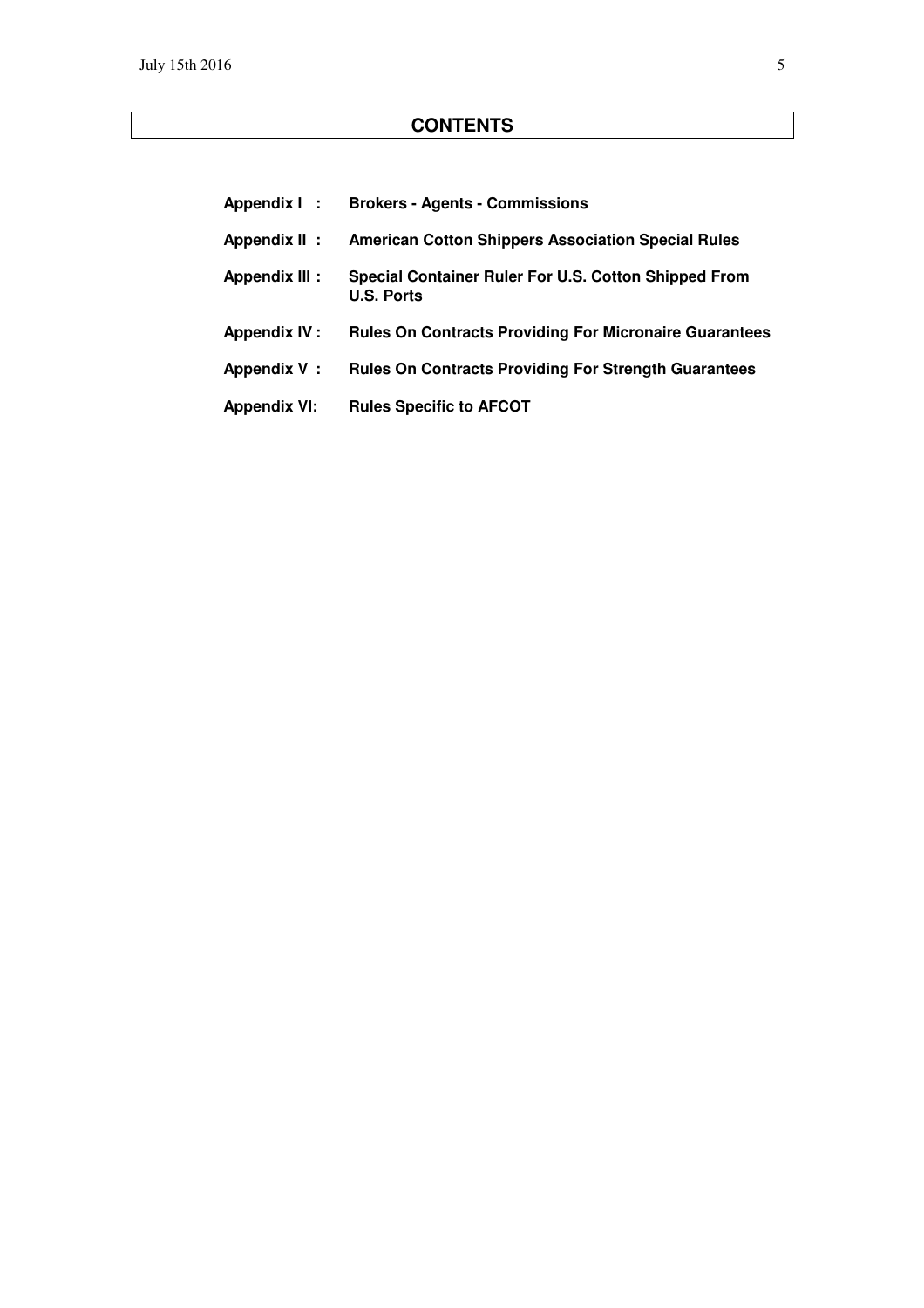#### **FIRST PART**

# **PART 1-BASIC CONCEPT**

#### **TITLE 1 : Scope of Application**

- **Art. 001** The present Rules are intended to govern the purchase and sale transactions of raw cotton.
- **Art. 002** The European Cotton Rules as in force at the time of the conclusion of the contract shall apply to all contracts between the parties concerned which have been concluded subject to these rules with the clause European Cotton Rules or with any similar clause, unless otherwise specially agreed.
- **Art. 003** Unless the buyer and the seller agree otherwise, the conditions of the purchase or sale shall be in accordance with the present Rules and the Incoterms in force at the date of the contract.

#### **TITLE 2 : Disputes**

**Art. 004** All disputes relating to the contract will be submitted to Arbitration, according to the Rules of Arbitration provided for in the appendixes hereafter in respect of National Law or public order in force in the country where the arbitration takes place and parties shall strictly renounce to bring any claim before Courts of Justice.

#### **TITLE 3 : Amendments**

**Art. 005** Modification of these general rules shall be valid only when accepted by associations who have adopted the ECR.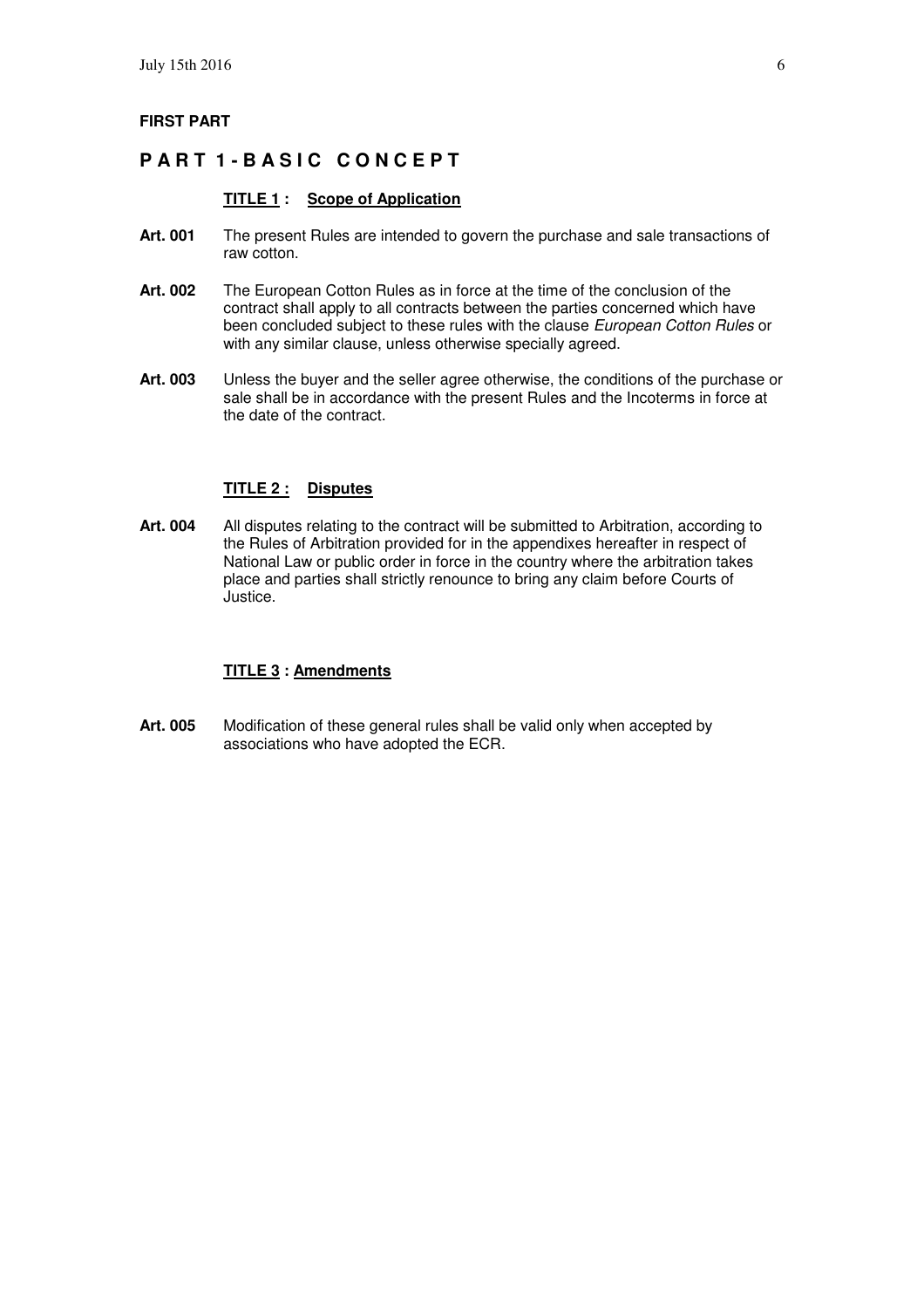# **P A R T 2 - E U R O P E A N T E R M S**

#### **TITLE 1 : Common rules concerning all contracts**

#### **CHAPTER I : Specific clauses**

#### **Section I : Terms of period - Time-limits**

- **Art. 006** The terms "day", "week", and "month" are to be considered in the civil or calendar sense, for example "one month" is a calendar month, "one day" is a calendar day.
- Art. 007 A. All declarations, applications, and communications which, according to these rules, are subject to a specified time-limit must, with acknowledgement of receipt, be delivered on any business-day by 17 hours  $(= 5 \text{ p.m.})$ , either by registered letter or by any other fast writing communication method in use, provided that the sender will be able to give evidence of its reception by the adressee.
	- **B.** Should the last day of a specified time be a non-business-day, the next business-day shall be substituted for it.
	- **C.** When calculating periods and terms, the initial date of such period or term will not be taken into consideration.
- **Art. 008 A.** The beginning of a month shall be from the first up to the 10th day inclusive, the middle of a month from the 11th to the 20th inclusive, the end of month from the 21st to the last day of the month inclusive.
	- **B.** The first half of a month shall be considered the period from the first to the 15th day of that month inclusive; the second half shall be considered the period from the 16th to the last day of that month inclusive.

#### **Section II : Due date - Damages-interests**

- **Art. 009 A.** The due date of the invoice amount shall be the date agreed upon in the contract.
	- **B.** These rules determine, in relevant articles, the due date of the awards for weight and quality differences and of the amounts due for invoicing back.
	- **C.** In case due-dates are not respected, any delay implies the right to apply interest charges, if not stated in the contract, at a rate not exceeding the interbank official rate discount plus 1 percent of the currency contracted, valid at due date. Such interest will be added without notification.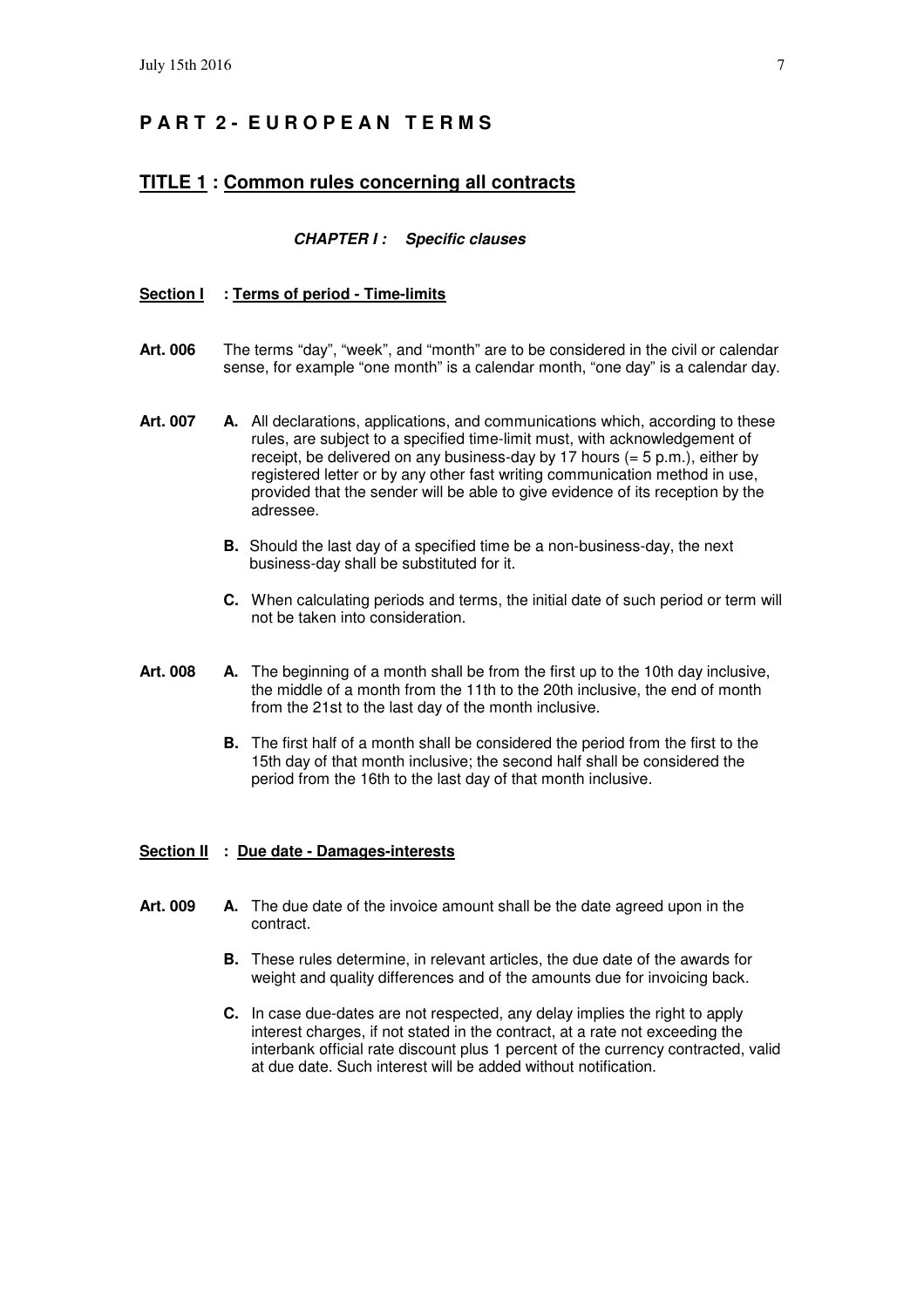#### **Section III : Foreign currency**

Art. 010 In case of contracts concluded in foreign currency, all payments have to be made in that currency.

#### **Section IV : Contract Unit**

- Art. 011 A. Each contract shall be considered as one unit, but may be fulfilled by one shipment or part-shipments of not less than 100 bales or 22 metric tons, or a full container/truck load unless expressly agreed upon otherwise.
	- **B.** In so far as part-shipments or part-deliveries are allowed, each one shall be treated as an independent contract unit.

#### **Section V : Control limit, Franchise, Tolerance**

- Art. 012 Control limit: extreme limit of variation allowed, in all experimental measures, between the indications reached by laboratory testing when a lot is constituted, and those found when the lot is controlled.
- Art. 013 Franchise: a conformity margin, which remains definitively acquired.
- **Art. 014** Tolerance: a conformity margin agreed upon, which disappears when exceeded.

#### **Section VI : Licences**

Art. 015 The contracting parties undertake to fulfil all legal, administrative and statutory obligations of their respective countries regarding imports and exports, and must obtain all necessary import and export licenses or permits at their own expense and risk and under their own responsibility.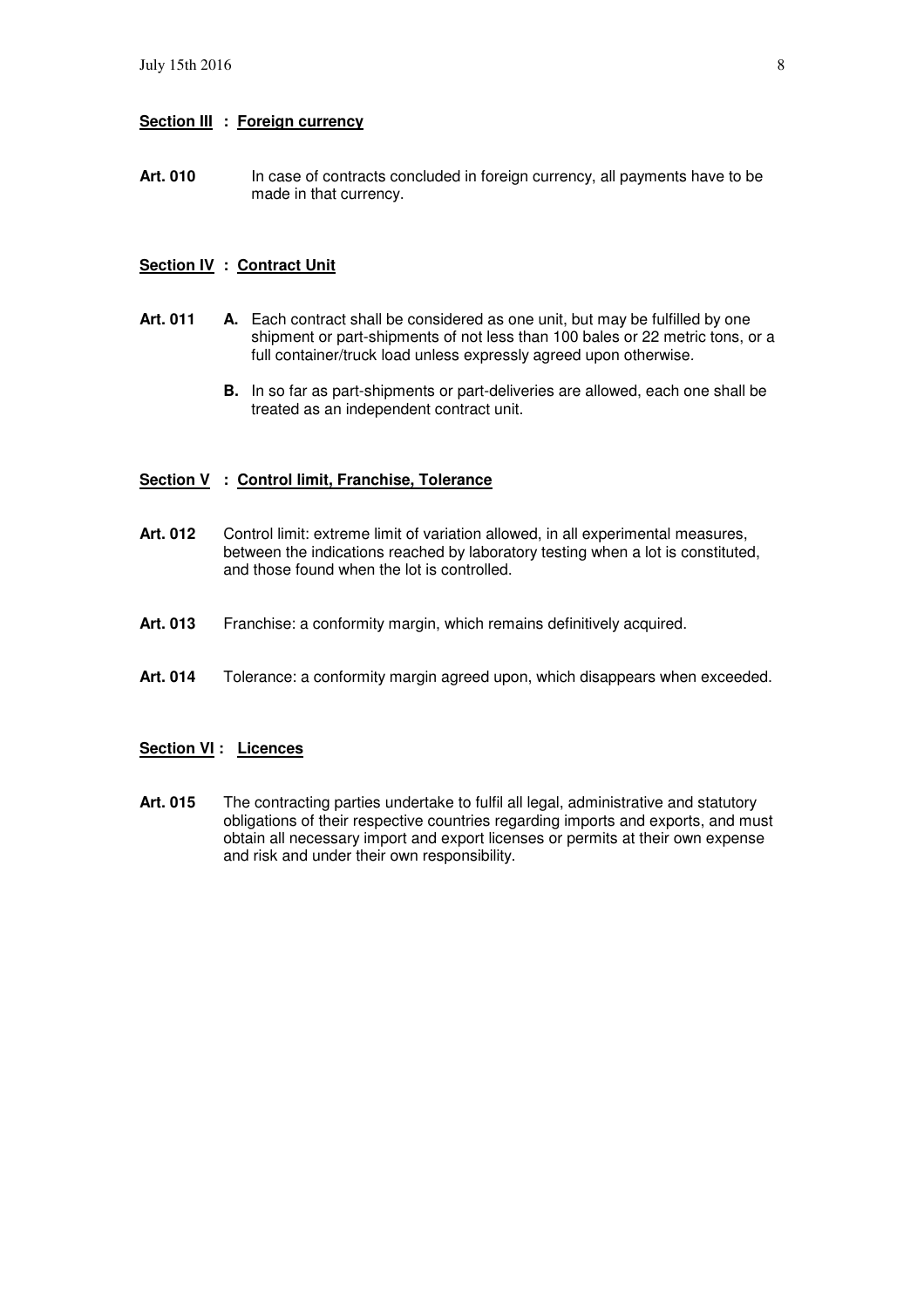#### **CHAPTER II : Object of the sale-purchase contract**

#### **Quantity - Quality - Price**

#### **Section I : Quantity**

**Art. 016** Unless otherwise stipulated, the quantity of cotton contracted is always understood in bales pressed at the normal export density of the country of origin.

> The buyer has the right to obtain reimbursement of any expenses he may incur and redress of any prejudice he may suffer through non-observance of this rule. Bales which have been made good after loading or which have been used for taring on arrival or on delivery cannot be claimed for.

- **Art. 017 A.** When the quantity is expressed:
	- a) in weight: the weight indicated in the contract is net, i.e. tare deducted.
	- b) in number of bales : the seller must ship/deliver the exact number of bales stipulated in the contract, such bales to be of the usual average weight of the exporting country.
	- **B.** If a contract stipulates the number of bales and the weight, the stipulated weight shall be decisive, within the weight of one bale.
- **Art. 018** Unless otherwise stated the present Rules provides for landed or delivered weight, actual tare, no weight franchise, mutual weights.
- Art. 019 For the contracts "shipping weight" a distinction must be made between:
	- a) shipping weight: weight and tare are ascertained at the port of shipment by an independent weighing/inspection organisation in the presence of the representatives of both buyer and seller; a similar procedure will apply if parties agree on a humidity test.

 The seller is responsible to inform the buyer at least 48 hours in advance, of the fulfilment of the operations described above.

 Should a duly appointed representative fail to be present at the weighing, the weighing may be carried out by the weighing/inspection organisation appointed by the other party of this contract, such weights being final and to be accepted by the party which is not represented.

 b) certified shipping weight: the seller must supply, at his expense, a statement showing the weight and tare of each bale, such statement to be drawn by an organisation previously accepted by the buyer; he must also supply a humidity test statement if a humidity clause appears in the contract.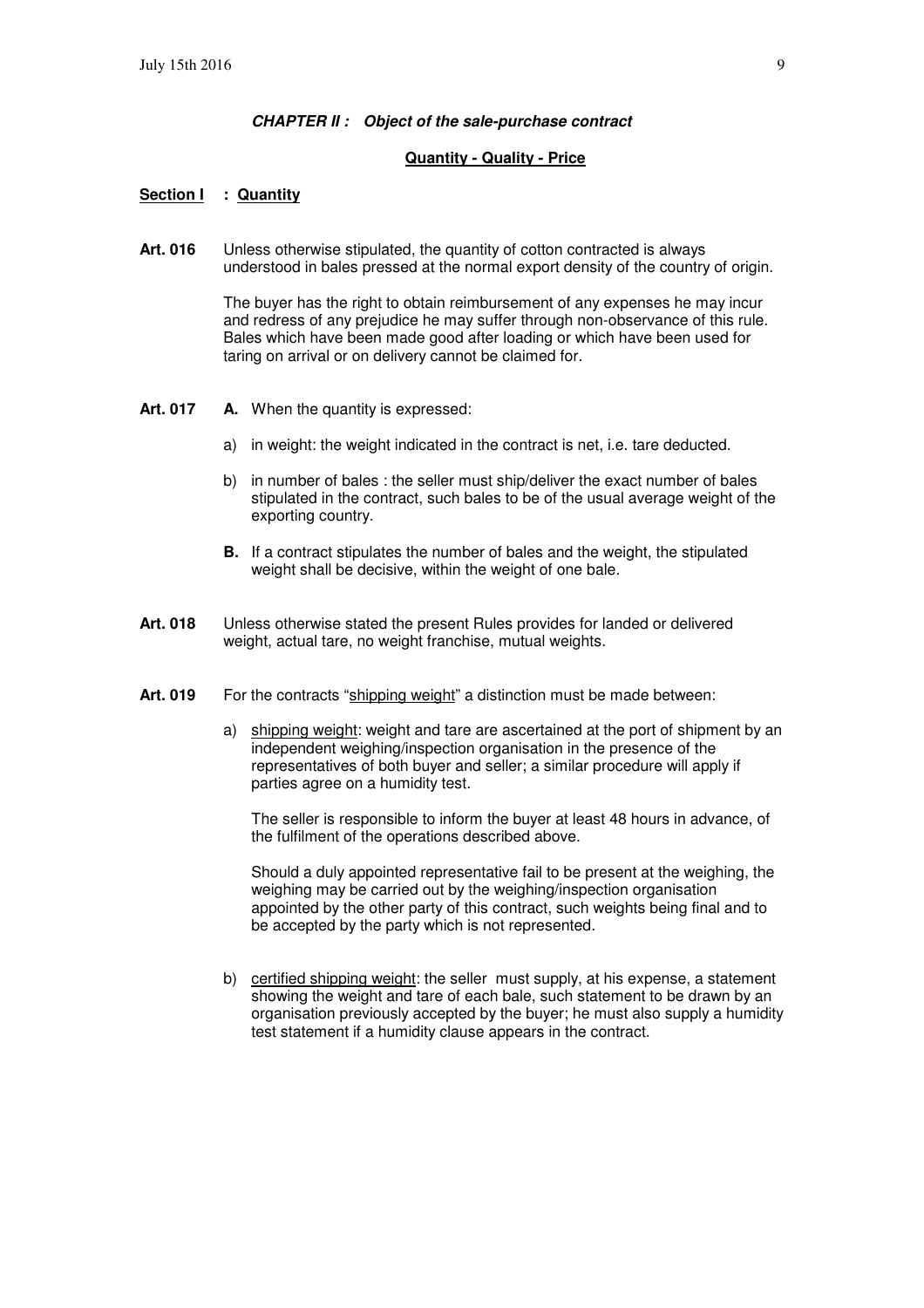**Art. 020** Landing weight - weighing and taring take place after unloading, at the request of the buyer or his representative, in the presence of buyer's and seller's representatives, at the latest 30 days after last day of landing. If either of the parties should desire an extension of the time-limit, the consent of the other party shall have to be invited in good time. The seller must indicate the name of his representative on the invoice.

> Should a duly appointed representative fail to be present at the weighing, the weighing may be carried out by the weighing/inspection organisation appointed by the other party of this contract, such weights being final and to be accepted by the party which is not represented.

**Art. 021** Delivered weight: weighing and taring are effected at the place and time of delivery in the presence of buyer's and seller's representatives.

> Should a duly appointed representative fail to be present at the weighing, the weighing may be carried out by the weighing/inspection organisation appointed by the other party of this contract, such weights being final and to be accepted by the party which is not represented.

#### **Section II : Quality**

- **Art. 022** The quality shall be determined by origin, variety and the following elements:
	- **a)** the grade which is determined by colour, degree of cleanliness and preparation.
	- **b**) the length of the staple.
	- **c)** other characteristics relating to the grade, the staple, the character etc. under the proviso however that in case of an official arbitration, only are to be taken into consideration the clauses recognised and valued by the Arbitration Board or by the equivalent body existing in the market where the arbitration takes place. However, other clauses are taken into account when their use has been duly valued in the contract.
	- **d)** possibly, by one or several additional characteristics which can be measured mechanically.

The grade shall refer to:

- an official standard or an official type;
- a private selling type;
- one or more samples representing the grade.

 Whenever the quality refers to a sample or type, its denomination shall be inserted in the contract and the Seller shall deliver to the Buyer at least one sample, weighing not less than 150 grams, properly made and sealed by the Seller or his Representative. The Buyer shall have the right to have the sample opened and re-sealed in his presence by the Seller's representative.

**Art. 023** For cotton sold on description in reference to a Standard, an official type or a private type for grade, classifications and arbitrations are made by comparison with all the biscuits/parts composing the said Standard or type, taken as a whole. These provisions apply: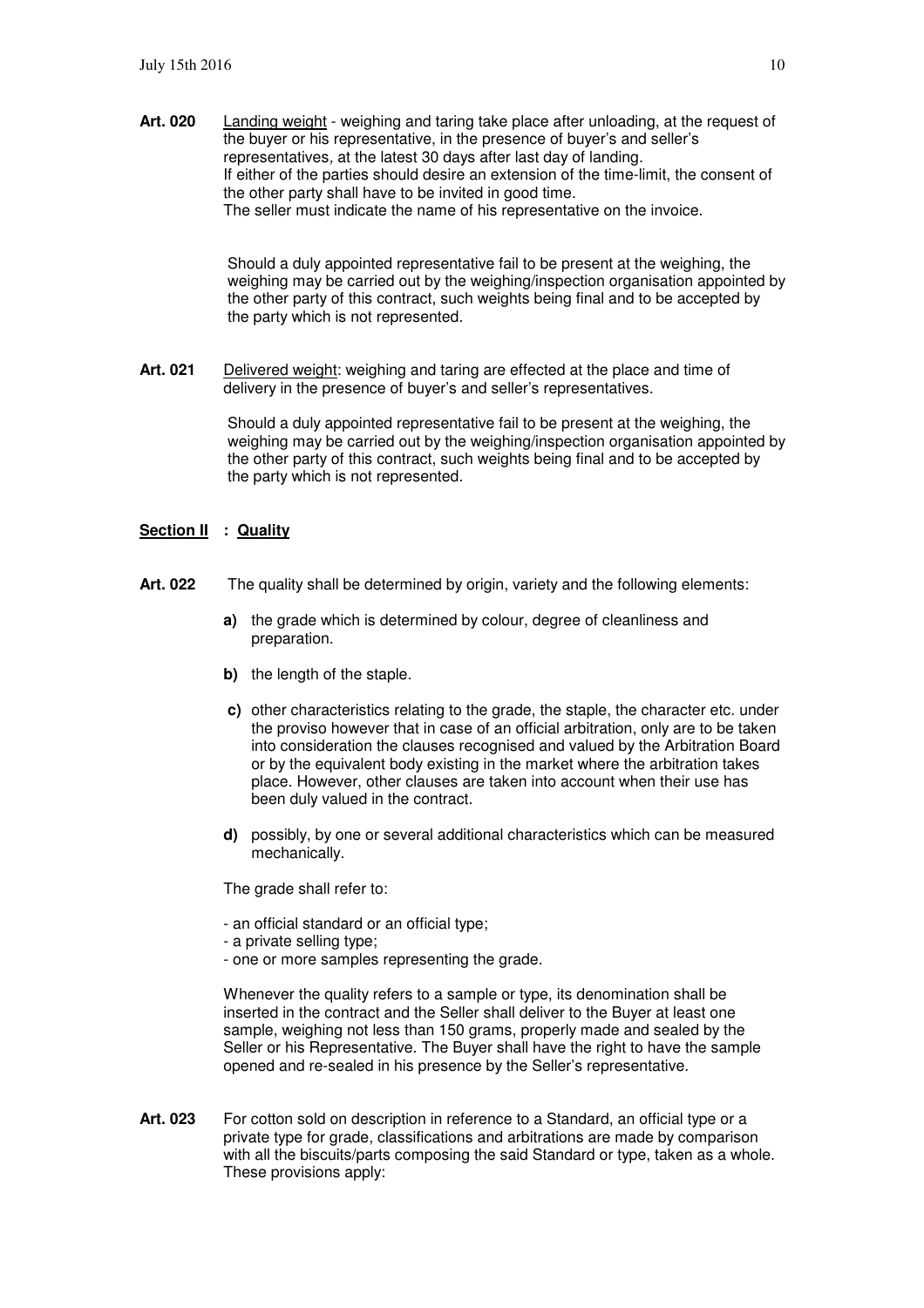- to U.S.A. cotton and to all other cottons sold on the basis of the Universal Standards,
- to cotton of other growths having their own Standards or official types,
- to cotton of other origins, sold on basis of official types of the other Exchanges.

 As far as grade is concerned, a lot shall be considered equal to the Standard, official or private type, if the average quality of which is not lower than the average quality of the Standard, official or private type, and which does not include any bale of a lower quality than the lowest biscuit/part of the said Standard/type referred to. In order to ascertain the average of the lot, bales higher than the Standard or type referred to, shall be considered as equal to the highest biscuit/part of the Standard or type.

#### **Section III : Price**

Art. 024 A. The contract price is :

- either a "fixed" price expressed in Euro or in a foreign currency;
- or a premium/discount (basis) on a trading month of a future market universally recognised and duly stipulated in the contract;
- a premium/discount on an index duly agreed by both parties.
- The price must be followed by the unit of weight to which it applies.
- **B.** The seller has to pay all duties and taxes to ensure the shipment or delivery of the merchandise in the country of origin or supply source, including all taxes, export duties and/or charges, also the costs of any formalities incurred in loading or delivering. Any export surcharge is also considered as included in the price, however any import tax will be for buyer's account.
- **C.** If the contract includes a currency exchange clause and/or reservations relating to freight rates, insurance premiums, fees and/or taxes, duties, fares of any kind, incidental expenses, etc..., as well as the exchange rates applicable to all those elements, any alteration of such elements, beyond the contract date, duly and previously justified, involves the establishment of an invoice adjustment.
- Art. 025 The price so determined and fixed, can not be altered.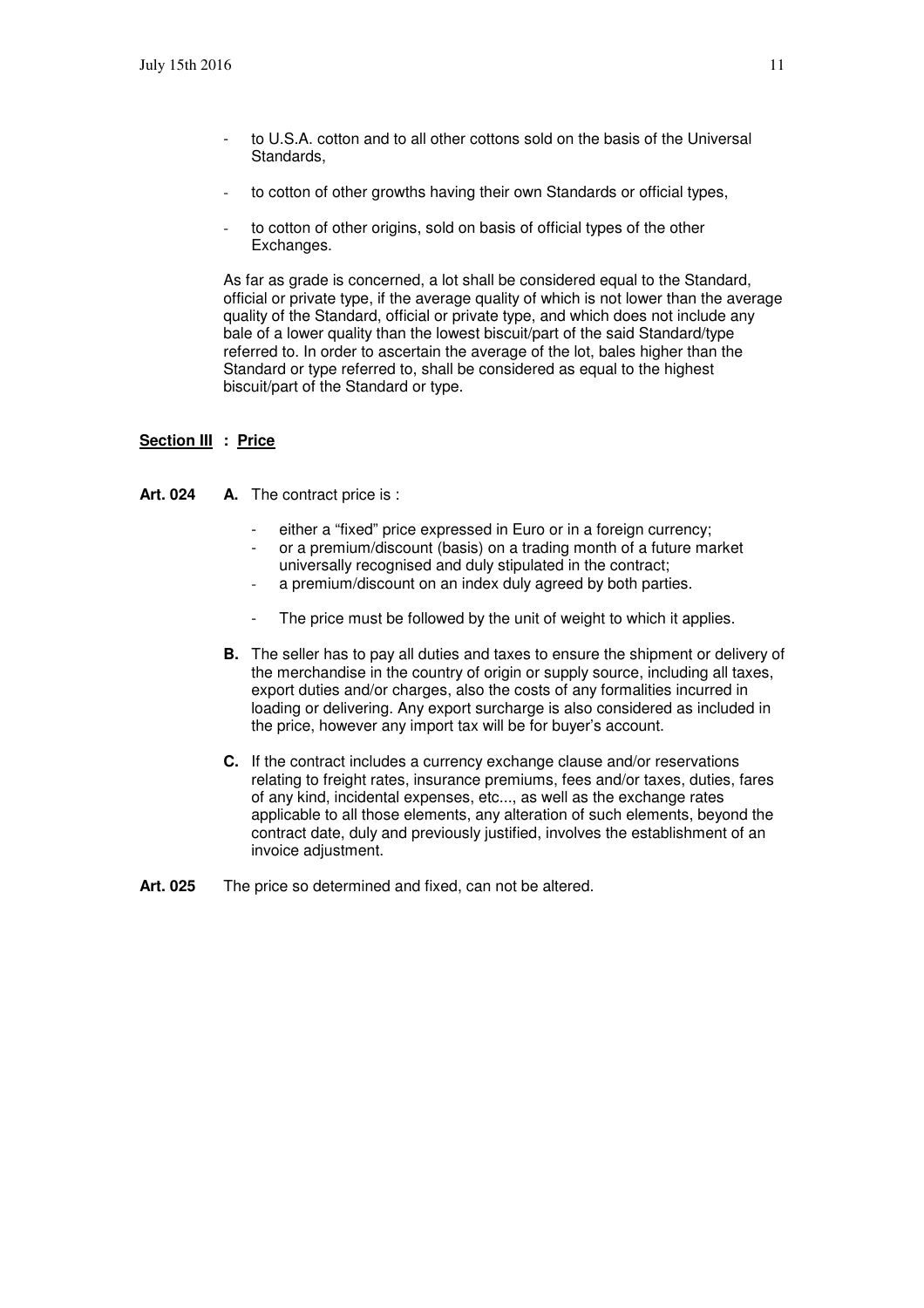#### **CHAPTER III : Payment**

#### **Art. 026** Cash payment

 Payment is due against delivery of the goods by the seller. It must be made according to the terms of the contract. The payment clause of a contract may stipulate the place where the payment must be made. In the absence of any precision in this respect, it must always be understood that this payment must be made in the place of residence of the seller.

 Whatever may be the method of payment adopted by the buyer, the value date of a payment is the one on which the seller is credited of this payment at the above mentioned place.

 Any delay in payment entitles the seller to claim for delayed interests as stated in the contract or, if not, those stated by the Art. 009 of the present Rules, as well as the charges occurred on the goods because of the delay.

#### **Art. 027** Payment by letter of credit

 The buyer must open the credit through a first class bank of his choice at the latest 15 days preceding the first day of contracted loading period. If the credit has not been opened within the prescribed period, the seller may demand that it should be opened by registered letter or by any other fast writing communication method in use within eight days after receipt of such a demand. If, credit is not opened when this delay has expired, the seller has the right to notify to the buyer his decision to invoice back the contract or part of it.

 Credits must be opened in a clear and precise manner in accordance with the contract terms.

 Unless otherwise stipulated the costs of opening the credit are for buyer's account, who transmits to the seller a copy of the letter relative to the letter of credit.

#### **Art. 028** Payment against documents

- 1. Cash payment against presentation of documents (CAD) This clause calls for payment within eight days against presentation of documents by a bank or by the seller or his authorised representative.
- 2. Cash payment on arrival (COA)

This clause calls for payment on arrival of the vessel carrying the goods at the port of destination and in any case not later than 50 days after the Bill of Lading's date against presentation of the shipping documents or delivery order (or if needed by a letter of guarantee authorising full possession of the cotton involved).

Payment is due at the place and bank stated in the contract. If the contract does not contain this clause, then buyer is bound to inform the seller not later than one week before the shipment or delivery period contracted, of the name and address of the bank that will effect the payment.

Unless otherwise stated, the costs to present the documents are for seller's account.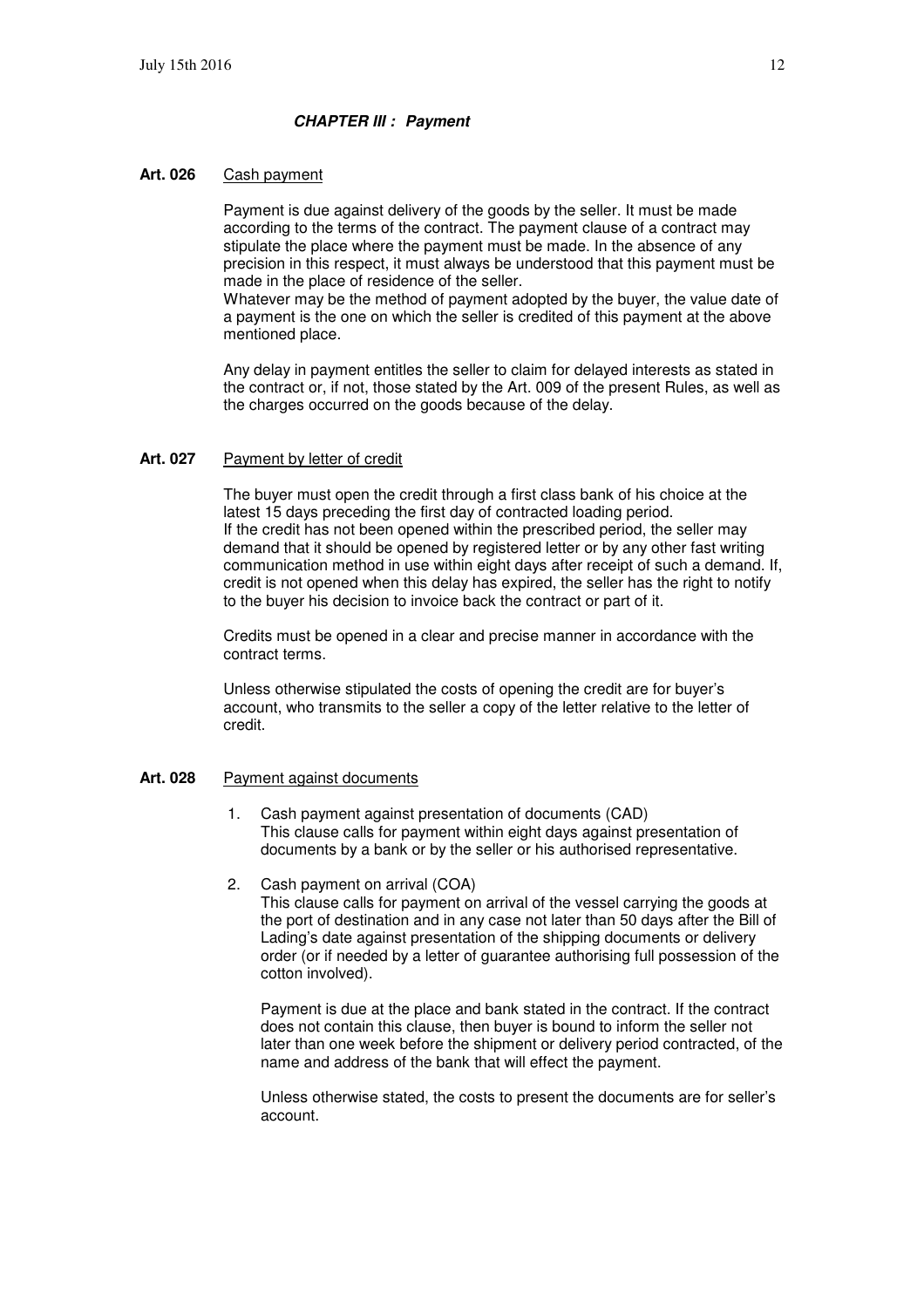When it concerns a "shipment" contract, the buyer is bound to effect payment against presentation of documents even if there is a partial or total loss of the merchandise before the presentation of the documents.

The required dox for presentation are stipulated in the contract.

#### **Art. 029 Date of payment**

- payment on arrival of vessel : the day of arrival of the vessel at the port where the marine carrier's obligations cease;
- payment on delivery :
	- ex quay or ex warehouse : the day the total quantity is placed at the disposal of the buyer or his representative;
	- free carrier: the day of the loading on wagon or lorry.
- payment on delivery at final place of destination : the due date is the day the goods are at the disposal of the buyer from the carrier at the final point of destination, the date of disposal of the buyer attests.

Any delay in payment entitles the seller to claim for delayed interests as stated in the contract or, if not, those stated by the Art. 009 of the present Rules as well as the charges occurred on the goods because of this delay. In case of failing of the buyer, the seller has the right to summon him to pay, and

after 8 banking days following the receiving of the formal notice, he will be entitled to notify his decision to invoice back and apply Art. 031 concerning the retention of title clause.

### **Art. 030 Deferred payment**

When deferred payment has been mutually agreed, the buyer must immediately accept the draft and return the negotiable instrument, possibly guaranteed by a bank, to the seller.

#### **Art. 031 Retention of title clause and transfer of risk**

#### A. Retention of title:

When a contract includes a retention of title clause with reference to Art. 031, this clause must be understood as follows:

The property title and ownership of the cotton which is the subject of this contract shall remain with the seller and the seller reserves the right to dispose of the said cotton until payment in full of the principals, interests and charges has been received in accordance with the terms of this contract.

If payment in respect of the said cotton is overdue in whole or in part or immediately upon the commencement of any act or proceeding in which the solvency of the buyer is questioned, the seller may (without prejudice to any of his other rights and without being obliged to proceed to arbitration or take any legal action) re-possess and/or re-sell the said cotton and may authorise its collecting agent and/or other legal representative to enter upon the buyer's premises, or any other place where the said cotton may be, for the purpose of taking it back. The expression "cotton" shall include both physical cotton and the documents of title thereto.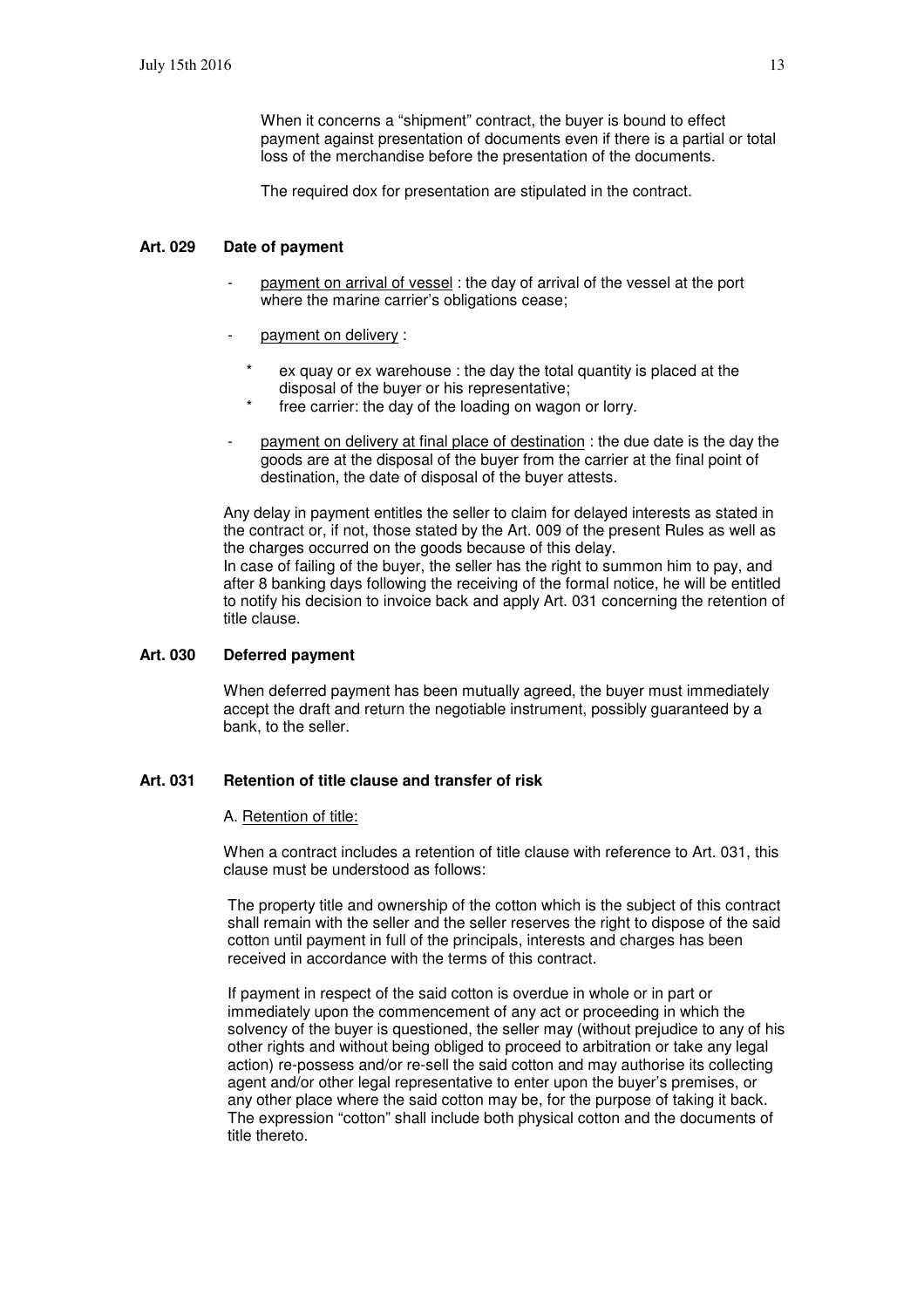#### B. Transfer of risk:

Cotton is at the risk of the seller until it has been delivered to the buyer, in accordance with the present Rules and Incoterms in force, unless parties otherwise agree.

Unless the Incoterms state otherwise, the risk of the goods are transferred to the buyer as soon as the delivery is effected. The buyer must insure them at his expense against all risks of damage and/or losses caused or suffered.

The buyer has the responsibility of keeping the goods in their original condition without altering the signs or marks which identify the bales at time of delivery, unless the Incoterms state otherwise.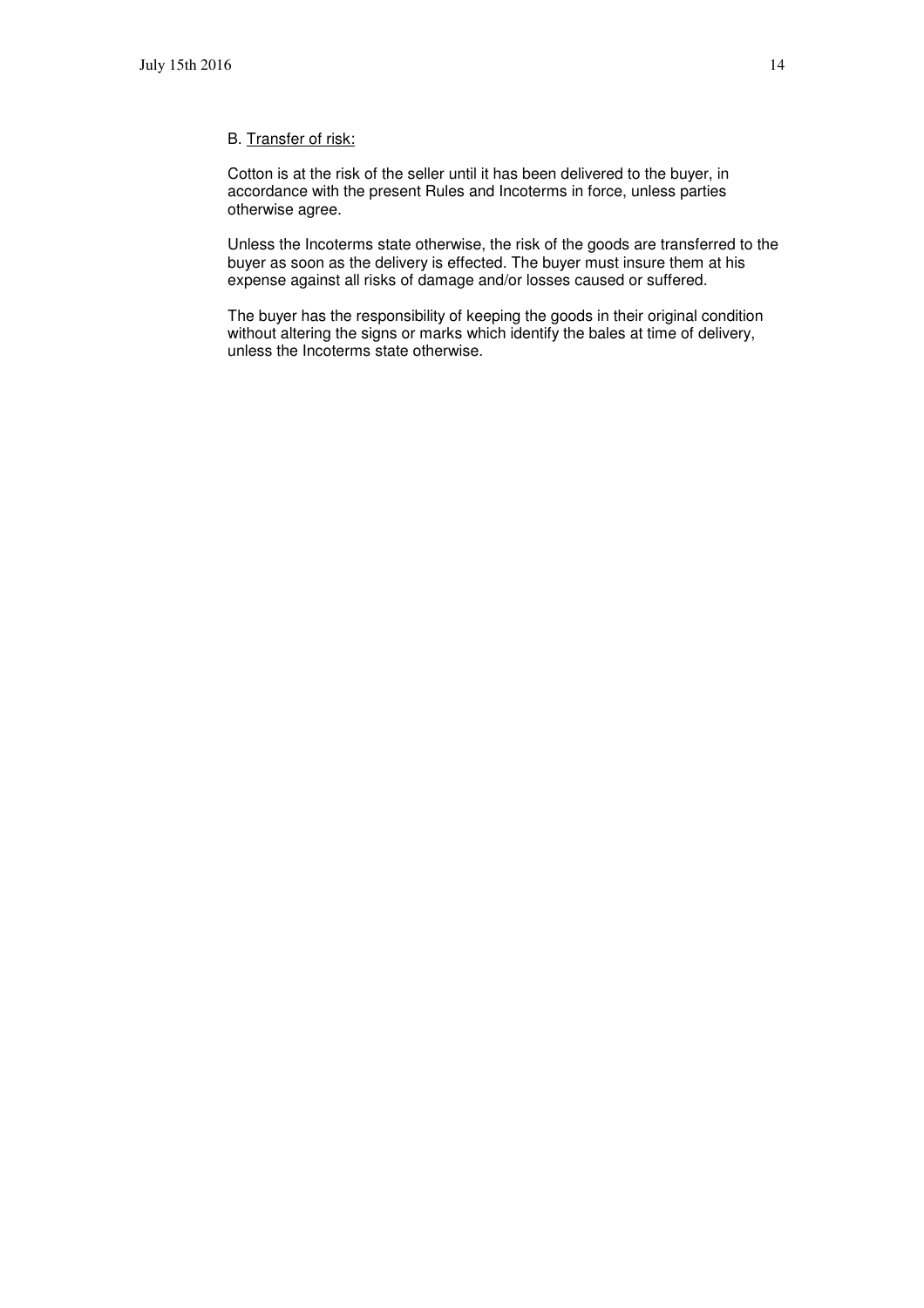#### **CHAPTER IV : Inspection**

#### **Section I : Definition**

- **Art. 032** After unloading at destination contract the parties shall adopt the following procedure:
	- inspection of condition of bales;
	- weighing:
	- sampling:
	- possibly taring;
	- possibly drawing of "humidity" samples.

Under no circumstances, during these operations, must any bale marks relating to the country of origin be removed, nor those relating to its identification, ginning factory, etc.

- **Art. 033** These operations shall be performed jointly between buyer's and seller's representatives. The name of the seller's representative must be mentioned on the invoice or at least be notified to the buyer before the inspection.
- **Art. 034** Should a duly appointed representative fail to be present, all the supervising can be carried out by the organisation appointed by the other party of this contract, their findings are final and must be accepted by the party which is not represented.

#### **Section II : Examination of the bale-packing and condition of bales**

- **Art. 035** At the time of delivery, the buyer shall inspect each bale for possible defects and shall report accordingly such defects to the seller without delay. This duty particularly concerns "Reginned" - "Blended" - "Repacked" or "Recleaned" - "False-packed" - "Mixed-packed" - "Water-packed" bales. The procedure to be applied is laid down in Art. 051.
- **Art. 036** No claim shall be considered for any deficiency in bales which have already been passed to a processing machine, or cannot anymore be properly identified.

#### **Section III : Weighing**

- **Art. 037** For all transactions under terms FOB, CFR, CIF, etc. and for SPOT contracts with delivery from pier, shed or any other port area, weighing will be performed through a bridge-scale. In such a case, drawing of samples must not affect the final weight. However, if so agreed between parties, weight may be performed bale by bale, before sampling, unifying in the tare of bales the hoops or wires possibly missing.
- **Art. 038** For bales weighing 150 kilos or less, two of them are weighed together as the facilities for handling and weighing allow it. In such a case, two bales are also tared together.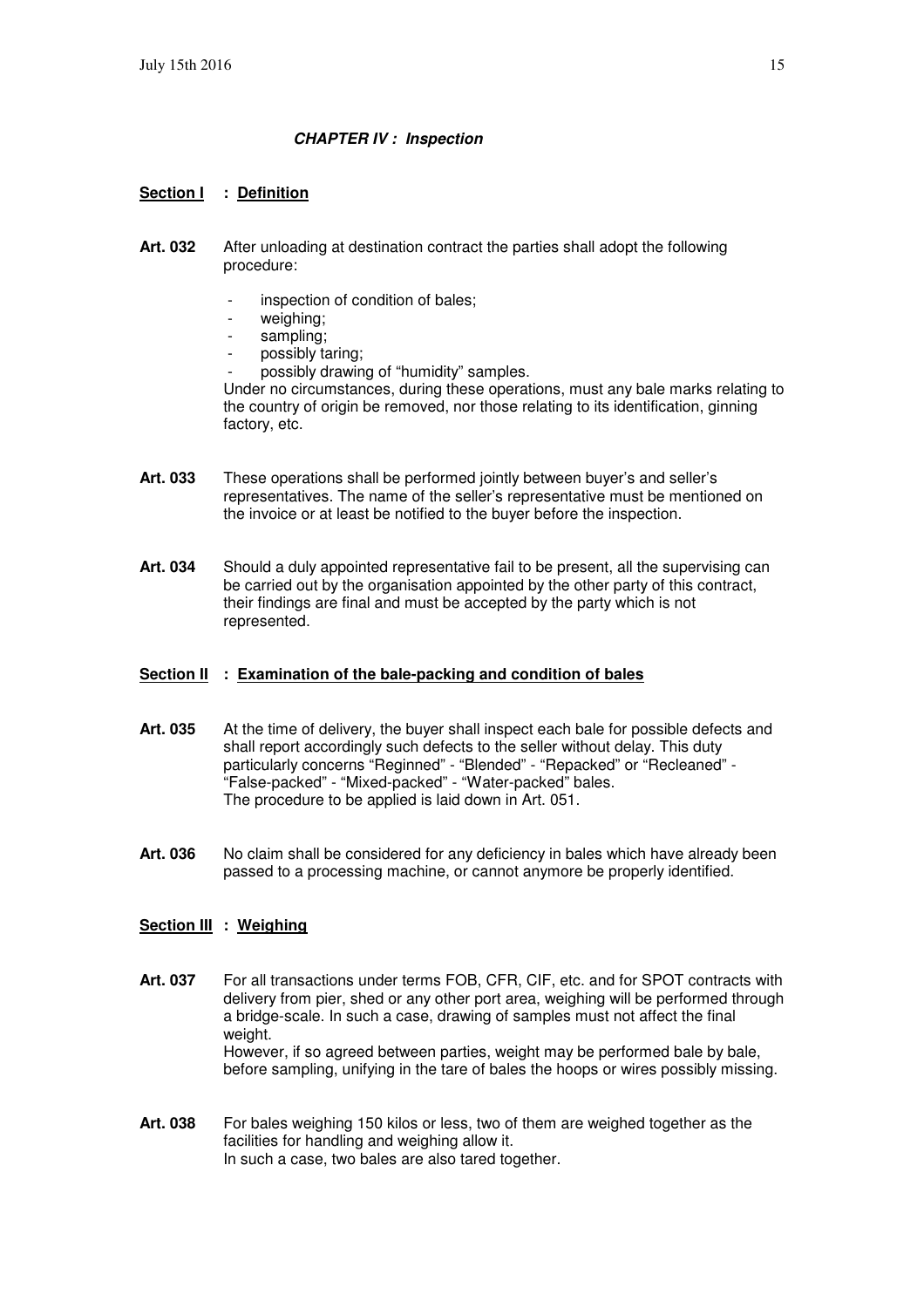- **Art. 039** The weight of the bales is expressed in kilos and half kilos, any weight less than 500 grams being ignored.
- **Art. 040** For "shipment" contracts on landing or delivered weights, the weighing is to be effected as soon as possible and latest 30 days after the last day of landing. If either of the parties should desire an extension of the time-limit, the consent of the other party shall have to be invited in good time. In the absence of such consent the invoiced weight shall be binding upon both parties.
- **Art. 041** Depending on the type of contract, the weighing is to be effected by the party, at its expense, according to Incoterms.

#### **Section IV : Sampling**

**Art. 042** The buyer has the right to sample bale by bale for all origins, however if parties agree on 10% sampling at least 5 bales per lot of origin shall be sampled.

Each sample must weigh about 150 grams.

#### **Art. 043 Does not apply on ECR/RGE – LE HAVRE ARBITRATION,**

After weighing, samples are drawn in duplicate if the buyer requires a set for his own classing purposes, the other set for eventual arbitration purposes; the package of arbitration samples must be duly sealed by the representative of both parties.

Sampling costs are for buyer's account and the samples remain his property.

- **Art. 044** In case of percentage-sampling and percentage-arbitration, the result of the arbitration holds good for the total lot.
- **Art. 045** The seller has the same right of sampling, but before weighing and at his expense; if drawn after weighing the weight of the samples shall be deducted from the gross weight ascertained.

#### **Section V : Taring**

**Art. 046** Tare given by seller will be deducted on the invoice. However, buyer may ask for tare verification at the time of weighing either at landing port or at the delivery place.

> In such a case, seller's supervisor and buyer's receiver will mutually agree in electing 5% of bales delivered, with a minimum of 3 bales, proportionally to the different types of packing and size of bales contained in the lot. Should lots be composed of bales weighing less than 120 kilos each, tare verification will be effected on a 3% of bales with a maximum of 10 bales per brand and counter brand and a minimum of 3 bales.

 Average weight of canvas from each kind of bagging and size of bale shall be proportionally taken to determine the actual weight of canvas. Also bands, wires or hoops from bales tared shall be weighed bale per bale and the average,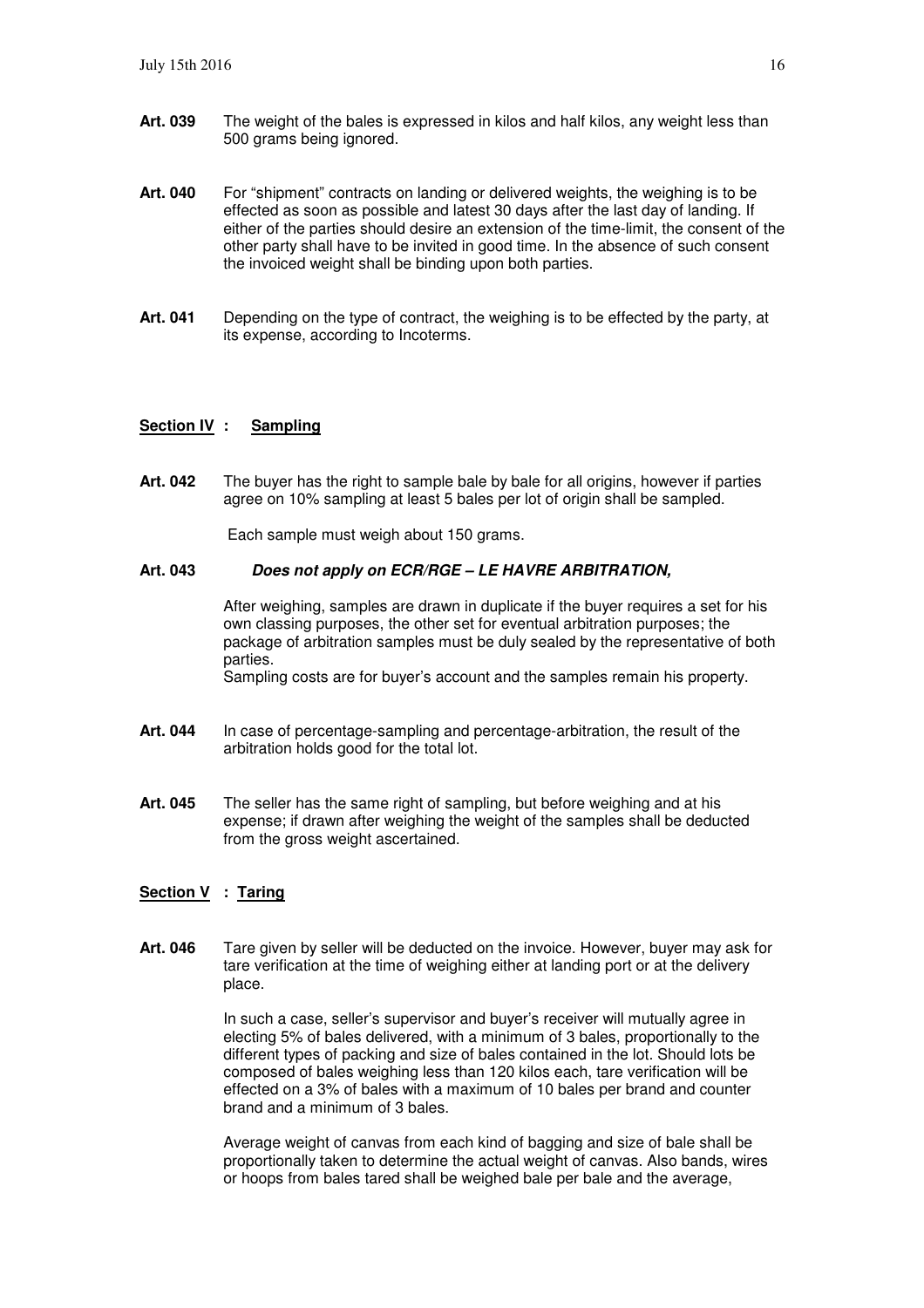according to size, shall be taken proportionally. Totals thus obtained, shall constitute the actual tare of the lot and shall be deducted from landed/or delivered gross weight. The tare of each bale is rounded off to the lower 100 grams.

 The ascertaining of the total weight of the tares will be rounded off to the nearest half kilo.

- **Art. 047** Deleted
- **Art. 048** Tare verification costs are to be borne by buyer unless an overtare exceeding in value the tare verification costs might result, in which case such costs will be for seller's account and must be claimed within 30 days from last day of landing, as per Art. 052. The comparison between overtare's value and tare verification costs will be based on the invoice price of the cotton, and the expenses will be adjusted to the tariff in force.
- **Art. 049** Seller has same rights for tare verification, but through his own care and at his expense.

#### **Section VI : Humidity control**

- **Art. 050** When a contract includes a humidity control clause, the eventual fulfilment of the clause, unless otherwise specified, will be subject to following provision :
	- A. Definition
	- 1. The finality of the test known as "Hygrometric conditioning" is to determine, from samples submitted to laboratory, the actual humidity content of a cotton. Such content, stated as a percentage of the absolute dry weight of the sample after duly dried at the ventilated oven, is the hygrometric grade or "regain" of such sample.
	- 2. Unless otherwise stated, the standard "regain" is 8,5% on dry weight. This value is the basis for the calculation of the commercial weight or corrected invoice weight of a lot of cotton.
	- 3. The "regain" of a lot is the average of the values obtained from samples submitted to a test.
	- 4. When the weight of the cotton completely dried out increased by 8,5% shows a weight in excess of the original weight, there is a "humidity loss"; when being below, there is a "humidity gain". The loss or gain is expressed in percentage of the original net weight.
	- 5. On calculating the commercial weight, the "humidity loss" "increases" the net delivered weight. The "humidity gain" "decreases" the net delivered weight.
	- 6. If a tolerance is provided, it is not applicable if it is exceeded. If a franchise is provided, the calculation is based on the percentage exceeding the franchise.
	- B. Laboratory

 The parties must stipulate in the contract the name of the Laboratory to carry out hygrometric conditioning. Lacking such designation, hygrometric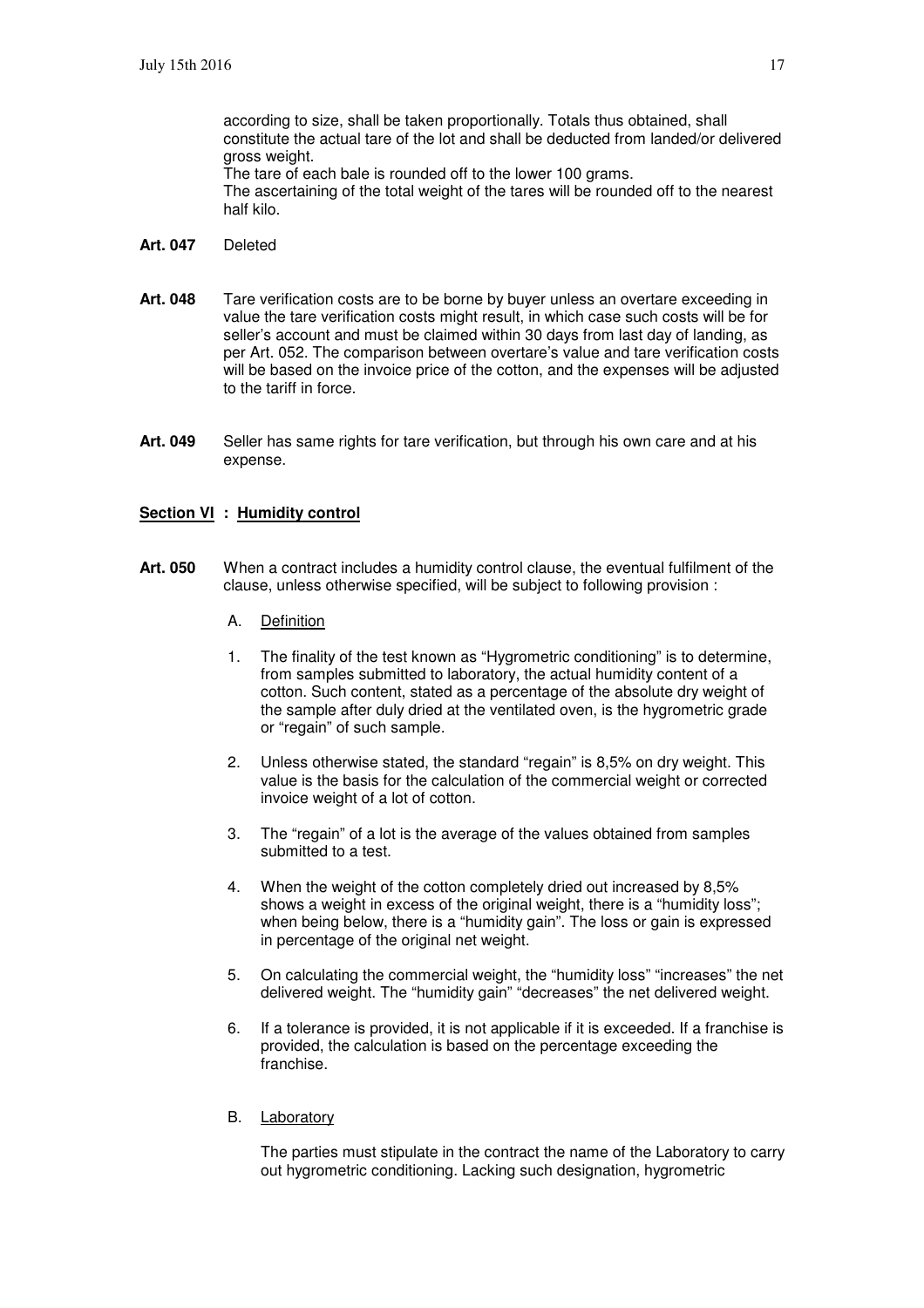conditioning will be carried out by the Laboratory of the local Cotton Association.

#### C. Sampling

The following will apply when sampling bales to test for internal humidity:

- Samples of at least 250 grams must be taken from each bale to be sampled. These samples must be taken by the representative of the party who has asked for the test, and in the presence of a representative of the other party (if it appoints one). The samples must be taken at the time of the final weighing or not later than 5 days after the last weighing date.
- Representative samples must be taken from 5% of the bales in each lot (at least 3 bales). These bales must be selected at random. Samples must be taken from at least two different parts of each bale from a depth of about 20 centimetres inside the bale. The samples must be placed at once in dry, hermetically-sealed containers and labelled to show the identity of the bale the samples have come from.
- The samples must be sent as soon as possible to the appointed laboratory.

#### D. Procedure rights - costs

 Each party is entitled to request a humidity control test, well understood that the formalities and costs including sampling, despatch of samples and test fees are to be borne by the demanding party. Notwithstanding, the demanding party has the right to be reimbursed by the other party for all expenses involved, should the allowance in his favour prove to exceed the said expenses.

#### **Section VII : Defective bales**

- **Art. 051** Bales cannot be considered sound, true and merchantable if containing falsepacking of quality or any other type of false-packing, foreign matter or damaged cotton not foreseen in the contracted quality description.
	- 1. a) The buyer may choose between deduction of the weight of damaged cotton and reconditioning of the bales he cannot reject.
		- b) If the damaged part of the bale can be removed the work must be executed at the costs of the seller, in agreement with buyer's receiver and seller's controller.
		- c) In case the parties could not reach an agreement, the condition of the bales in dispute will be examined by an agreed expert. If the defective part(s) of the bale (s) cannot be removed and the defect is noticed either at time of reception or within six months the buyer will have the right to invoice back these bales for non-execution of contract.
		- d) In case the defective or damaged part of the bale is not discernible by due diligence at time of weighing, the buyer reserves the right to claim within 6 months from the last day of landing or delivery, on condition that the damage is ascertained jointly.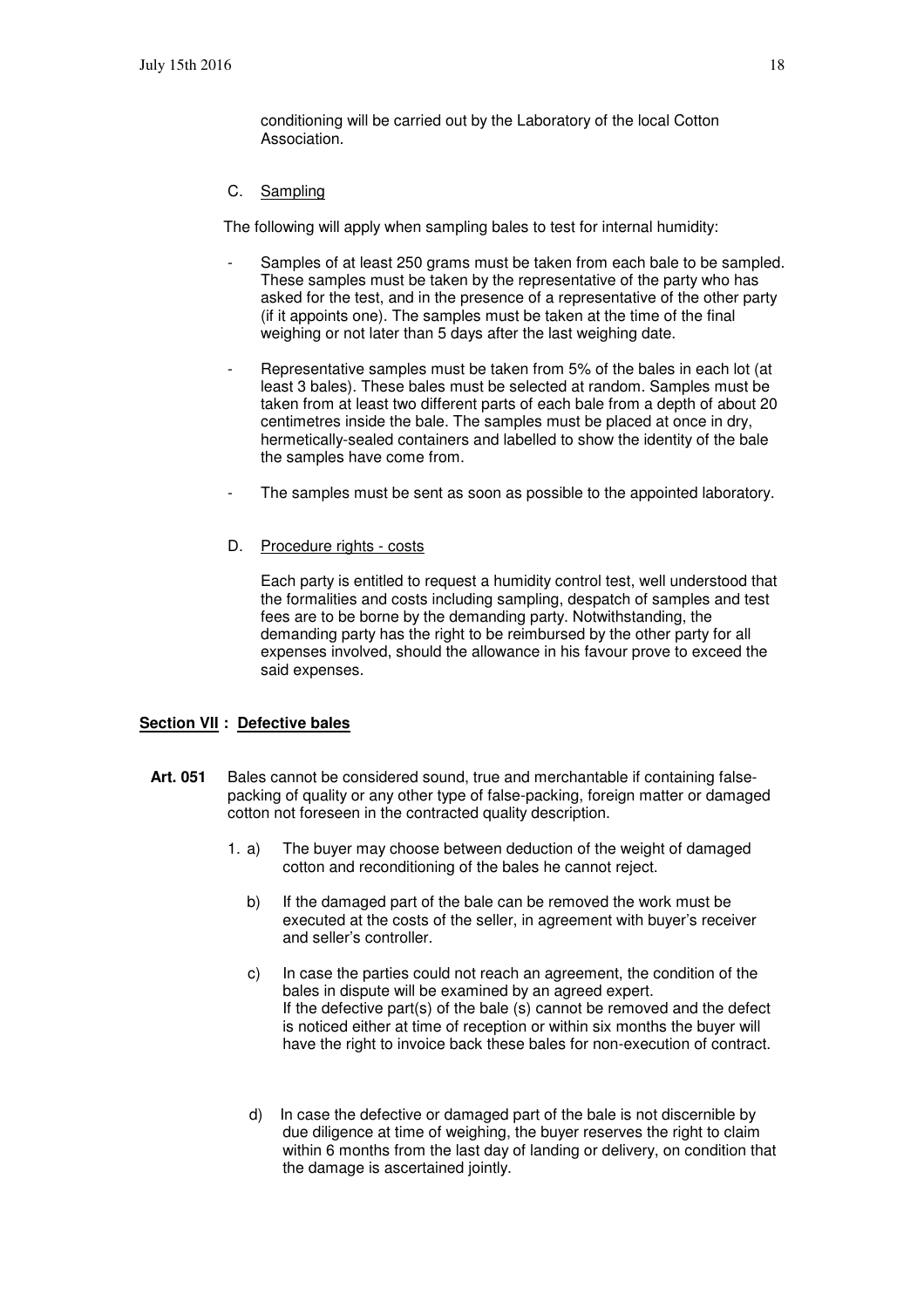The incriminated bale or bales shall be retained in original state up to 10 days and held at the disposal of the appointed representative of the seller. The buyer shall furnish all tags, marks and bale numbers to facilitate identification of these bales.

- 2. Bales to be rejected
	- bales carrying damage in excess of 6% of their gross weight. However, in the event of damage sustained during transportation, the buyer of a loading contract may reject only those bales showing a higher percentage of damage than that covered by the insurance policy.
	- all box bales.

When, added, the total of bales is in excess of 6% of the lot :

- repacked bales,
- picked bales,
- mixed packed bales in which the distinct parts are different in quality by more than one full grade or one full color.
- In the case of delivery contract, tared bales in excess of 6% are to be rejected.

The seller is bound to replace the rejected bales within 1 month at the end of which the buyer has the right to invoice back if the defective bales have not been replaced.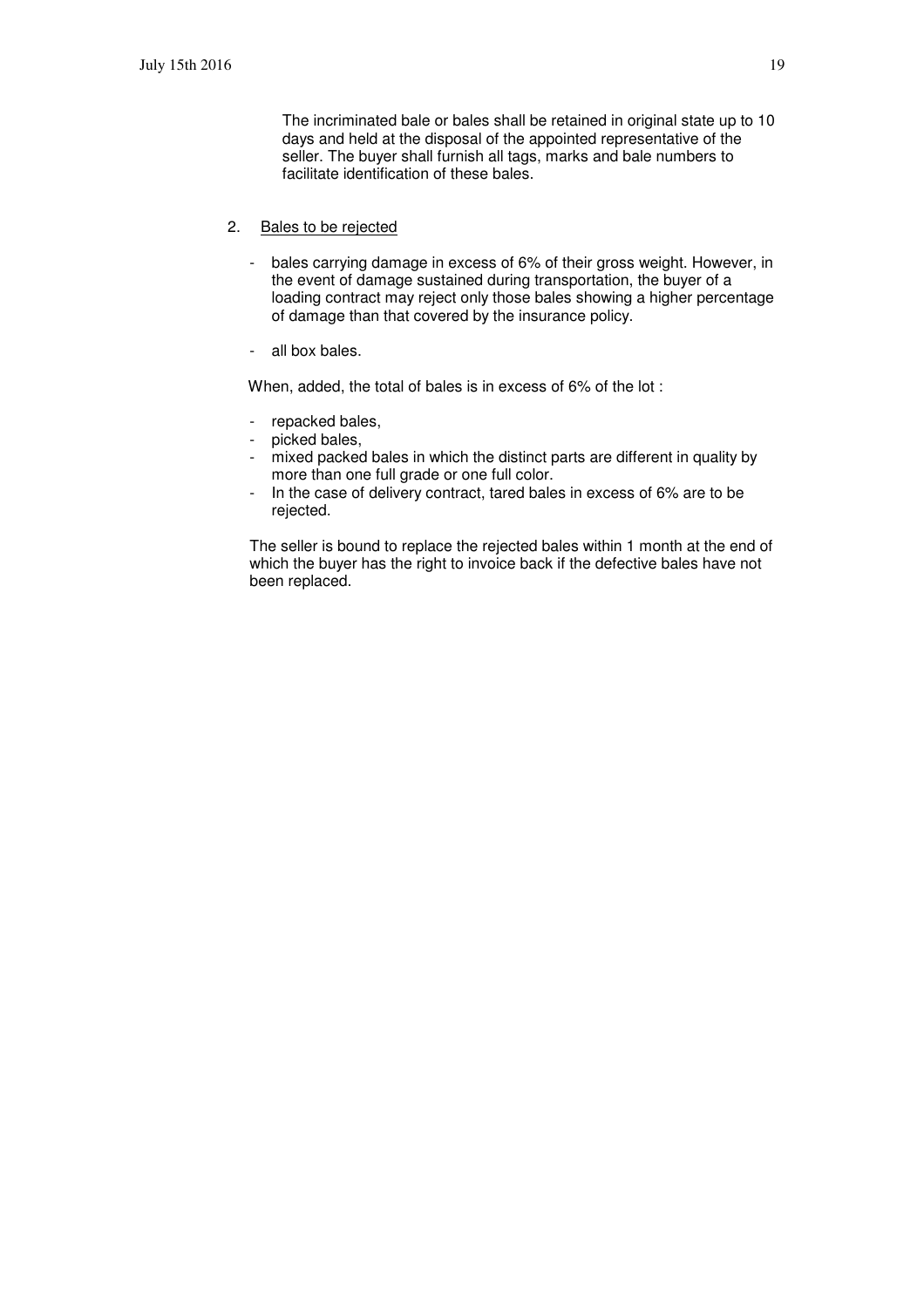#### **CHAPTER V : Weight adjustments**

#### **Section I : Definition - Procedure**

**Art. 052** When landing or delivery weight has been definitively fixed, a weight adjustment note, showing the value difference between invoice and delivered weight, must be sent by the buyer to the seller within 30 days from last weighing day. A weight adjustment note shall be drawn up for each individual invoice.

> Statements must be rendered in the same currency of the contract, without taking into consideration any difference resulting from an eventual humidity test. The conversion rate English pounds to kilos and vice versa will be based on following coefficients:

| 1 lb | $=$ | 0,4536 kg  |
|------|-----|------------|
| 1 ka | $=$ | 2,2046 lb. |

 Weight differences in kilo will be rounded off to the nearest half kilo, and those in lbs. to the nearest lb.

 When a humidity test has been agreed upon, a statement resulting from that test must be made by the demanding party and addressed to the other.

 Differences must be settled by the debtor within 30 days from the date on which the statements were sent or received.

- Art. 053 Settlement of missing and/or damaged bales:
	- a) Missing bales and those refused due to excessive damage and "blind bales" (without marks), shall be calculated at the average gross invoice weight and based on quality stated in the invoice.
	- b) "Blind bales" accepted by the buyer shall be calculated at its actual weight and buyer will accept the quality stated in the invoice.
- **Art. 054** Mutual weights without franchise:

 This clause means that seller must reimburse buyer for any loss in weight, or that buyer must reimburse seller for any gain in weight, such loss or gain being the difference between the controlled landed or delivered weights and the provisional invoiced weights.

Mutual weights with franchise:

 This clause means that from any difference, gain or loss, between the controlled landed or delivered weight, the franchise agreed upon in the contract and stated in terms of percentage, is to be deducted.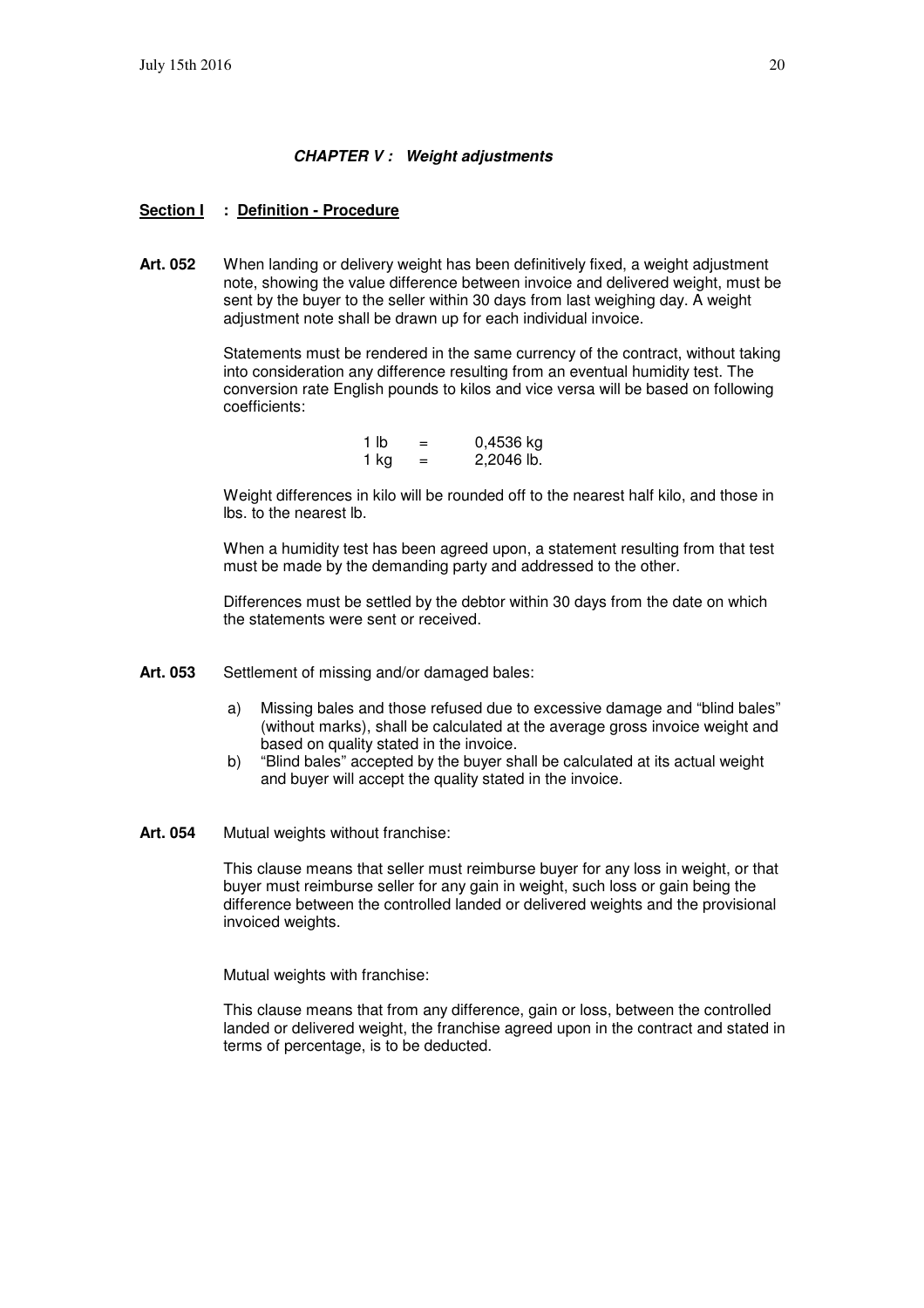#### **Section II : Excess or short weight**

- **Art. 055** Even without the stipulation "about", a variation of 3% from the contract weight (and not from the invoice weight) is allowed and shall be settled on the basis of the contract price. For contracts with a weight franchise (Art. 053), the franchise shall not be taken into consideration for the calculation of this plus/minus 3% tolerance.
- Art. 056 For any excess over the 3% tolerance, the buyer has the right to refuse its delivery or to receive it on the basis of the price of cotton the last day of landing or the day in which the cotton has been placed at buyer's disposal.

 From any shortage from the 3% tolerance, the buyer has the right to enforce its delivery at contract price.

Art. 057 For contracts providing several shipment periods or several deliveries, the 3% will apply for each shipment/delivery separately.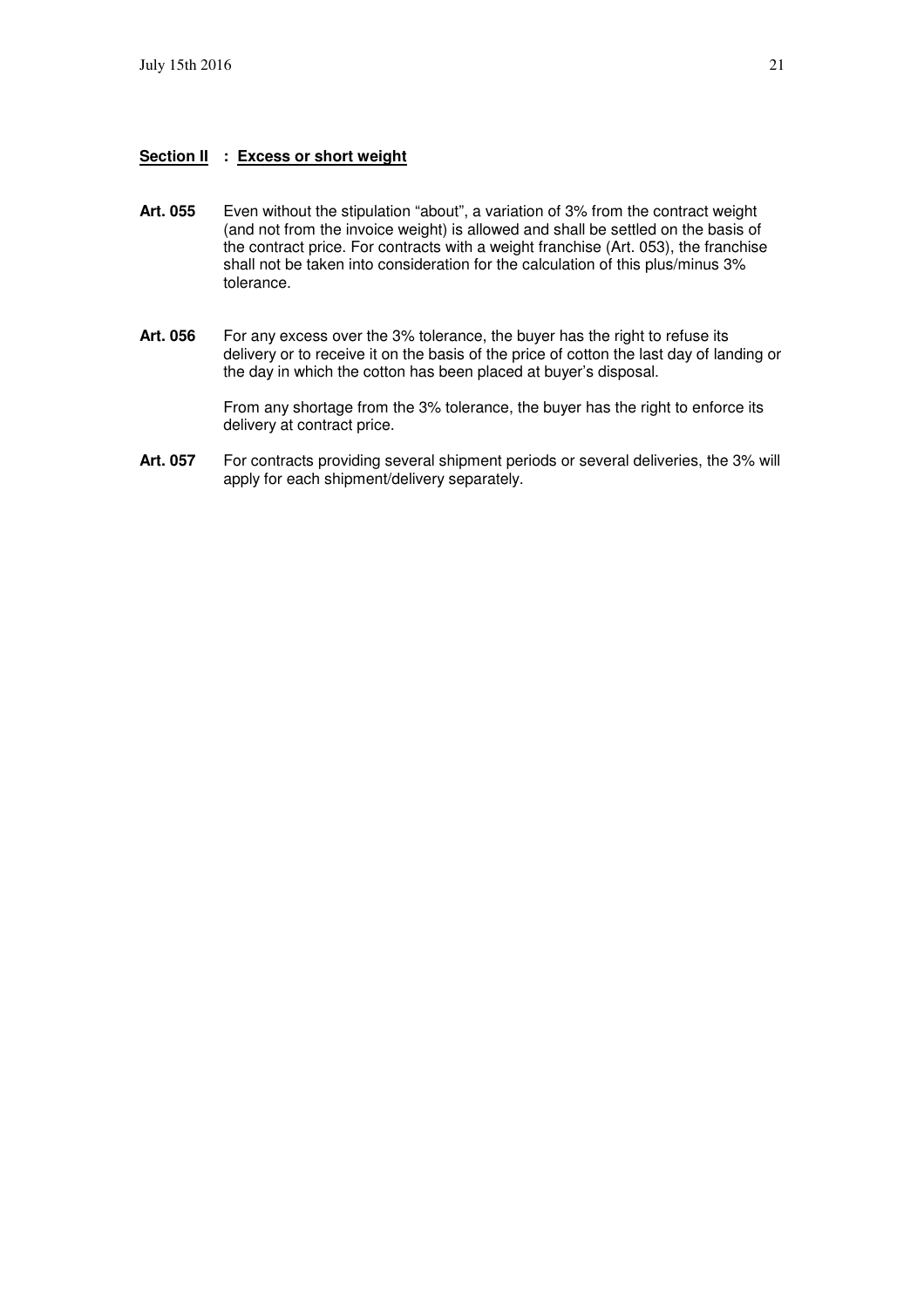#### **CHAPTER VI : Quality differences**

#### **Section I : Claims for quality deficiencies**

#### **Art. 058**

If the cotton, shipped or delivered, differs from the quality contracted (grade colour - staple – character, characteristics), the buyer, unless otherwise stated in the contract can claim an allowance.

 Any claim for allowance must be submitted within 42 days from the last day of unloading or delivery.

**Art. 059** The claim for allowance shall be based on the differentials fixed by the value differences committee.

> - In the case of CIF and CFR contracts, the value difference that will apply will be the difference on the date of arrival of cotton

- In the case of FOB contracts, the value difference that will apply will be the difference on the date of bill of lading or other document of title.

- In all other cases, the value difference that will apply will be the difference on the day the buyer receives title to the cotton

For the origins for which no differentials are fixed by said Committee, the claim for allowance shall be based on the quotations collected by the value differences committee, at the request of the buyer.

- **Art. 060** Unless the contract specifies "mutual allowance", the seller is not entitled to any allowance for bales superior in grade, colour or staple to the quality stipulated in the contract, but within the limit of 10% of the lot, bales in the same colour description of maximum half a grade "off" are compensated by an equivalent number of bales of half a grade "on". There shall be no compensation for staple.
- **Art.061** Deleted on 29 April 2011

#### **Section II : Accounts for quality differences**

- **Art. 062** a) For each individual bale, the total allowances resulting will be cumulated, based on the weight unit and on the currency established in the contract.
	- b) To obtain the amount of the allowance per bale, the total allowances as calculated in previous point a) is to be multiplied by the average landing or delivery net weight.
	- c) The average net weight per bale shall be based on the net weight of the lot (determined according to Art. 052 and 053), readjusted following the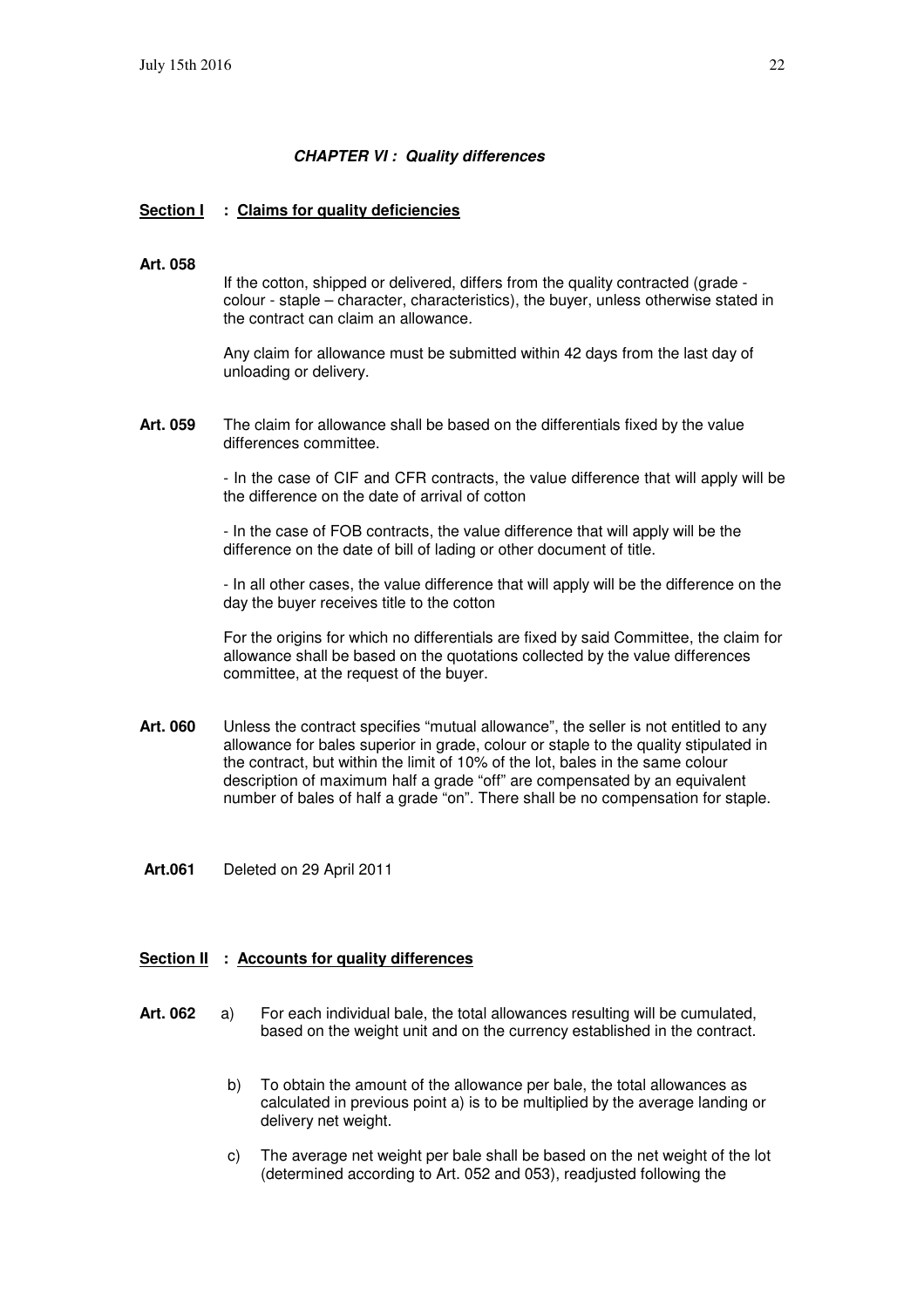hygrometric conditioning test results, when such conditioning is contemplated in the contract.

Art. 063 Deleted on February 6<sup>th</sup> 2015

#### **Art. 064 Do not apply on ECR/RGE- Le Havre Arbitration (June 30th 2016)**

Double allowances: this clause means that the overall amount of allowances for quality differences, excluding penalties mentioned in Art. 061, will be doubled.

#### **Section III : Micronaire**

Art. 065 When a Micronaire clause is mentioned in a contract, any dispute relating to it is submitted to the rules governing Arbitration on Micronaire readings.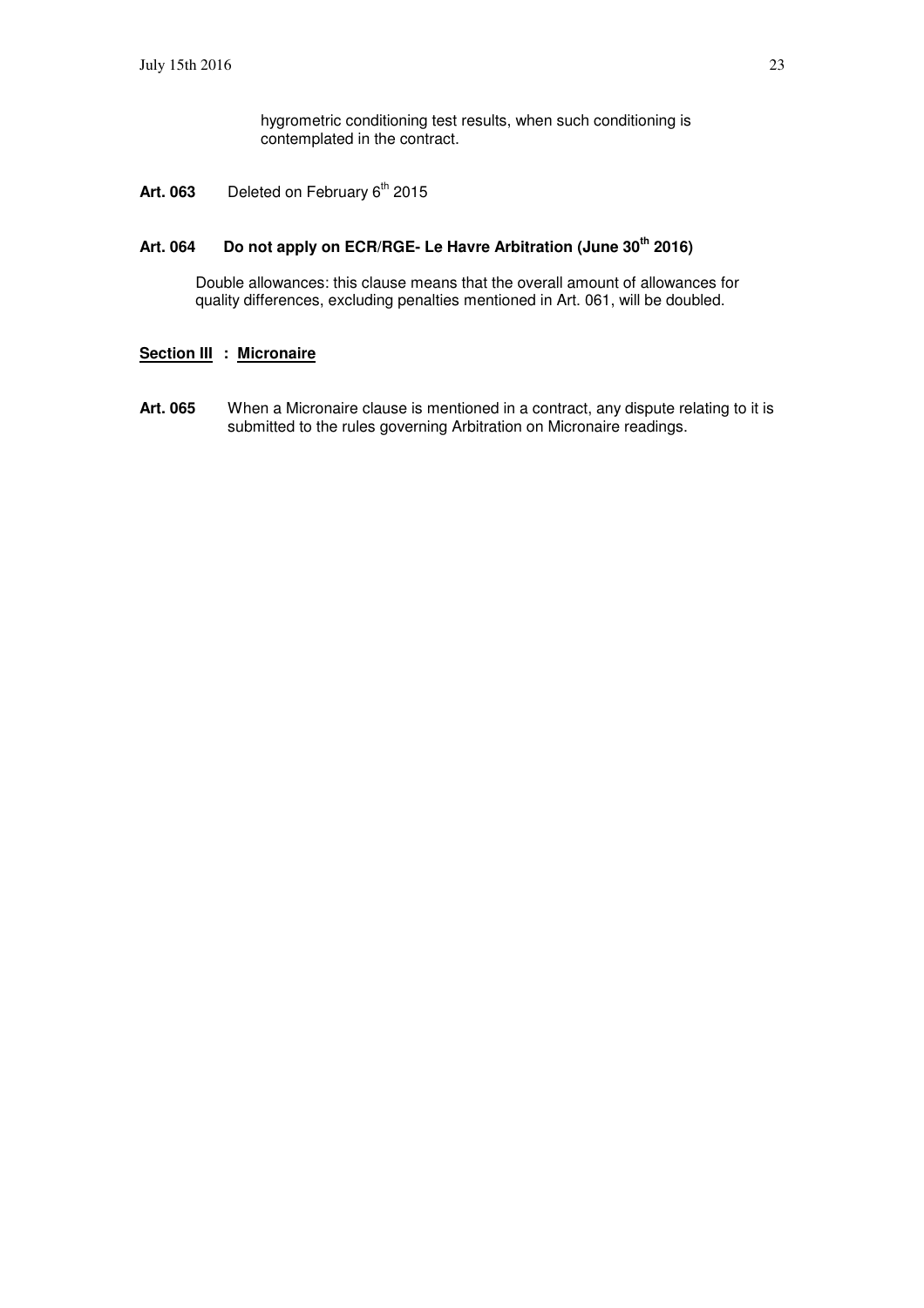# **CHAPTER VII : Rejection clauses**

**Section I : Inspection**

- **Art. 066 Deleted on February 6th 2015**
- **Art. 067 Deleted on February 6th 2015**

**Section II : Replacement** 

- **Art. 068 Deleted on February 6th 2015**
- **Art. 069 Deleted on February 6th 2015**
- **Art. 069 Deleted on February 6th 2015**
- **Art 070 Deleted on February 6th 2015**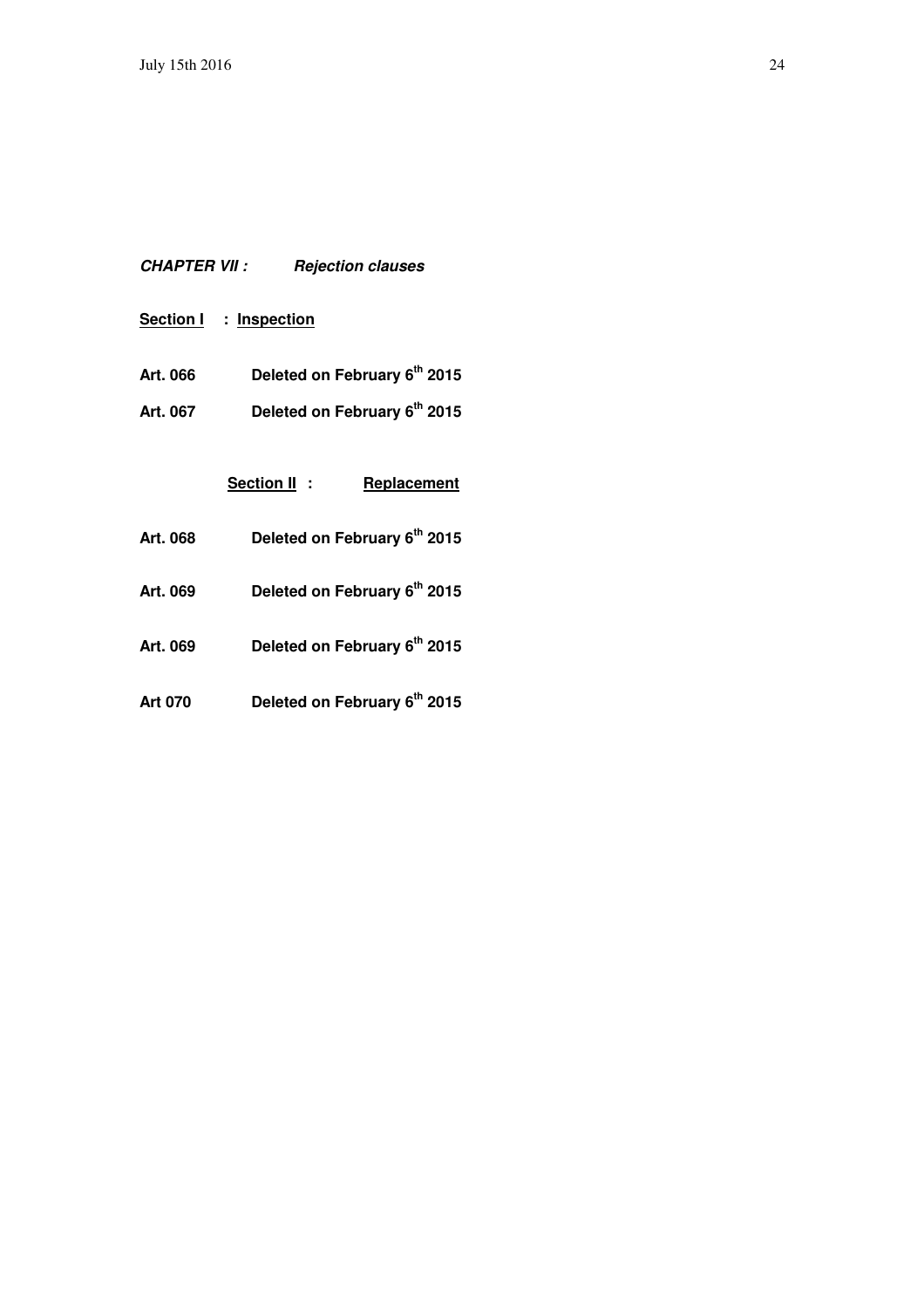# **TITLE 2 : Specific terms**

#### **CHAPTER I : Contracts for shipment**

#### **Section I : General provisions**

Art. 071 A contract for shipment stipulates:

- the period of shipment;
- the port or ports of shipment:
- the port of destination
- the general clause defining the obligations of the parties, e.g. F.A.S., F.O.B., C.F.R., C.I.F., C.I.F. FOW, C.I.F. delivered... (CIP).

#### Unless otherwise agreed:

- indirect shipment with transhipment, shall be permitted, provided the bill of lading shall have been made out for the port of destination agreed upon;
- if it has been agreed upon that cotton will be loaded on a vessel sailing directly to the port of destination stated in the contract, without transhipment, the only authorised calls at other ports are the normal ones between the port of shipment and the port of destination;
- the cotton must have a clean on board under deck bill of lading and partial shipments are not authorised; the fact that cotton or part of the lot has been "shut-out" by the captain of the vessel indicated in the bill of lading shall not be deemed a violation of the contract.

#### **Art. 072** Shipping or loading advice:

 At the time of the shipment or loading, seller must advise, by letter, or any other fast writing communication method in use, to the buyer: the vessel's name, bill of lading's date and number on the seaway expeditions, the licence plate number of the platform and departure date on the overland T.I.R. trucks, or whatever necessary information for their identification in the case of railway transportation and in all cases, the quantity shipped and invoice amount.

Art. 073 Seller shall deliver documents as early as possible after shipment and the latest before landing at port of destination.

> With reference to overland T.I.R. transportation, the seller must provide the truck driver with all identity documents of goods, indispensable for the transit and according custom formalities. In all cases, it is exclusive duty and responsibility of the buyer to obtain the import licences or permits required by the authorities of the destination country.

 The seller is responsible for the risk if documents are lost before their presentation, and must refund the buyer with the duly justified amounts of the expenses that such loss may have caused him.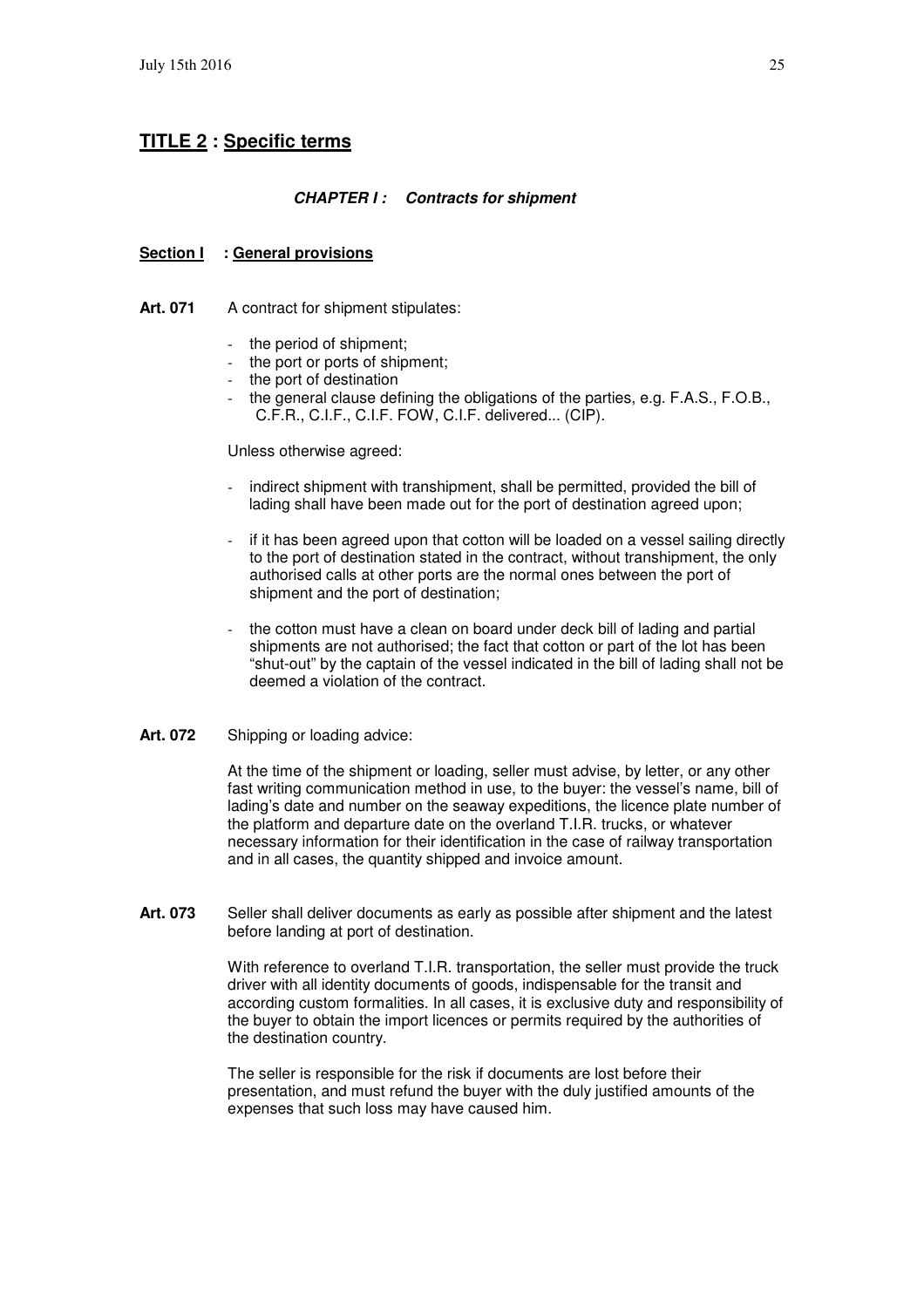**Art. 074** Independently on what is established in Articles from 074 to 086, as well as in any others which might become affected, it is hereby established that for cotton transactions of U.S. cotton shipped from U.S. ports, the "Special Container Rules for U.S. cotton shipped from U.S. ports" attached as Appendix III and "American Cotton Shippers Association Special Rules" (in force at the time of the contract) attached as Appendix II will apply to these Rules agreed with American Cotton Shippers Association.

> In any case, both contracting parties could agree to cancel or modify one or various rules to which refers this article.

#### **Section II : Definitions of shipment terms**

- **Art. 075** a) Afloat: when cotton is sold "afloat", it must be on board of a named vessel and on its way to the port of destination at the time the contract is concluded.
	- b) Shipment by named vessel: the name of the vessel must be stated on the contract, and possibly the expected date of sailing.
	- c) "Prompt" shipment: the bill of lading or transport document must be dated not later than 15 days after the contract date.
	- d) Shipment in specific periods: the bill of lading must be dated with the  $1<sup>st</sup>$  until the last day of the said period.
	- e) Sailing: the word "sailing" means that the carrying vessel must sail from the port of shipment within the stipulated periods, and not later than on the last day of the period mentioned in the contract.
	- f) For the purpose of the present Rules, the words 'shipping' and 'loading' and all those related are of equivalent meaning.

#### **Section III : CIF and CFR contracts**

- Art. 076 The seller must in particular:
	- 1. contract on usual terms at his own expense for the carriage of the cotton to the agreed port of destination;
	- 2. load the cotton on board the vessel within the period fixed;
	- 3. procure at his own costs a transferable clean bill of lading (see also Art. 083 and 084);
	- 4. in case of a CIF contract, procure at his own costs a transferable insurance policy (see also Art. 085 to 087);
	- 5. bear all risks of the cotton until it has effectively passed the vessel's rail at the port of shipment;
	- 6. render the buyer, at the latter's request, risk and expense, every assistance in obtaining any documents, other than those mentioned in the previous article, issued in the country of shipment and/or of origin and which the buyer may require for the importation of the cotton into the country of destination (and, where necessary, for their passage in transit through another country).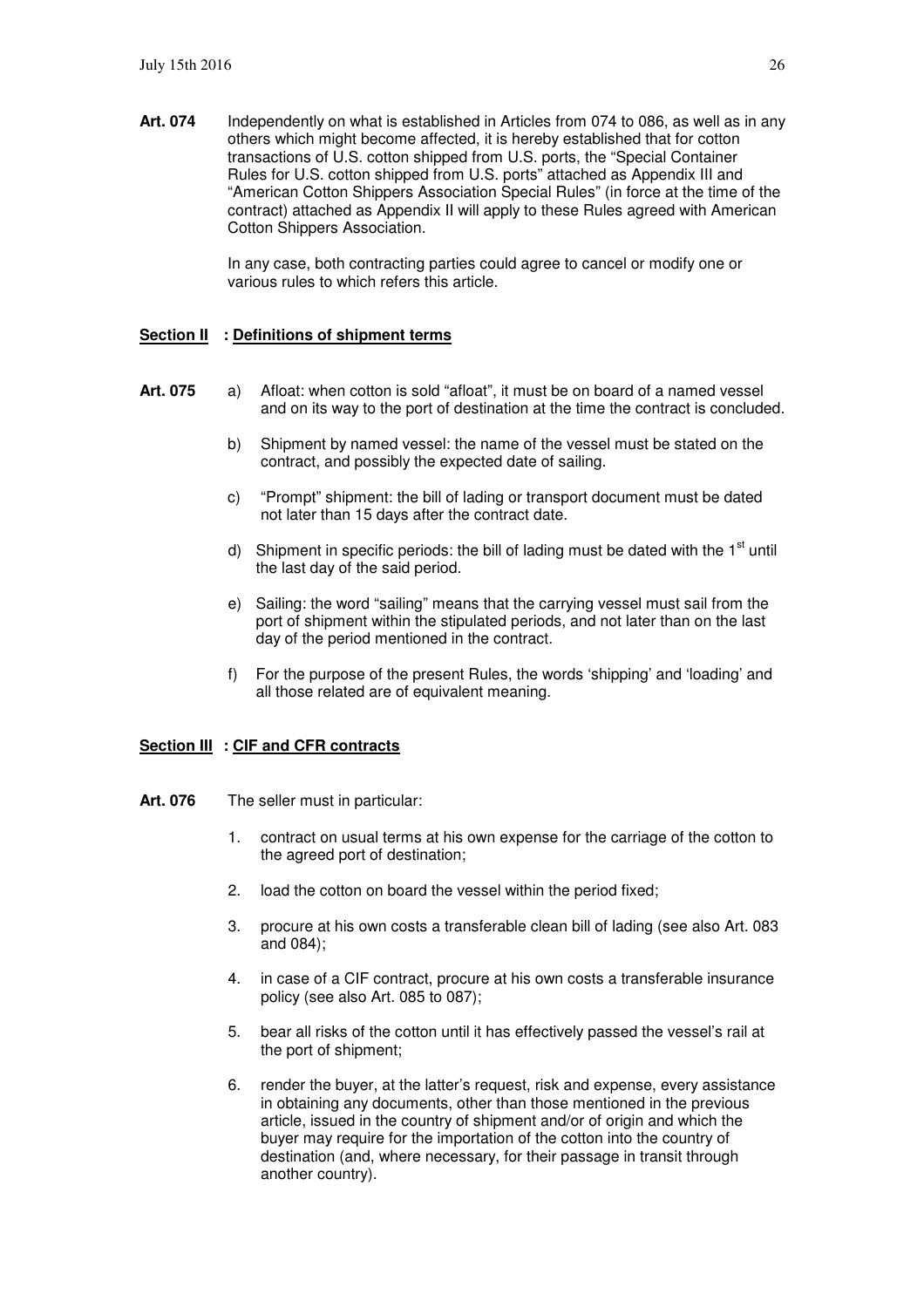- 7. Unless otherwise stipulated by both parties:
	- a) when the transport of the cotton has been agreed in containers the established pattern in these rules will be applied;
	- b) concerning cotton coming from the US the dispositions to be applied are the ones mentioned in Appendix 'II', 'III', 'IV' and 'V'.
- **Art. 077** The buyer must in particular:
	- 1. Take up the documents in accordance with the terms of the contract;
	- 2. bear all risks from the time the cotton has passed the vessel's rail at the port of shipment (see also Art. 086).

#### **Section IV : FOB contracts**

- **Art. 078** The seller must in particular:
	- 1. Deliver the cotton at the date or within the time limits agreed upon on board the vessel named by the buyer at the port agreed upon according to the specifications of the contract or failing such a clause, according to the custom of the port;
	- 2. subject to the provisions of Art. 082, bear all costs and risks of the cotton until such time as they shall have effectively past the vessel's rail at the named port of shipment;
	- 3. provide a his own expense the customary clean documents in proof of delivery of the cotton on board the named vessel;
	- 4. render to the buyer, if he so requests and at his risk and expense, every assistance in obtaining any documents issued in the country of shipment and/or origin and which the buyer may require for the importation of the cotton into the country of destination (and, where necessary, for its transit through another country).
- **Art. 079** The buyer must in particular:
	- 1. At his own expense, charter a vessel or reserve the necessary space on board a vessel and give the seller due notice of the name, loading berth of and delivery dates to the vessel;
	- 2. bear all costs and risks from the time the cotton has passed the vessel's rail at the port of shipment;
	- 3. pay any costs and charges for obtaining a bill of lading;
	- 4. pay all costs and charges incurred in obtaining the documents mentioned in Art. 078-4.
- Art. 080 If the buyer has contracted the freight, he shall see to it that it complies with shipping terms corresponding to the specification of the sales contract. If nothing has been provided in that respect, then, the buyer must contract the freight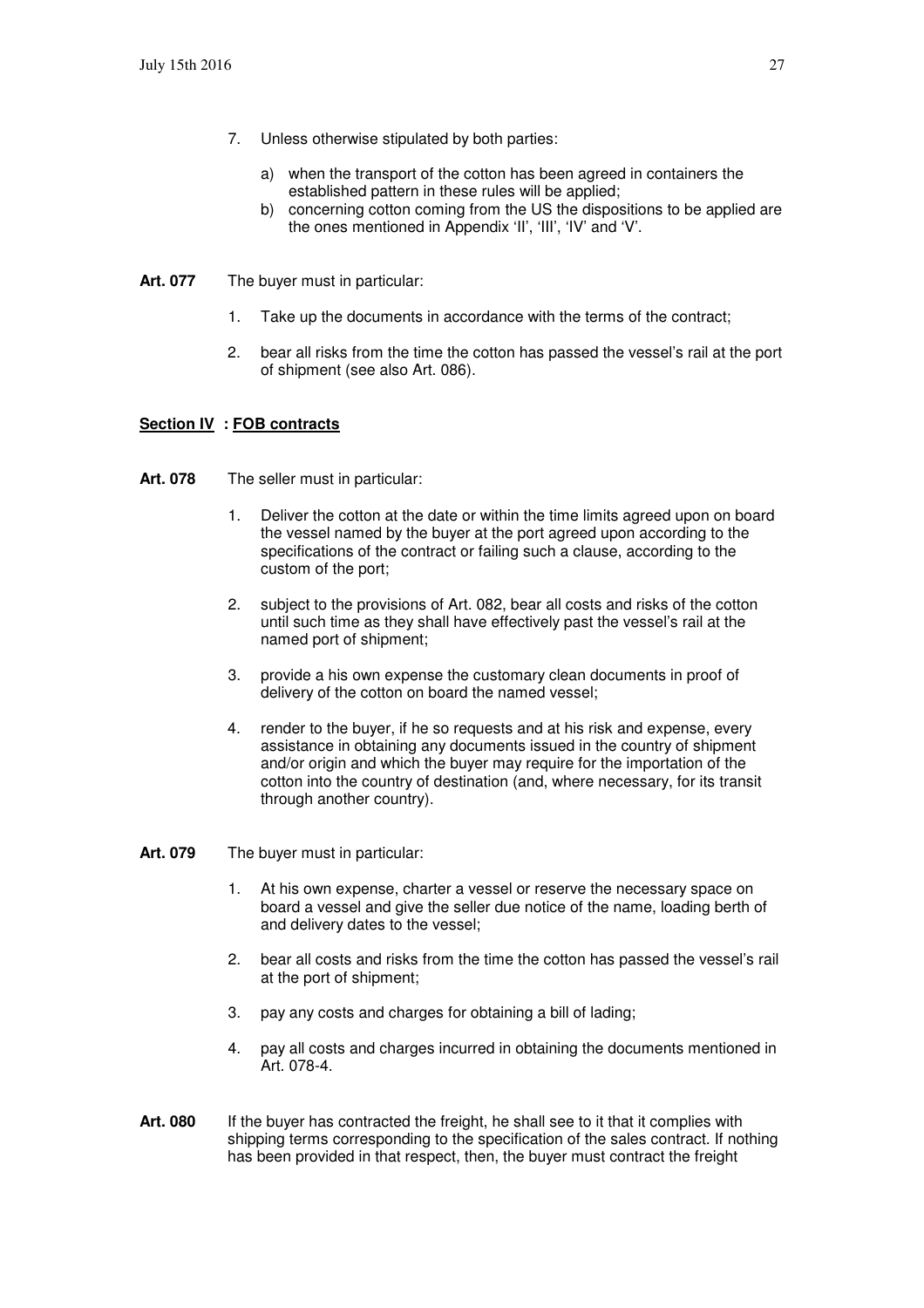stipulating that the captain will take over the cotton according to the customs of the shipping port.

- **Art. 081 Deleted on February 6th 2015**
- **Art. 082** When entering a contract, the buyer may request the seller to undertake the booking of freight on its due time; in such a case the seller assumes identical duties as in a CFR contract, except for the payment of the ocean freight. The seller is not bound to render this service.

#### **Section V : Bill of lading**

**Art. 083** Unless otherwise stated, when the seller has to furnish a Bill of Lading, covering a conventional shipment (bulk carrier), it must be an "On board Bill of Lading" or a "Shipped Bill of Lading", by which the vessel's Captain or the authorised representative of steamship company acknowledges having loaded the cotton under terms stated per Art. 076. When shipment has been effected by containers not due to Shipping Line convenience, the Bill of Lading shall clearly specify the terms related with the kind of transport contract: House/House, House/Pier, Pier/House or Pier/Pier, to be in agreement with contractual conditions.

> The Bill of Lading shall be drawn up in several copies, with minimum of 3; however, in contracts stipulating the clause "payment against documents" the buyer is not entitled to request a simultaneous presentation of all the originals.

- **Art. 084** When parties agree upon a "received bill of lading", a distinction must be made between:
	- a) a "Port Bill of Lading" which is signed by the vessel's Captain or the authorised representative of steamship company, when the cotton has been accepted and the vessel is already in the port; the cotton must be loaded within 15 days following to the date of said bill of lading.
	- b) a "Custody Bill of Lading" is signed upon receipt of the cotton at the port of shipment before the vessel is loading but not prior to 21 days before the expected arrival date of the vessel. Before this period has expired the seller must address to the buyer a "Master's Receipt" or "Agent's Receipt" to the effect that the cotton has been shipped.

The substitution of a vessel by another vessel is not allowed unless the vessel named is lost or is prevented by accident or by some other unforeseen event (force majeure) from making the voyage. In such event, the buyer has no claim on the seller provided this change of vessel can be justified.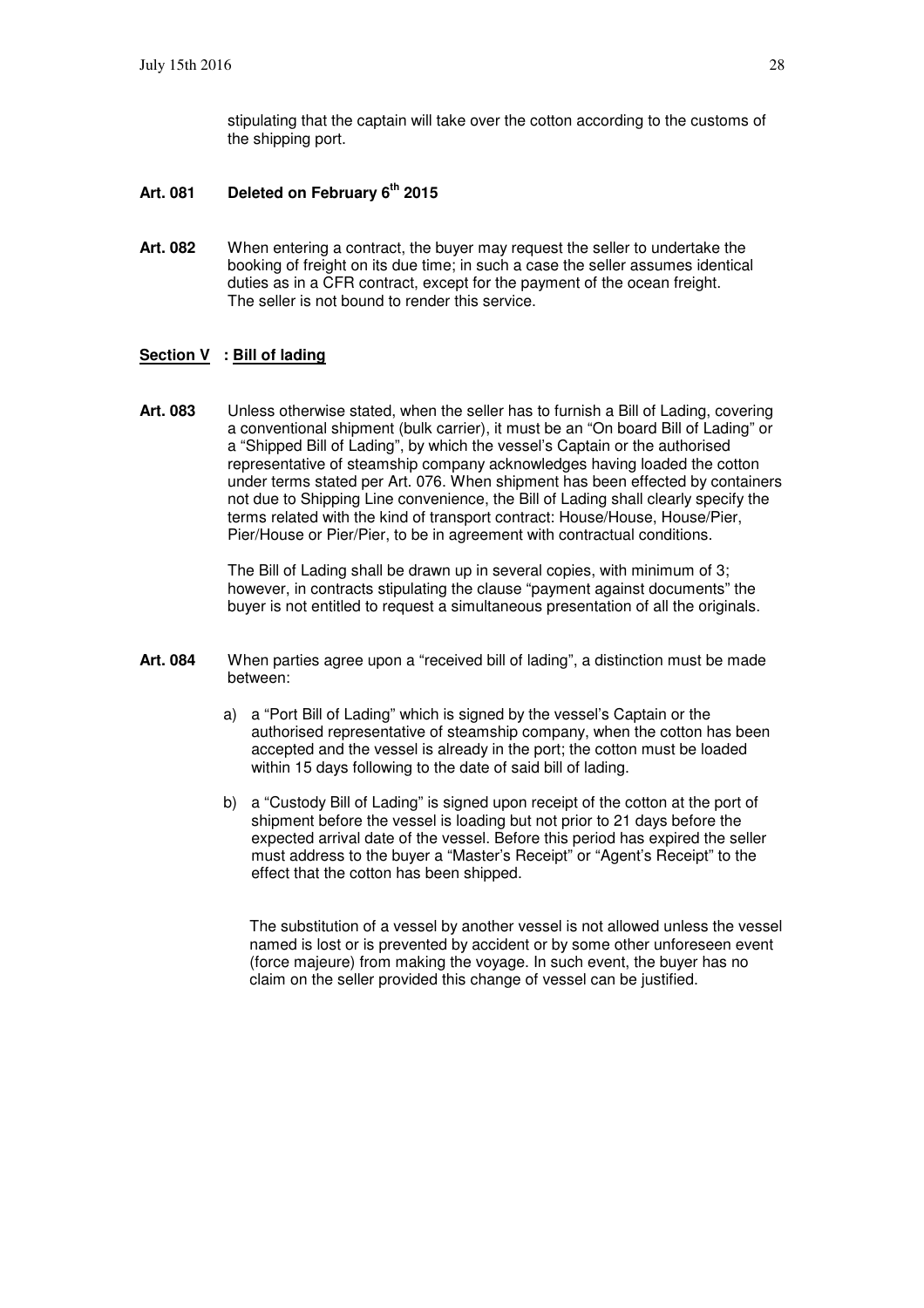#### **Section VI : Transport insurance**

- **Art. 085** CIF and CIP contracts:
	- a) the seller shall cover the insurance with a first class insurance company at the prevailing terms, for the invoice-amount  $+10\%$ . Any value adjustment is at the buyer's initiative and expense. Unless otherwise stipulated, the insurance is payable in the currency of the contract.
	- b) the prevailing terms specified in paragraph a) ought to be in accordance with minimum cover of the Institute Cargo Clauses (Institute of London Underwriters) or any similar set of clauses. When required by the buyer, the seller shall provide at the buyer's expense, war, strikes, riots and civil commotion risk insurance, if procurable.
- **Art. 086** EXW, FCA, FAS, FOB, CFR, CPT, DAF, DES, DEQ, DDU, DDP contracts:

The buyer undertakes same duties as the seller, in CIF contracts. Consequently, previous to the beginning of the shipping period the buyer must produce a certificate from the insurance company stating that the insurance has been duly covered. The seller undertakes to furnish to the buyer all shipping data according to Art. 072 (Shipping advice) to facilitate such covering.

**Art. 087** Classification clause

Where the seller is entrusted to book the freight for shipments against Cost-and Freight contracts, FOB contracts and/or other contracts under which the insurance is payable by buyers, the freight booking should be made exclusively on liner vessels fully acceptable to normal insurance requirements; but if, for any reason whatsoever, shipments were made on vessels other than those stipulated above, the consequent insurance surcharges shall be refunded by the sellers to the buyers.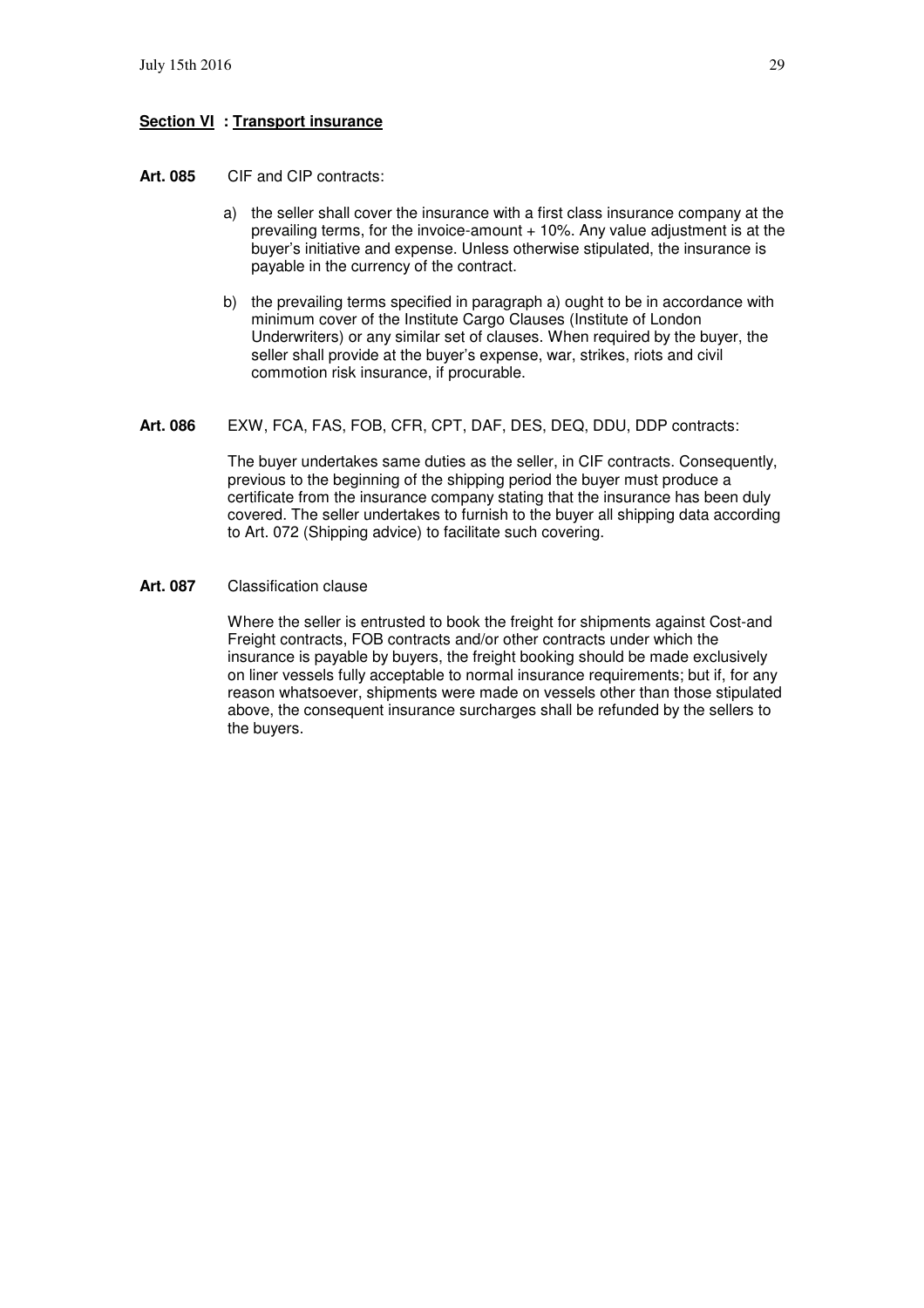#### **CHAPTER II : "Delivery" or "spot" contracts**

#### **Section I : Delivery time-limits**

- **Art. 088** a) "Spot cotton" means that the cotton is available at a determined place, and can be put at buyer's disposal.
	- b) "Immediate delivery" or "prompt delivery" means that cotton has to be put at buyer's disposal within 10 days.
	- c) "Delivery within a determined period" stipulates a specified time within which the cotton must be put at buyer's disposal, 10 days grace being granted to the seller.

#### **Section II : Delivery and receiving conditions**

- **Art. 089** a) The buyer must take delivery of the cotton when it is placed at his disposal immediately, if the delivery is made from the quay, or within 10 days if it is made from the warehouse. The buyer is responsible for all expenses incurred if he fails to take delivery on time.
	- b) If delivery is made ex works, it is understood that the seller unpiles and weighs the cotton at his expenses, the goods being received at the time of weighing, when the seller's responsibility ceases.
	- c) If delivery is made FCA, the seller unstows and weighs the bales, then loads on truck or wagon or delivers to vessel's side (lighter) at the place agreed upon; the cotton being received at the time of loading, when the seller's responsibility ceases.
	- d) If the seller agrees with the buyer to delay a delivery ex works, the buyer must firstly pay the cotton on the basis of provisional weights against delivery order after which he has the right to have the cotton in store transferred into his name. In which case, the buyer takes all the costs and risks of the goods at his charge as from the date of payment until they are delivered. The goods must be individualised in an appropriate manner, i.e. completely put aside or identifiable in some way with the contract and provisional invoice.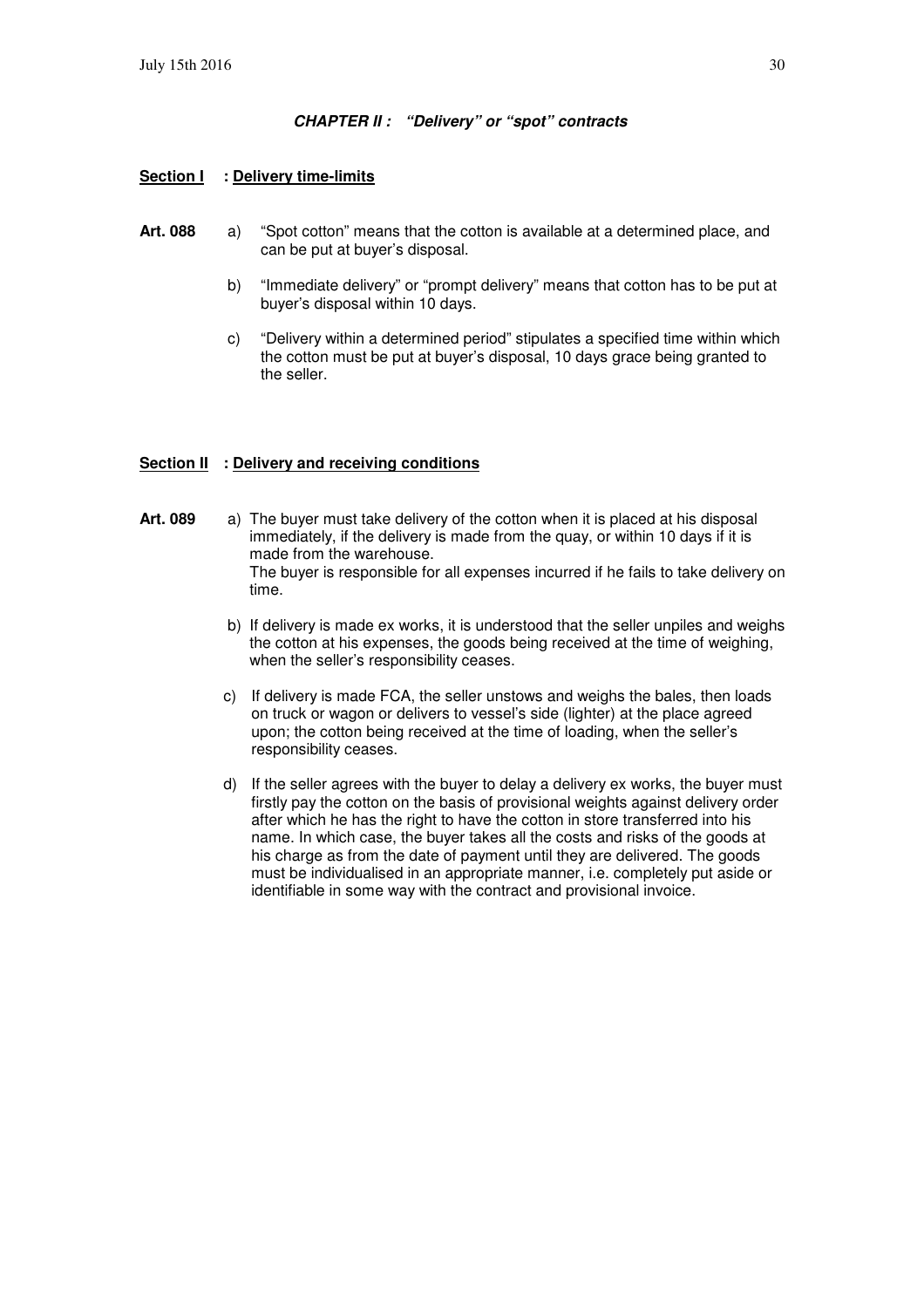#### **CHAPTER III : Contracts with deferred fixation of price**

#### **Section I : "On call" futures market**

- Art. 090 a) On contracts with deferred fixation of price ("on call" contracts) the price is initially based on the quotation established by a duly acknowledged futures market for a specific month, such price being subsequently fixed according to the quotation in force at that moment and for that particular month.
	- b) The right of choice for the time of fixing belongs to the buyer ("buyer's call") unless otherwise stated ("seller's call").
	- c) When entering an "on-call" contract the parties shall stipulate the limit for fixing. In the absence of any specific provision, the utmost limit will be the closing of that particular month on the last trading day prior to the first notice day for that month. Should the party holding the right of choice fail to furnish the proper instructions in time, the other party will be entitled to fix at the closing of the last day foreseen in the contract without any previous confirmation.
	- d) Each fixation will cover a quantity related with that of the futures contract of the respective change, or multiples thereof, unless the contract or its balance should be lower.
	- e) The instructions for fixing must be received by the other party with enough time to enable said party to take necessary steps near the futures market on the time requested. Should the space of time prove to be too short, then the instructions should be executed "at the best after its receipt" unless another alternative should have been chosen by the party furnishing the instructions.
	- f) Each party shall assume its own telegraphic charges for fixing. However, expenses due to alterations or cancellations of price or time limits fixing terms will be assumed by the responsible party.
- **Art. 091** a) Should the price not yet been fixed at the time of shipment or delivery of the cotton, the cotton shall be provisionally invoiced on the basis of the previous close of the month involved.
	- b) As soon as the payment of the provisional invoice be effected, both buyer and seller shall have the right to mutually request the payment of differences in price arising, according to the provisions for payment of margins in force at the respective futures market. Such payments will not involve any interest rate.
	- c) Should a request for margins, as mentioned in previous paragraph, not be immediately attended, the other party shall be entitled to resort to the fixing of price. The party at fault must be notified of such intentions 24 hours in advance.
- **Art. 092** Immediately after a fixation of price, the final statement will be produced and settled by eventual difference with the provisional invoice, bearing of course in mind any payment effected in agreement with the previous article.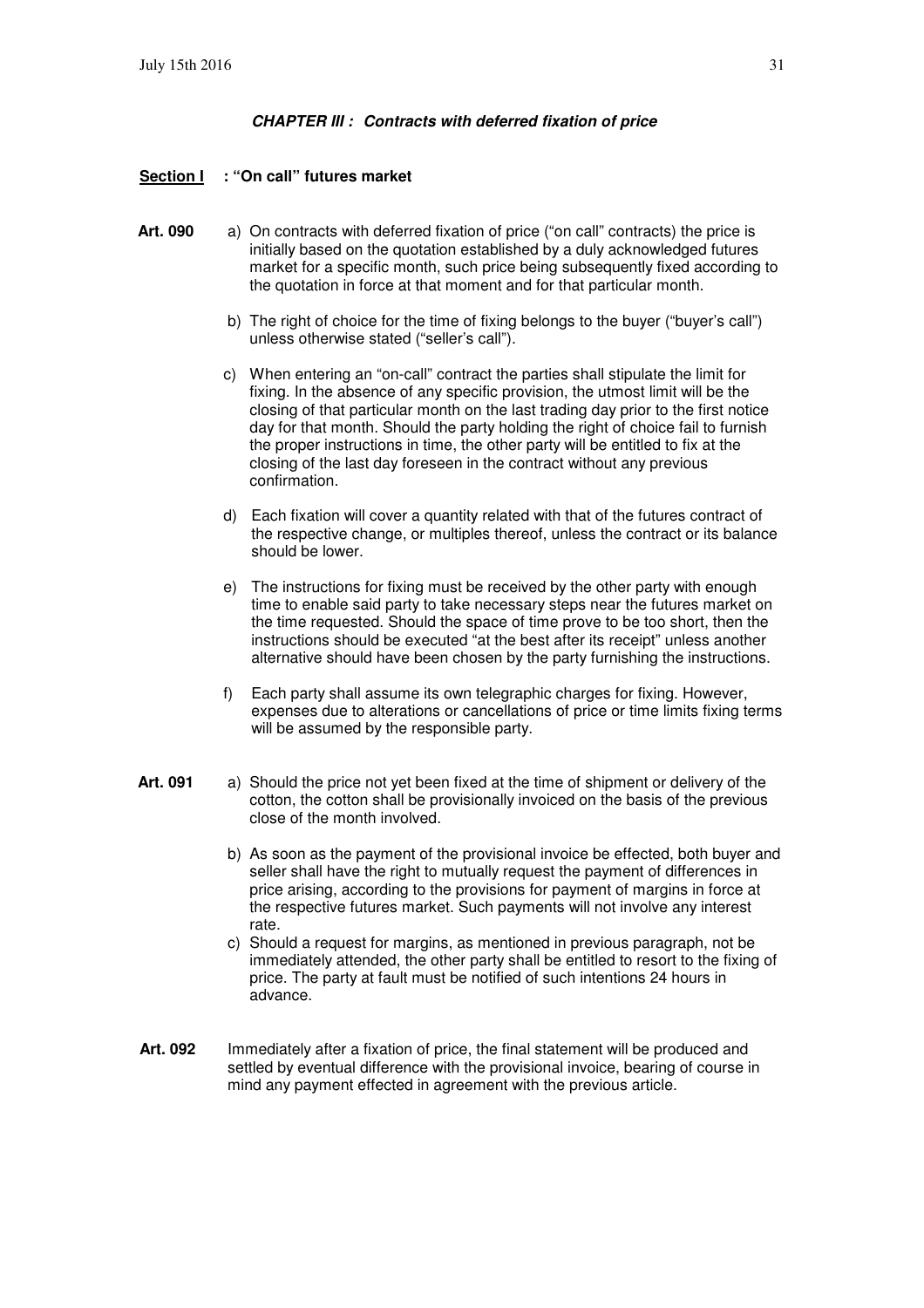- **Art. 093** Should the buyer enjoy a credit for the provisional invoice, either through a promissory note or an accepted draft, any difference in price as mentioned in Art. 091 which should be in favour of the buyer shall not be immediately paid but merely credited to this account.
- Art. 094 Should the price not yet been fixed at the time of shipment or delivery, the buyer keeps always the right to invoke the provisions of Articles 055-056-057.
- Art. 095 In the event that in lieu of fixation, the switch to another futures month be agreed upon, Articles from 090 to 095 shall apply, mutatis mutandi. Switch expenses, including the exchange brokerage, shall be for account of the party requesting the change.

#### **Section II : On an index generally accepted**

**Art. 096** Likewise, will be considered open price contracts, those contracts in which both parties have agreed to adopt as a point of reference an Index of daily publication and accepted by the international cotton market, and/or any form of indexation that can be verified by means of documents.

> In such case, the contract must accurately state the mechanisms that will control the proceedings to the followed, and if this is not so, articles 090 to 095 will be put into effect.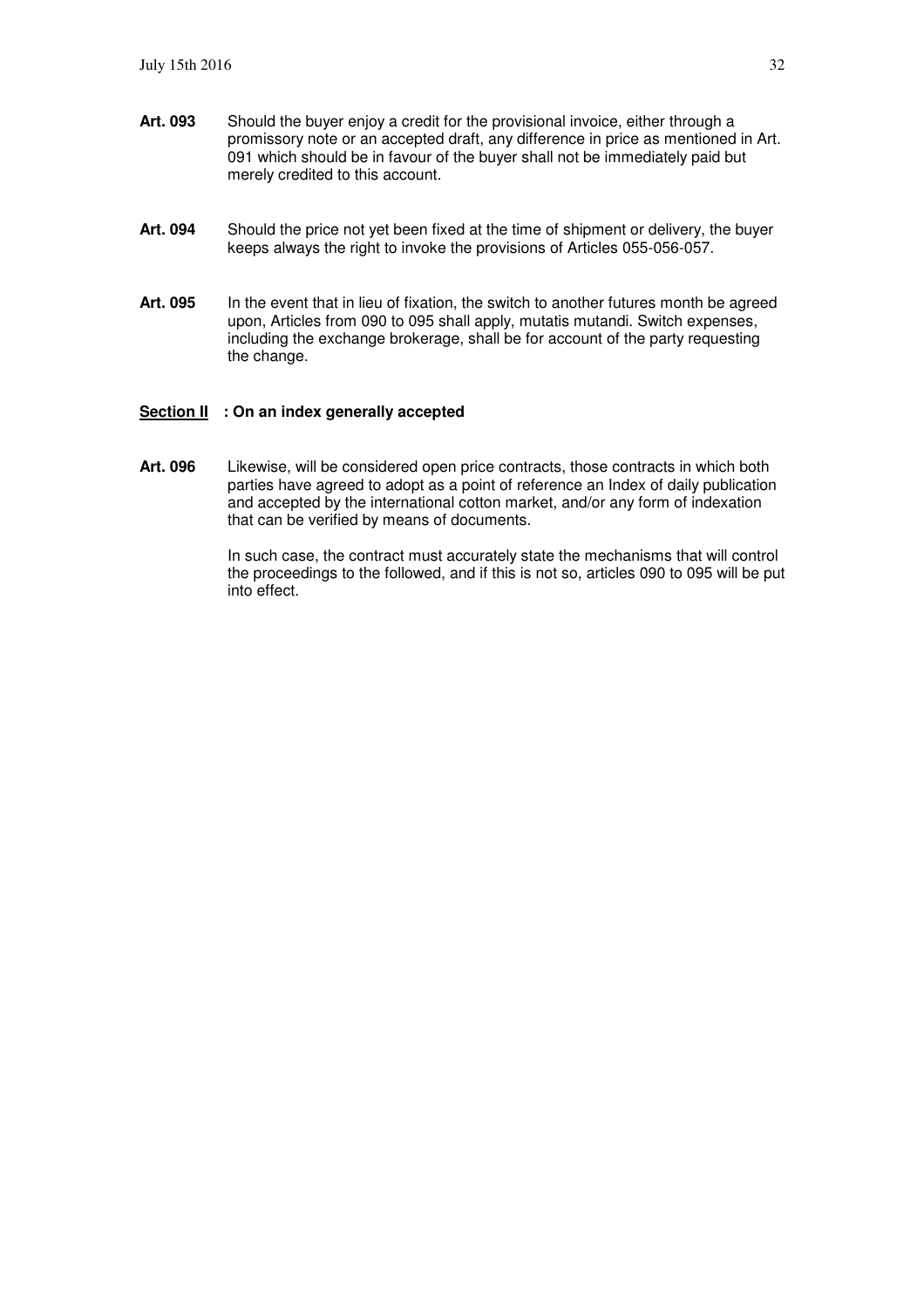# **TITLE 3 : Invoicing back**

#### **CHAPTER I : Common terms**

#### **Section I : Principle - Definition - Notification**

**Art. 097** As a rule, a contract cannot be cancelled without agreement between both parties. Nevertheless, in case of non-fulfilment, either the buyer or the seller, as the case may be, has the right, at his option, either to close out and invoice back or to request the fulfilment of whole or part of a contract, it being understood that the party choosing for the closing out / invoicing back will not be allowed later on to claim for the execution of such contract ; on the contrary, should one party choose the execution and the other one elude such requirement, the former will be entitled to apply for the closing out and invoicing back. This option may only be exercised for that part of a contract for which the contracted terms have not been complied with.

#### **Art. 098** Invoicing back:

- a) In the event of the rejection of an entire batch, or of part thereof, the buyer must immediately be refunded any payment already made, in exchange for which the merchandise rejected by the buyer shall be returned.
- b) In the event of any failure to perform a contract, a statement shall be drawn up either by the seller or the buyer to close all or part of the contract and to provide for compensation of the loss incurred by the non-defaulting party under the conditions laid down by the present regulations.
- **Art. 099** The party who exercises his right to invoice back, must give notice to the other party of its intention, with acknowledgement of receipt, either by registered letter or by any other fast writing communication methods in use, either directly or through his appointed representative, within 8 days after the reason for the invoicing back has become known.

#### **Section II : Settlement**

#### **Art. 100 Does not apply on ECR/RGE – LE HAVRE ARBITRATION, cf Appendix VI -art 1**

The settlement of the quantity in dispute shall be based, as the case may be, on the invoice weight or the quantity stated in contract and this without taking into account the 3% mentioned in Art. 054, nor the possible weight-franchise of the contract.

The price retained for invoicing back is the contract price.

- Art. 101 In addition: the defaulting party is liable to pay the following:
	- 1. a penalty of 3% on the invoice back price for the quantity involved;
	- 2. all incurred expenses, such as opening of credit, banking charges, taxes, loss of interest, receiving costs, warehousing, etc. ;
	- 3. the indemnities foreseen by Art. 113.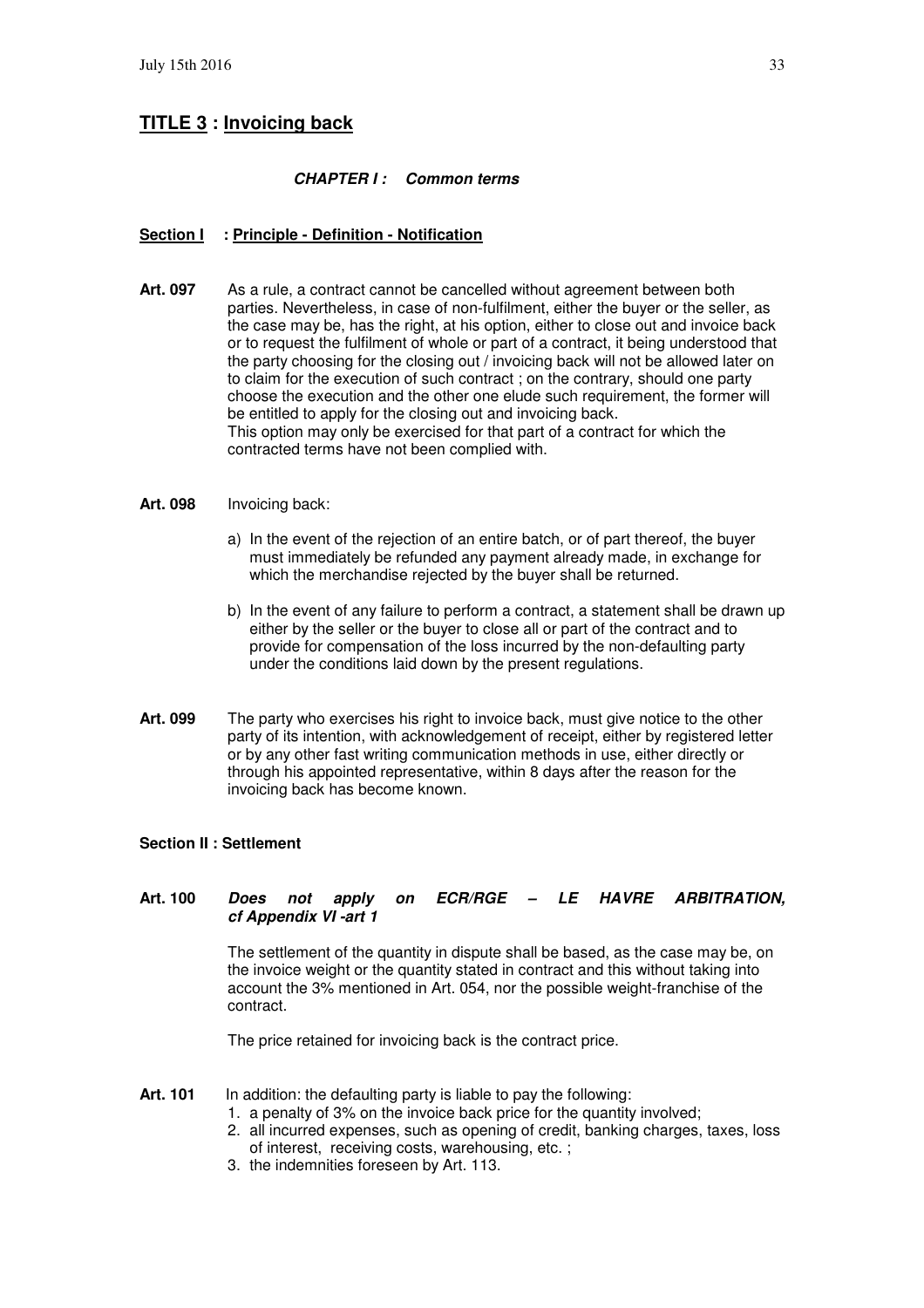#### **Art. 102 Does not apply on ECR/RGE – LE HAVRE ARBITRATION, cf Appendix VI – art 1**

Any loss caused by the defaulting party, including the price difference, shall be fixed by amicable settlement. Should the parties fail to reach an agreement, the amount of the prejudice shall be fixed by commercial arbitration, and the price difference by survey-arbitration.

#### **Art. 103 Does not apply on ECR/RGE – LE HAVRE ARBITRATION, cf Appendix VI – art 1**

In case of disagreement regarding the invoicing back price, the parties shall nominate an expert-arbitrator who will fix the price. If no agreement can be reached in the nomination of the expert, the expert shall be nominated by the Secretariat of the local Cotton Association or Arbitration Chamber. If the parties contest his conclusion, the complaining party shall bring the case to arbitration under the conditions stipulated in the contract.

**Art. 104** The debtor party must pay within 15 days of the despatch of the statement.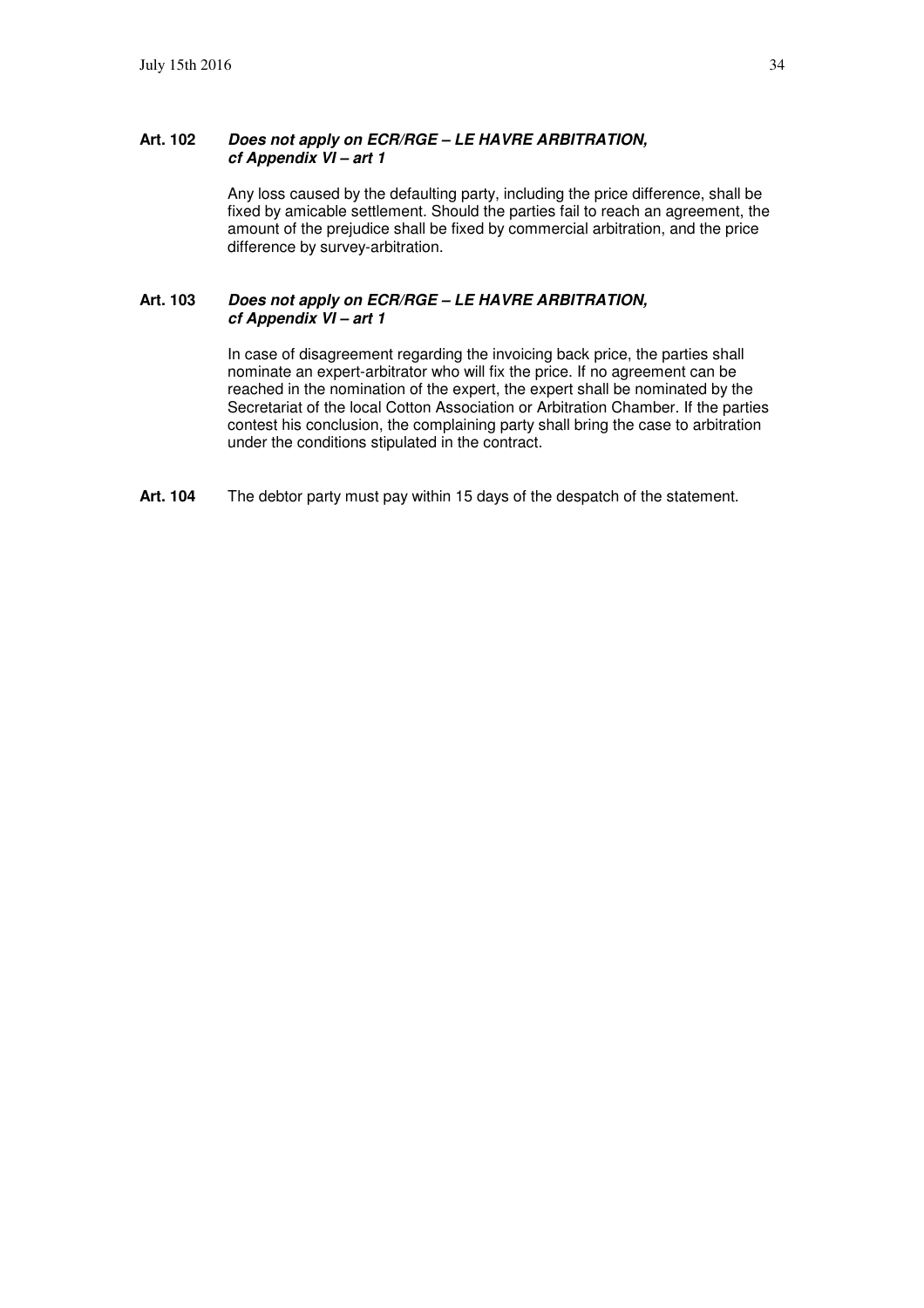#### **CHAPTER II : Principal cases of non-fulfilment**

#### **Section I** : Scope of application of the principle of direct invoicing back

**Art. 105** Principle:

The seller has two principal obligations: that of delivering and guaranteeing the cotton he sells.

The principal obligations of the buyers are: paying for and taking delivery of the contracted cotton.

The non-execution of one of these obligations gives the right to the nondefaulting party to close out and invoice back the whole or part of the said contract, with preliminary notification, unless otherwise agreed upon, in following cases :

- untimely acknowledgement of non-fulfilment (Art. 106) ;
- failure to ship or delay in shipment (Art. 107) ;
- failure of payment (Art. 108) ;
- failure of delivery or of taking delivery (Art.109) ;
- in certain cases of refusal of the delivered cotton (Art. 110) ;
- suspension of payment (Art.111).
- **Art. 106** Untimely acknowledgement of non-fulfilment: If prior to the expiration of the time agreed upon for shipment or delivery, the seller should give notice that he will not ship/deliver the cotton, or the buyer should give notice that he will not take up the cotton and/or pay for it, then the other party shall have the right to close out the contract immediately, with invoicing back, this in accordance with the provisions of Articles 100 to 104

#### **Art. 107 Failure to ship or delay in shipment:**

- A. Freight booked by the seller: the buyer has the right to close out the contract with invoicing back as stated in Art. 113:
	- 1. If the periods for shipment have not been adhered to or if already the date of the shipping documents shows a deviation from the contract terms;
	- 2. If shipping documents, not conforming to the provisions of the contract, have been presented, particularly in respect of the Bill of Lading, or if incorrect information as regards vessels, shipment, marks, number of bales, weights, etc. have been submitted; slight deviations in the marks shall, however, not be considered as a reason for closing out the contract and either party shall be entitled to show proof of his errors, if any.
- B. Freight booked by the buyer: the seller has the right to close out the contract, with invoicing back as stated in Art. 113:
	- 1. if the buyer has not chartered or booked on board of a vessel for shipment at the time specified in the contract and/or not given the necessary information to the seller to enable him to deliver the cotton to the vessel, at the latest on the day before the first day of shipment period;
	- 2. if the vessel named by the buyer does not arrive on the date agreed upon or within the prescribed period or cannot load the cotton, or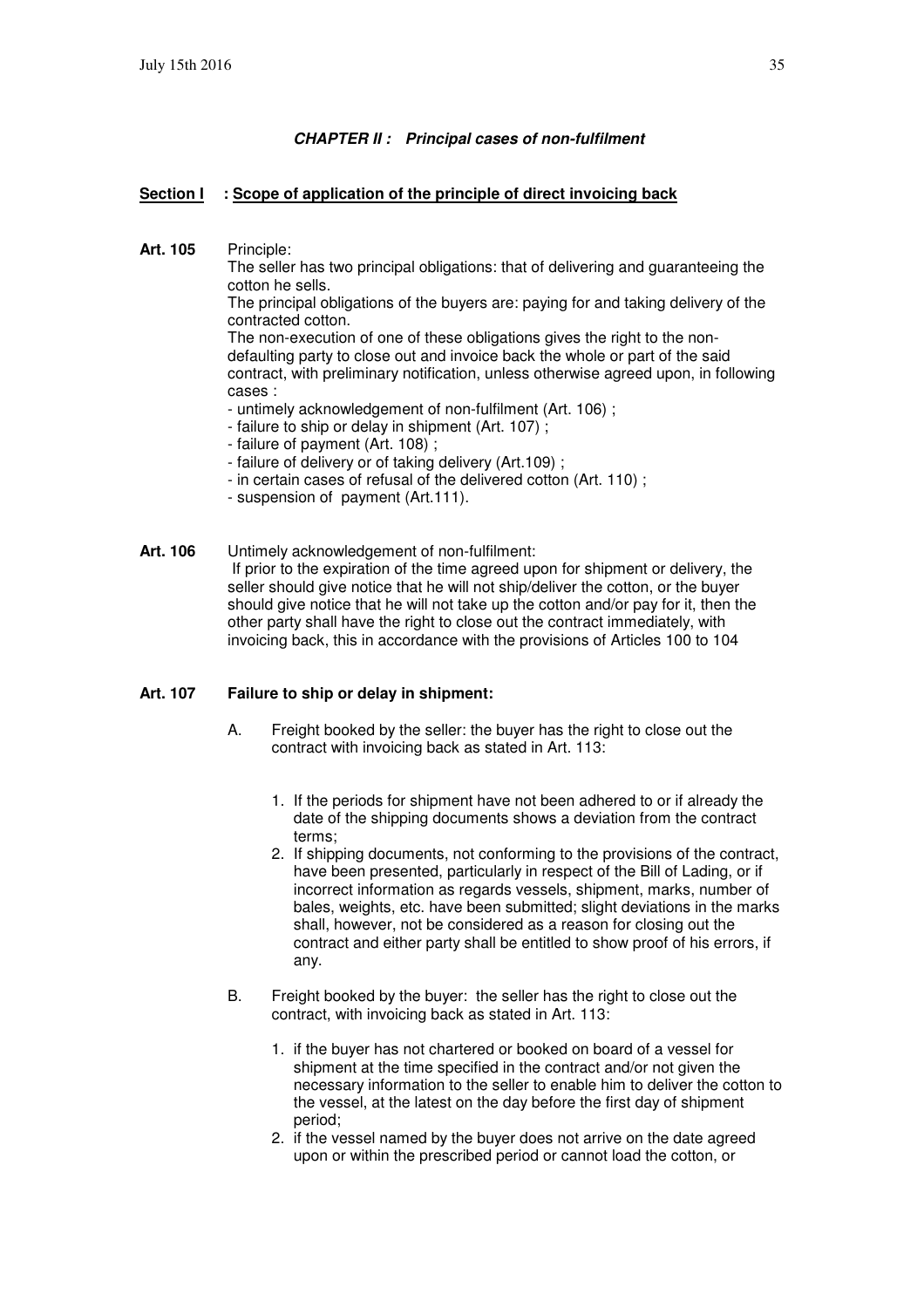completed its loading before the date agreed upon or before the prescribed period terminates;

- 3. if the buyer has concluded a freight contract, allowing the Captain to receive the cotton on other terms than those specified in the sales contract, or as fixed by the usage's in the port of shipment, causing the seller to be prejudiced.
- **Art. 108** Failure of payment:

The seller has the right to close out the contract and after notice given to the other party, to invoice back the whole or part of it, if the buyer does not fulfil the term for payment or fails in opening the letter of credit.

**Art. 109** Failure of Delivery or to Take Delivery:

if the seller is unable to fulfil a "spot" or "delivery" contract within the specified period, or the buyer has failed to take delivery of the cotton within the specified period, the other party is entitled to close out the contract with invoicing back..

- **Art. 110** Cases of Refusal : the buyer has the right to reject any lot wholly or partly, with closing out and invoicing back, in the following cases :
	- 1. the cases provided in Art. 051-1-c;
	- 2. the delivery of factor samples, gin-motes, linters and cotton waste instead of raw cotton;
	- 3. the delivery of "reginned" and "blended" and "repacked" or "recleaned" cotton, except specified as such in the contract;
	- 4. the delivery of cotton other than the growth or area of production agreed upon; if the buyer gives evidence of justified doubts, the seller shall submit authentic proof of the growth or area of production.
- **Art. 111** Suspension of Payment:

Each party has the right to close out the contract in the case of suspension of payment, composition settlement, or bankruptcy of the other party, in accordance with the Local Law of the injured party and Case Law; in the above cases, the penalty clause provided by Art. 101-1 does not apply.

#### **<u>Section II : Scope for the principle of fulfilling the contract with possible invoicing</u> back.**

**Art. 112** Principle:

The buyer or the seller, as the case may be, has the right, by application of the provisions of Art. 097, to fulfil the contract, wholly or partly, with closing out and invoicing back, if the other party does not respect its obligations, in the cases and as per the provisions stated hereafter.

Summons is to be made by registered letter, with acknowledgement of receipt, or by any other fast writing communication methods in use, either directly or through the by the sellers' appointed representative.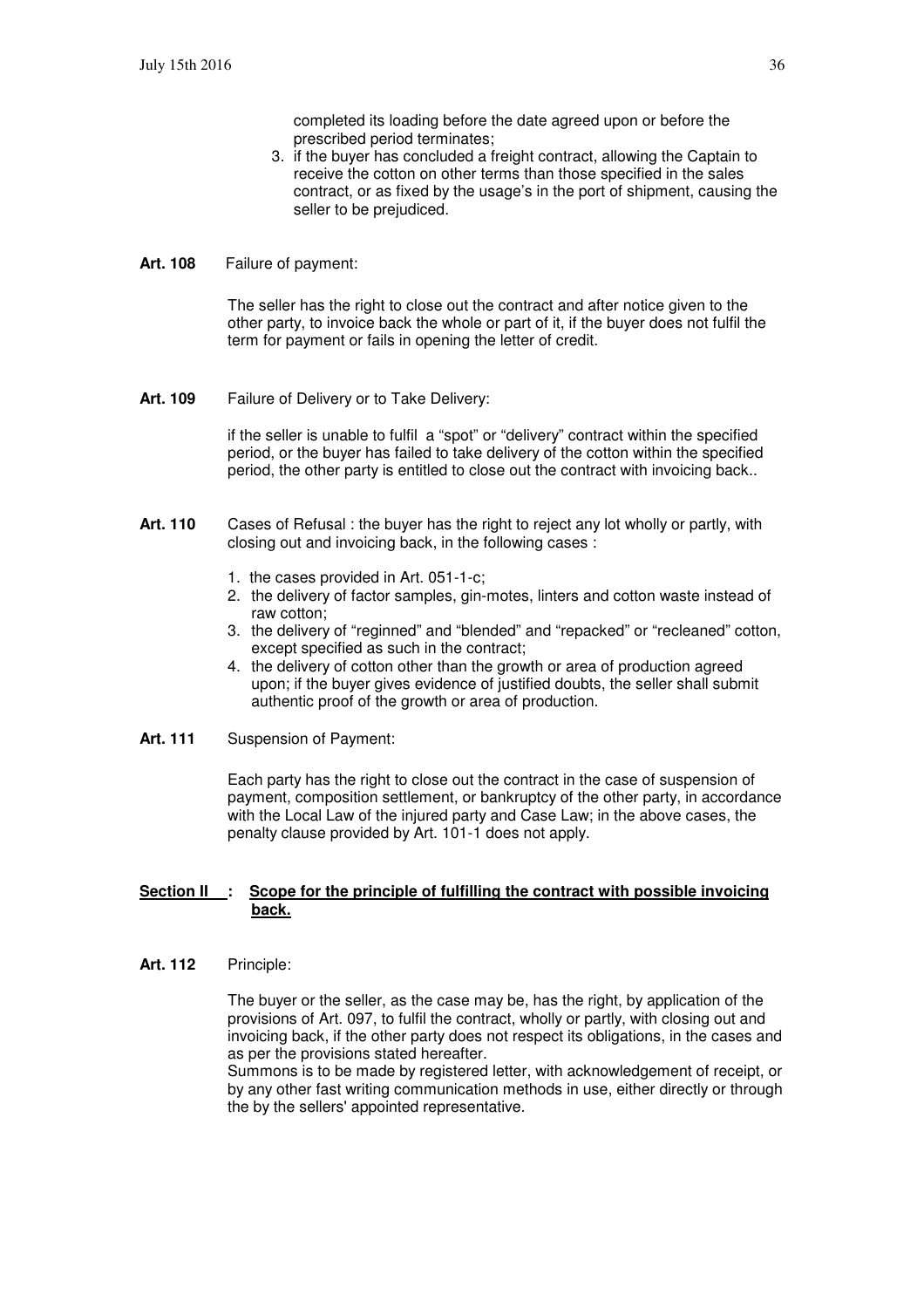- **Art. 113** Failure to ship or delay in shipment:
	- A. Freight booked by the seller:

If, 8 days after the shipment period has expired, the seller is not in a position to supply the buyer with the information as required by Art. 072, the buyer has the right to summon the seller to produce this information.

- 1. If the seller complies within 8 days by giving a firm undertaking to ship not later than 15 days from the despatch of the summons, the buyer is entitled, on account of this delay, to an indemnity of 0,5% of the contract price on the quantity involved.
- 2. If the seller does not comply within 8 days from the date of despatch of the summons or, if although replying, he does not give a firm undertaking to ship within 15 days from the date of despatch of the summons, or fails to ship within these 15 days, the buyer has the right, after notification, to invoice back the whole or part of the contract involved.
- B. Freight booked by the buyer:
	- 1. Default of the buyer: if, in the 3 cases provided in Art. 107-B, the seller decides to pursue fulfilment of the contract, he must summon the buyer to fulfil his obligations. If the buyer complies within 8 days, making it possible for the cotton to be loaded within 15 days from the date of despatch of the summons, the seller is entitled, as an indemnity for the delay, to 0,5% of the contract price on the quantity involved ; in the meantime, any risks which the cotton may run are for buyers' account.

If the buyer does not comply within 8 days after despatch of the summons, or if, although replying, he does not make it possible for the seller to load the cotton within 15 days after the despatch of the summons, or does not fulfil his engagement, the seller has the right, after notification, to invoice back the whole or part of the contract involved.

- 2. Default of the seller: when the vessel named by the buyer has arrived on the date agreed upon or within the prescribed period, and the seller has not delivered the cotton to the vessel in time to be loaded:
	- if the cotton is delivered too late to the quay where the vessel berthed, in which case the seller is liable for all risks and expenses incurred by the cotton ;
	- or if the seller does not deliver the cotton at all,

it is up to the seller, in either case, to notify the buyer at once, either direct or through his representative.

Whether such notice is given or not, the buyer must summon the seller to fulfil his obligations, by proposing another date or period and another vessel, the seller having to pay an indemnity amounting to 0,5% of the contract price on the quantity involved, for each period of 15 days after the sailing date of the vessel named in the first instance. Moreover, the seller must refund the amount of the dead freight the buyer may have to pay for the first named vessel.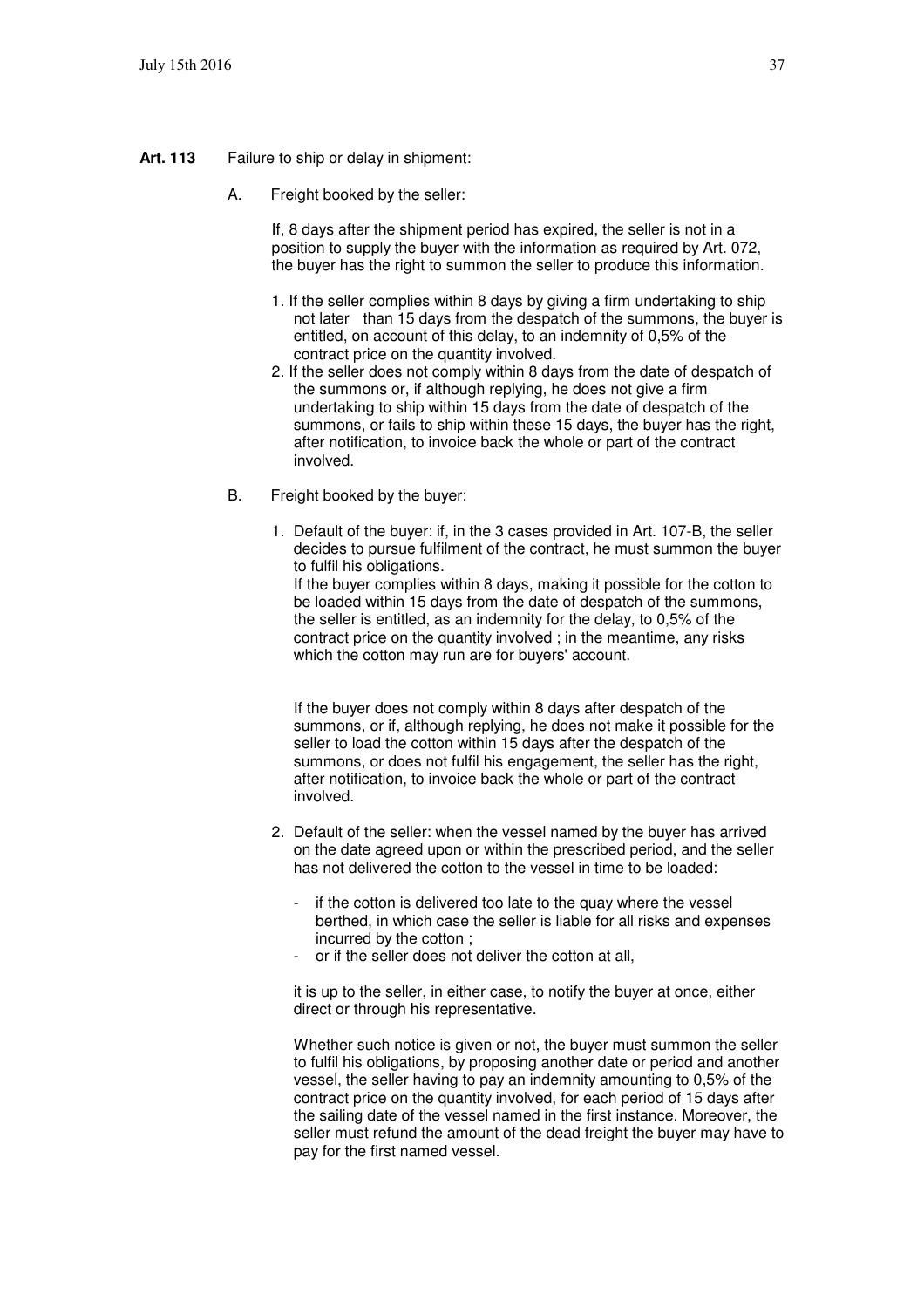If the seller does not reply within 8 days after the date of despatch of this summons, or if, although replying, he does not give a firm undertaking to deliver the cotton, or does not fulfil his engagement to deliver, the buyer has the right, after notification, to invoice back the whole or part of the contract involved.

#### **Art. 114** Failure of payment:

A. Payment by letter of credit:

If the buyer fails to open his credit as in Art. 027 or in the period provided in the contract, the seller must summon the buyer to open the credit within 8 days after receipt of such demand. When this opening has not been effected, the seller has the right, after notification, to invoice back the whole or part of the contract involved.

B. Payment against documents:

If the buyer fails to take up the documents within 8 days after the time-limit mentioned in Art. 028 (§ 1 or 2 according to the case), the seller must summon the buyer to effect payment immediately and without delay ; if this payment has not been effected within 8 days after the day of despatch of the summons, the seller has the right, after notification, to invoice back the whole or part of the contract involved.

- **Art. 115** Delay or Failure of delivery or to take delivery for spot or delivery contract
	- A. Default on the part of the seller:

If on the last day of the period mentioned in the contract, the buyer has not been asked to take delivery, he must summon the seller to deliver immediately.

On the first day after receiving this summons, the seller must take arrangements to place the buyer in a position to take delivery within 3 days following the receipt of the summons.

If no possibility to take delivery has been given to the buyer within the prescribed period, he has the right to notify the seller that he decided to immediately invoice back the whole or part of the contract involved.

- B. Default on the part of the buyer: If the buyer does not comply with the seller's request to take delivery or informs the seller that he is unable to take delivery, the seller shall, within 2 days of his request, summon the buyer to take delivery within 3 days following receipt of the summons. Failing any action by the buyer at the end of this period, the seller has the right, as from the next day, to notify the buyer that he decided to immediately invoice back the whole or part of the contract involved.
- **Art. 116** Origin of the cotton:

In case of anomaly related to the origin of the cotton, the buyer must summon the seller to furnish him in due time the cotton from the origin or area of production previously agreed upon. Should the seller not reply within 8 days after the day of despatch of this summons or, even replying, should not commit himself to deliver the cotton, or should not honour his commitment to deliver, the buyer is entitled, after notification, to close out and invoice back the whole or part of the contract involved.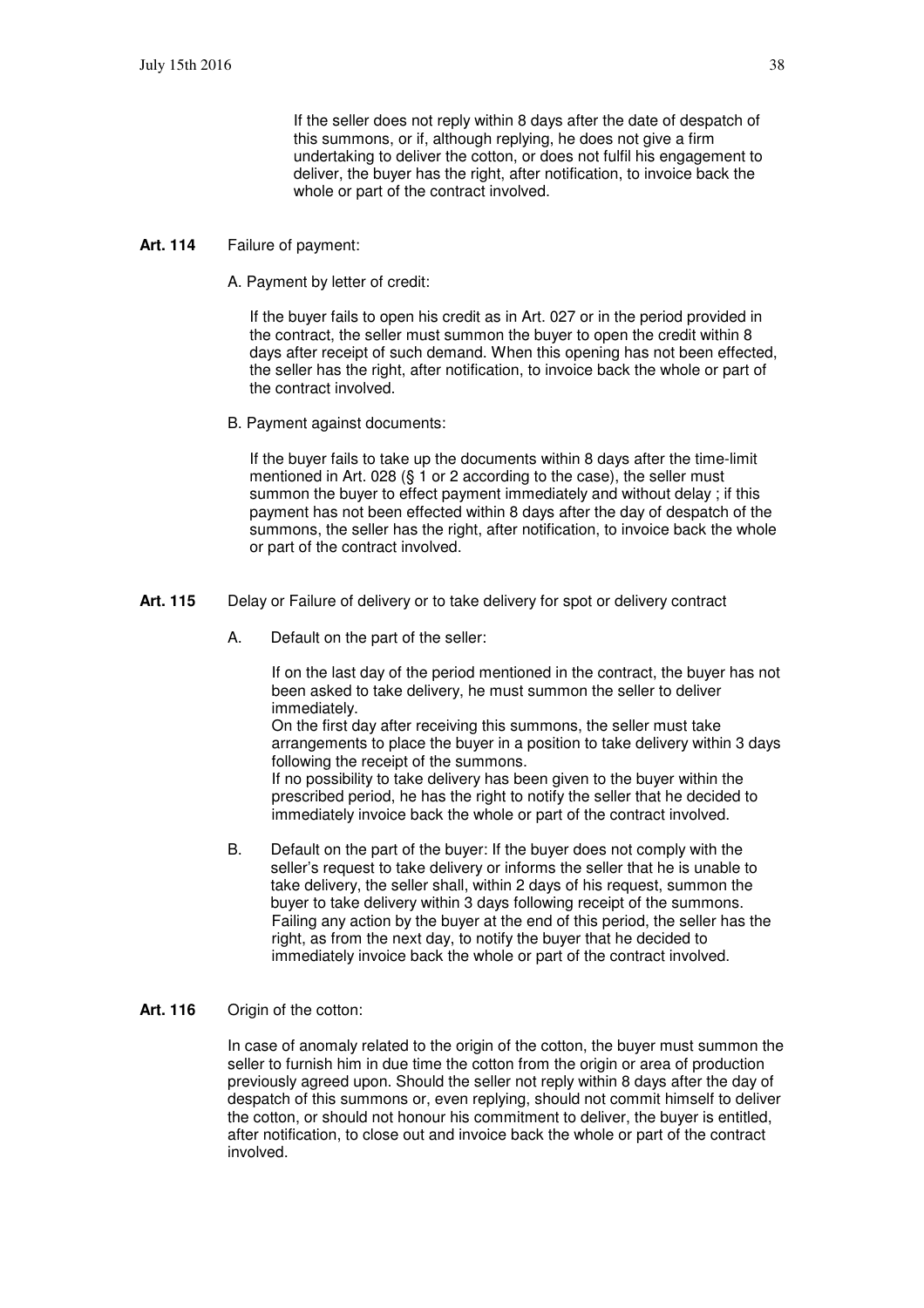#### **Section III : Cases of Force Majeure**

#### **Art. 117** Principle:

The non-fulfilment, total or partial, or the delayed fulfilment of the whole or part of a contract, can only be justified through force majeure as understood and interpreted by the national law and Case Law of the buyers' country.

#### **Art. 118 Does not apply on ECR/RGE – LE HAVRE ARBITRATION, cf Appendix VI – art 2**

In the event of force majeure, strikes, lock-out, preventing the total or partial fulfilment of a contract within the provided period, the party who cannot honour his obligations must immediately advise the other party, and produce proof that the cause of emergency has arisen after the contract date and before expiry of the provided period, it being remembered that force majeure does not discharge the parties if the cause of emergency arose when one or the other party is summoned to fulfil his obligations.

The period during which the contract was to be carried out is then extended:

- 1. by 5 days after cessation of the emergency, for delivery or taking delivery ("spot" and "delivery" contracts) ;
- 2. by 15 days after cessation of the emergency for shipment (contracts for shipment),

but only up to a maximum of 2 months from the last date on which the contract was to be fulfilled, any additional delay being considered as a case of continuing force majeure

(see Art. 119). In these cases, the carrying charges are applied to the cotton.

#### **Art. 119 Does not apply on ECR/RGE – LE HAVRE ARBITRATION, cf Appendix VI – art 2**

In the event of continuing force majeure, war, embargo, or for any other reason by Act of God preventing the normal fulfilment of the whole or part of a contract, the loyal party has the right, within 8 days from the date of receipt of the notification of this circumstance, to close out the contract, totally or partially, with invoicing back. Should the parties be unable to communicate with each other, then the contracts shall automatically be liquidated on the day following the breakdown of telegraphic/fax/computer communications, on the basis of the last known quotations. In such cases, the penalty clause provided in Art. 101-1 does not apply.

#### **Section IV : Other cases**

Art. 120 In cases not provided in the present chapter II and which constitute a serious failure in the execution of the contractual obligations, the closing out of the contract or part of the contract can be asked through commercial arbitration. The Arbitral Court shall decide if the alleged in execution justifies a closing out of the contract or part of it with invoicing back.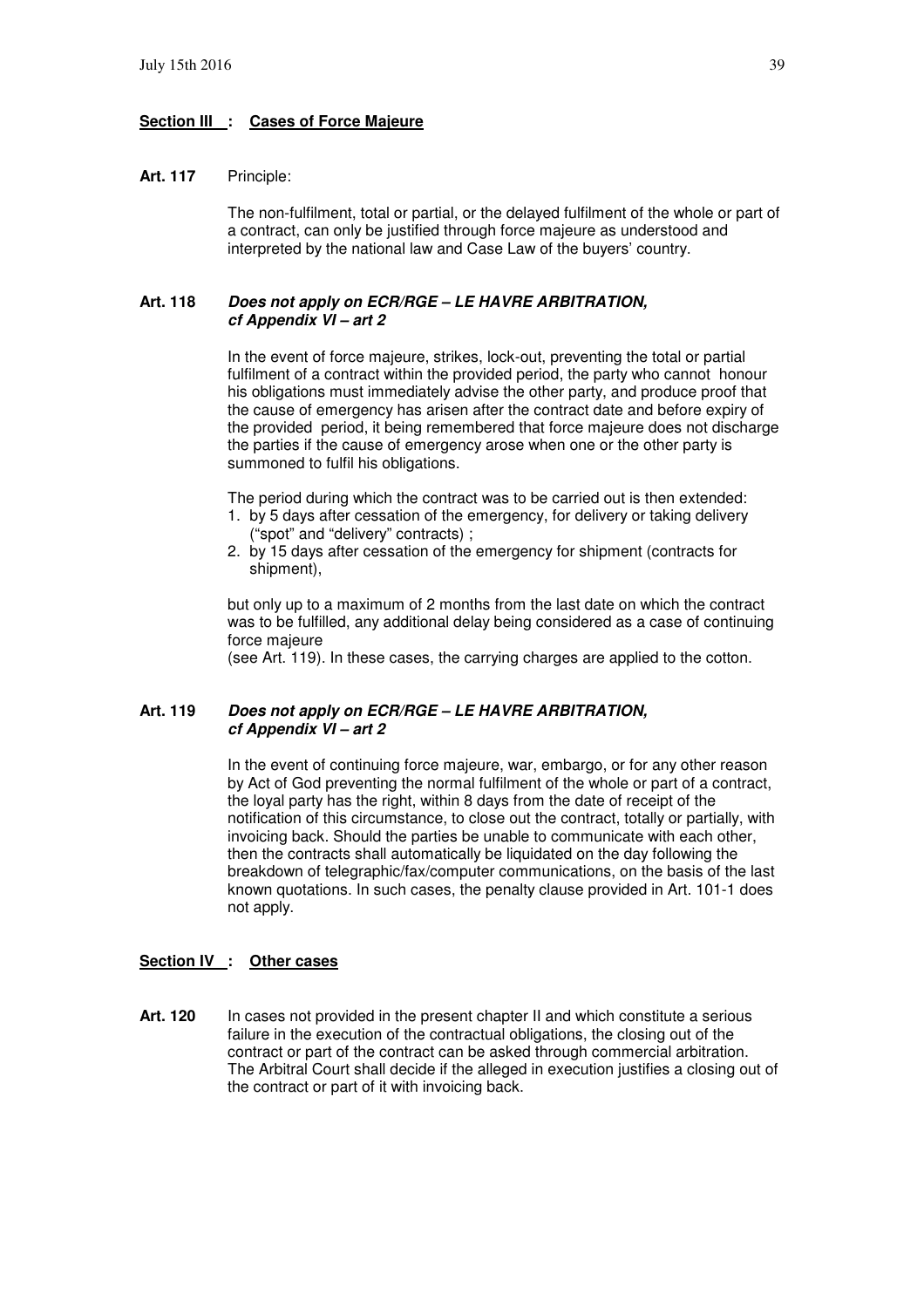#### **CHAPTER III : Failure to make use of the right to invoice back and/or to conduct fulfilment of the contract**

- **Art. 121** If the party entitled to invoice back and/or to conduct fulfilment of a contract, totally or partly, such as provided in TITLE III (Art. 097 to 120) fails or delays to make use of this right, the whole or part of the contract is considered as terminated in its full right without price difference or indemnity. The right to invoice back expires 90 days after the grounds for counter-invoicing have been established.
- Art. 122 The contract shall not be considered as terminated:
	- a) if the performance offered has been explicitly or tacitly accepted as fulfilment of the contract (f.i. : the buyer who accepts, without protest, a shipping date after the period of shipment mentioned in the contract; the seller who accepts, without protest, a delayed payment)
	- b) or if the parties decide amicably and by mutual agreement as to how the contract shall be fulfilled, on other bases than those provided in the present European Cotton Rules.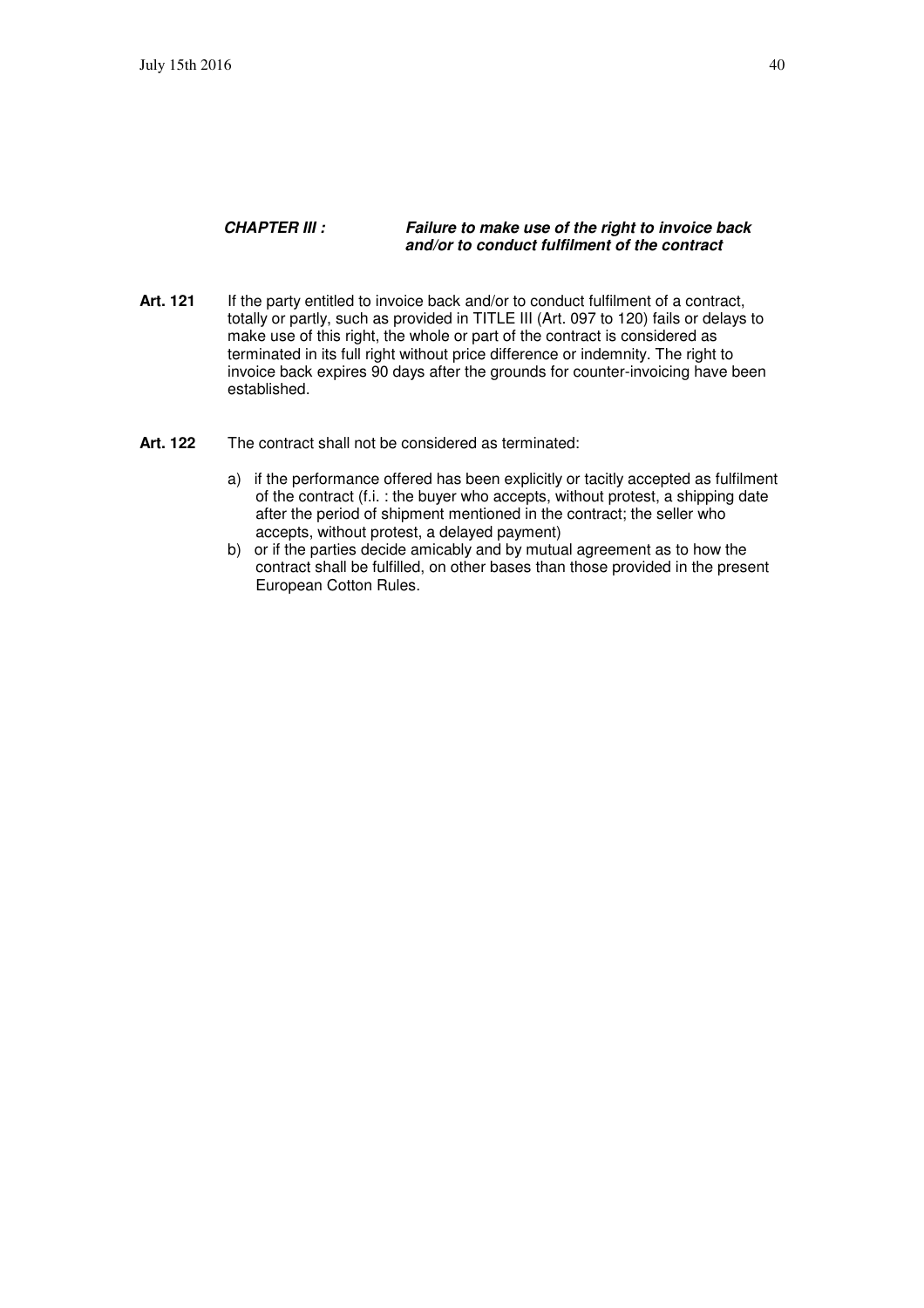#### **Appendix I : Brokers - Agents - Commissions**

- **Art. 1** When Raw Cotton purchases/sale operations shall be concluded with the mediation of a broker/agent member of an European cotton association, he will be entitled to receive a commission on the invoice amount. Such commission, based on a mutual agreement, will be paid by the seller.
- Art. 2 The right to receive the commission arises at the moment when the business is accepted by the contracting parties and therefore is to be paid by the seller even when, if later on, by mutual agreement between buyer and seller, for other circumstances, the transaction does not materialise. In such cases the amount of the commission is to be included in the corresponding liquidation.
- **Art. 3** The broker and/or agent is to survey the correct development of the transaction, so that all matters involved be in agreement with these Rules and therefore, should a dispute arise, will be compelled to furnish to Arbitrators, either in first arbitration or in appeal, all the particulars and other information that may be requested from him in his capacity as attester in the contract submitted to arbitration.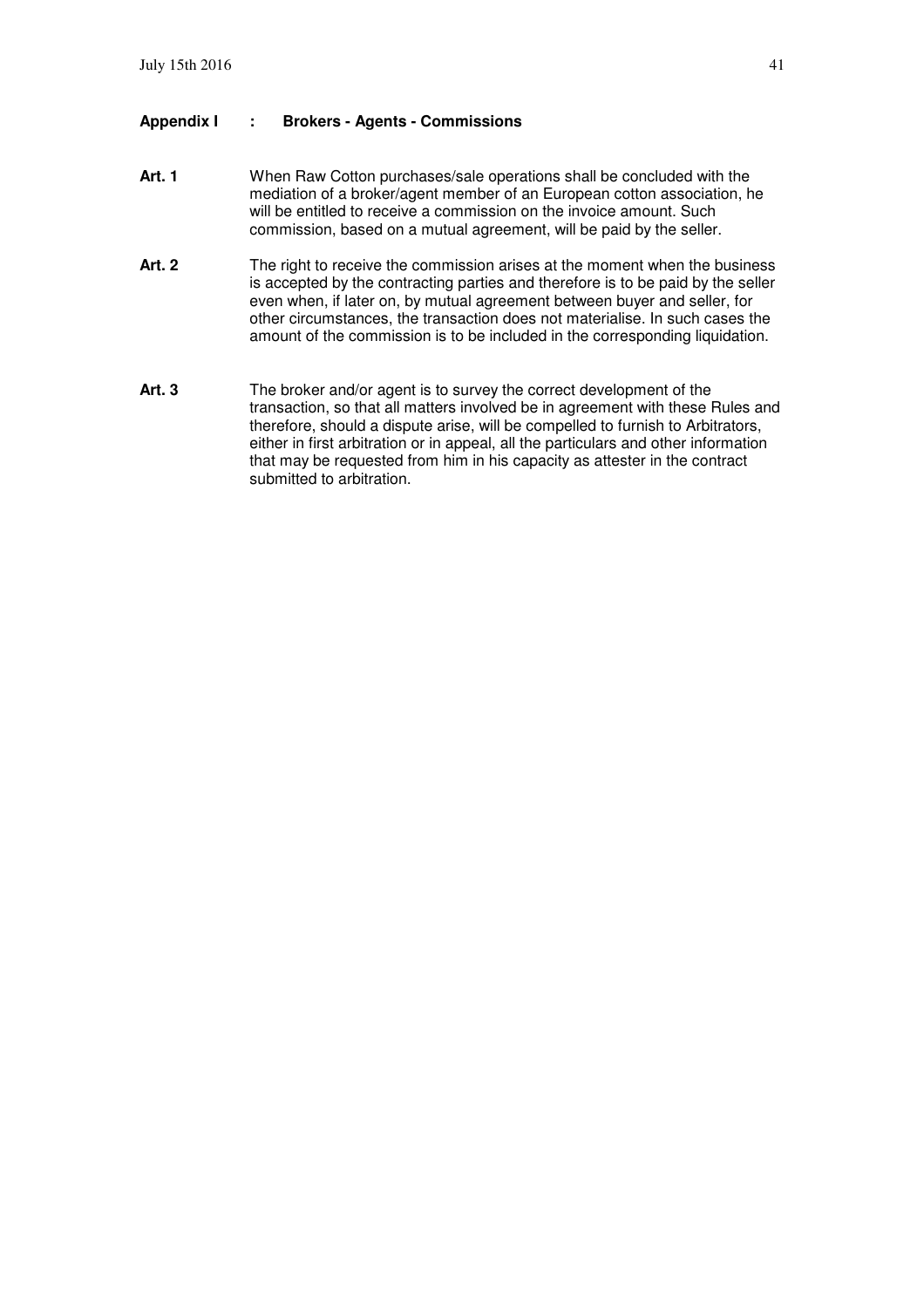#### **Appendix II : American Cotton Shippers Association Special Rules (amended to may 1995)**

#### **Art. 1**

The shipment of foreign cotton against any contract specifying U.S. growth is hereby declared to be a fraudulent practice and a violation of the rules of the Federated Associations.

#### **Art. 2**

The shipment of reginned, blended or recleaned cotton which reginning, blending or recleaning shall have taken place after its original baling, unless specified and described as such in the contract, is hereby declared to be a fraudulent practice and a violation of the rules of this Association.

#### **Art. 3**

The shipment of raingrown cotton against a contract for irrigated cotton or of irrigated cotton against a contract for raingrown, except by mutual consent, is hereby declared to be an unfair trade practice and a violation of the rules of the Federated Members.

Cotton should be described by specific territories of growth, as used herein and where the terms "raingrown" or "irrigated" are used without more detail growth specifications, the first shall be interpreted to mean all cotton of U.S. growth other than that grown in California, Arizona, New -Mexico (excepting cotton grown in Lea Country, New Mexico), and the Pecos and El Paso Valleys of Texas, which shall be regarded as irrigated. Where cotton is sold on type, actuals or description, when no growth is specified in the contract, it shall be understood that USA growth is required. Where USA growth is specified in the contract, any cotton grown in the United States of America, except reginned cotton, may be shipped.

Nothing herein shall be interpreted to preclude more detailed stipulations between the buyer and seller as to territories of growth. Any deviation from such stipulation, except by mutual consent, is an unfair trade practice and a violation of the rules of the Federated Associations.

#### **Art. 4**

Where cotton is sold on Government Class or Green Card Class, the adulteration or misrepresentation of the official USDA class in the form of green cards, computer printouts or tag lists is hereby declared to be a fraudulent practice and a violation of the Special Rules of this Association.

#### **Art. 5**

The removal of any bale tag indicating origin or growth, the failure to replace any such tag on recovered bales and the failure to report to the Secretary a request to remove tags or otherwise to obscure origin or growth shall constitute unfair trade practices and violate the rules of the Federated Associations. This shall not apply to metal band tags removed in the compressing process nor to mill tags.

#### **Art. 6**

A buyer may request of the seller, within 90 days of the last day of unloading, evidence that cotton shipped him in satisfaction of their contract is not in violation of Rules 1, 2, 3, 4, and/or 5 of the Special Rules. This request should be sent to the seller by mail and a copy may be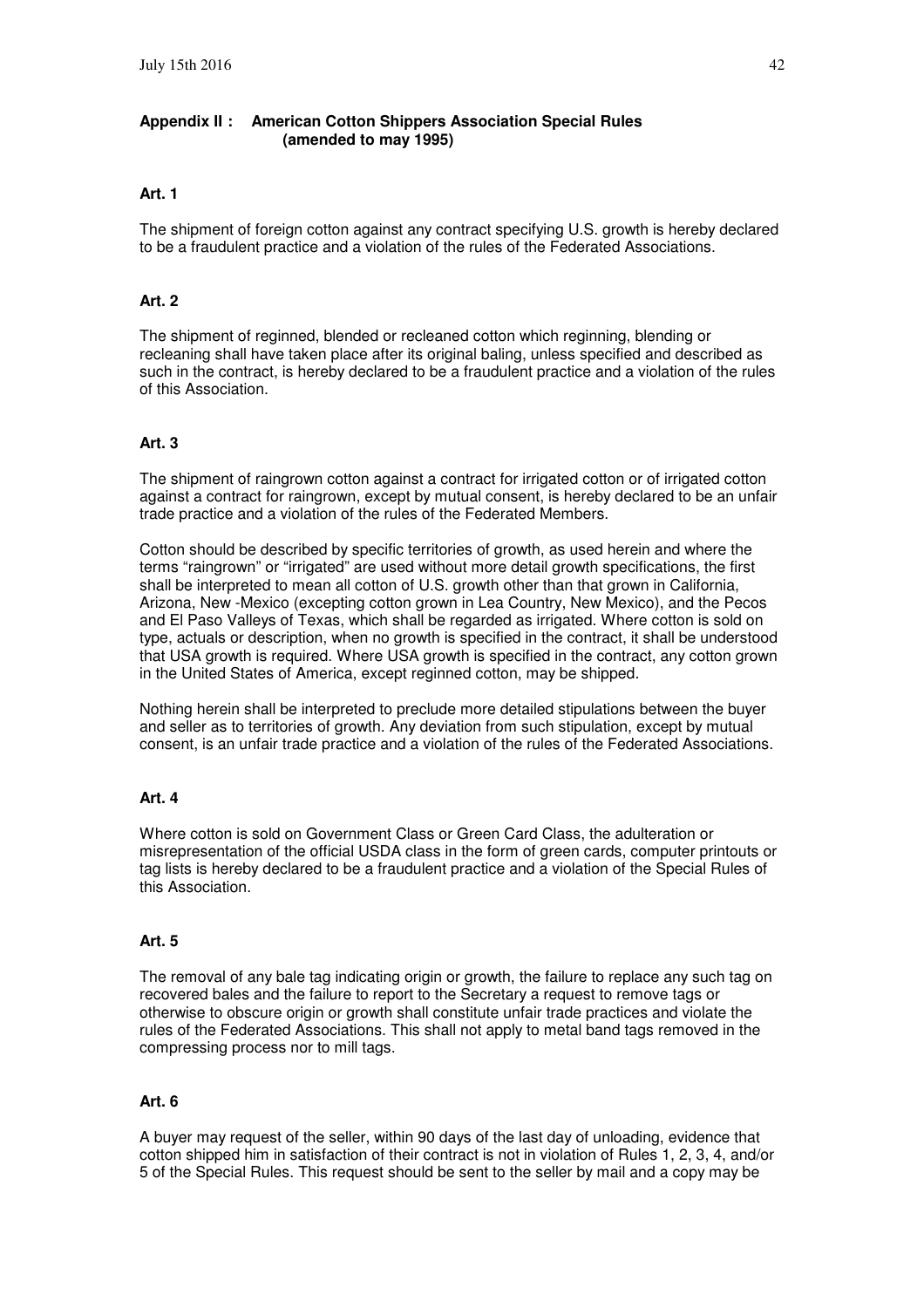forwarded to the Administrative Office of this Association in Memphis. If the buyer is not satisfied with the evidence submitted or if the seller does not respond within 30 days, the buyer may then lodge a formal complaint with the Fair Practices Committee of the Association by forwarding, in writing, to the Administrative Office of the ACSA, factual information pertinent to a review of the complaint together with reasonable and prima facie evidence in support of the buyer's claim that a violation has occurred, with copy to the seller.

The Fair Practices Committee, after determining that the complaint is properly before the Committee, shall then request in writing of the seller evidence that the cotton was not shipped in violation of Rules 1, 2, 3, 4, and/or 5. If the seller fails to respond in writing to this request within 30 days or within the time specified in an extension of time, such extension to be approved by majority of the Committee voting, then the Committee will proceed to judge the complaint on the evidence at hand and that which it may choose to secure from other sources.

If the Committee finds for the buyer, he shall be awarded a penalty of four cents (4 cents) per pound for any violation determined by the Committee to be intentional, in addition to any other rights he may give or damages he may recover under arbitration and appeal procedures otherwise provided for in the applicable rules and contract terms. In any case in which the Committee determines that the violation was not wilful and intentional, it may reduce the penalty.

The Secretary of the ACSA shall promptly notify the buyer and the seller of the Committee's decision and awards, if any.

#### **Art. 7**

In the Fair Practices Committee finds a member of the Federated Associations guilty of a violation of any of the Special Rules, and the member does not comply within 30 days with the finding and penalty invoked by the Fair Practices Committee, then the Committee shall report the same to the Federated Association or Federated Association(s) whose member is involved, together with a copy of the Committee's complete file on the complaint for handling in accordance with its By-Laws and Rules.

If the Federated Association suspends or expels its member as a result of the violation and/or failure to comply with the findings of the Fair Practices Committee, the American Cotton Shippers Association shall announce this suspension or expulsion to the party or parties filing the complaint as well as to all recognised domestic and foreign cotton associations.

#### **Art. 8**

A member shall be fully responsible for any violation of these Special Rules by any subsidiary, affiliated, financed or controlled shipper; or by any broker, agency or intermediary of any kind acting for or at the request of such member or financed by such member.

#### **Art. 9**

The seller shall, upon request of the buyer, furnish to the buyer adequate proof that the cotton shipped was of the contract origin or growth specified or was not reginned or foreign cotton, or where applicable, the government class represented was genuine. The seller may present his evidence to the proper Federated Association or recognised Cotton Exchange, at his option, and the certificate of such Association or Exchange that it has examined such proof and regards it as sufficient shall constitute such adequate proof.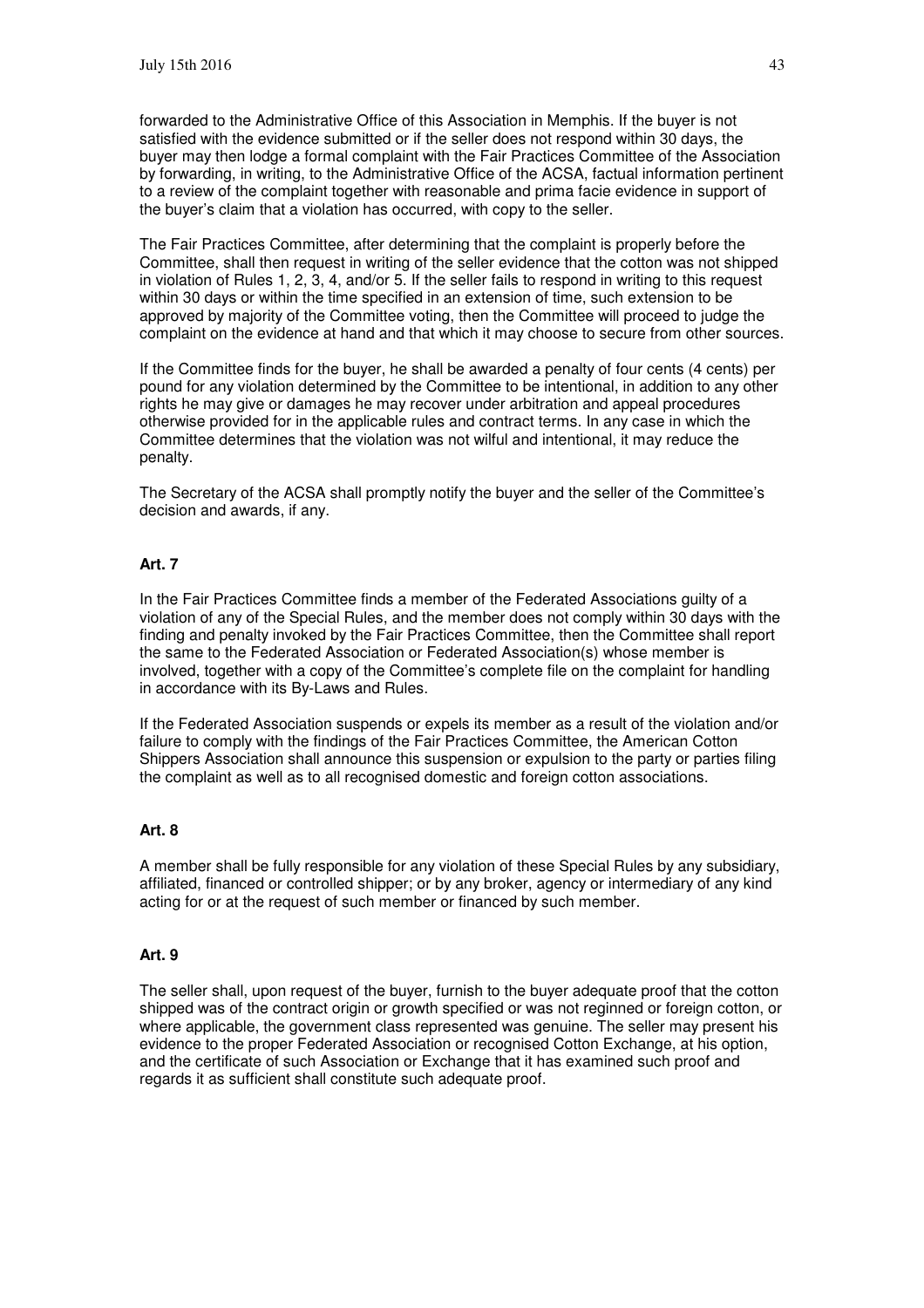#### **Art. 10**

Refusal or failure of a seller to pay any final arbitration award rendered by the arbitral body having jurisdiction within 90 days from the date of the award shall constitute a violation of the Rules of this Association.

Complaint by the buyer of a refusal or failure to pay must be made to the Administrative Office of this Association in Memphis in writing with supporting documents attached within five (5) months of the date of the arbitration award. Complaints received after the expiration of this time limit will not be recognised by this Association.

Upon request, the seller shall furnish the Fair Practices Committee in writing evidence that this refusal or failure to pay is not wilful. If the seller fails to respond in writing to this request within 30 days or within the time specified in an extension of time, such extension to be approved by the majority of the Committee voting, then the Committee will proceed to judge the complaint on the evidence at hand and that which it may choose to secure from other sources. If the Committee, upon examination of such evidence, or in the absence of evidence, submitted by the seller, finds that such refusal or failure to pay is wilful, the buyer shall be awarded an additional penalty of 10% of the amount of the arbitration award plus interest on the original award at the average prime rate of the five major New York Banks. The following official interpretation of Rule 10 was adopted by the Board of Directors on January 26, 1967:

"The American Cotton Shippers Association and its Federated Associations are firmly committed to the policy of arbitration of commercial disputes, particularly those involving the quality of cotton shipped upon contracts. The Federated Associations have regarded the wilful failure or refusal of an individual member concerned to pay a final arbitration award as grounds for suspension or expulsion from membership. Our Special Rule 10 was adopted in 1963 in order to make costly any delay or failure to pay promptly and to compensate the buyer for unwarranted delay".

"To qualify for such enforcement the award must be a final award rendered by a recognised arbitral body having jurisdiction and rendered in strict accordance with the rules and the essential terms of an agreement to arbitrate in effect at the time the agreement is made. The Association will not recognise the authority of any arbitral body to change the applicable rules post facto or after the contract has been entered into, without the express assent of all parties thereto".

"The Association will not countenance refusal to recognise an arbitration award on purely technical grounds, but where there is a bona fide dispute as to compliance with the specified rules regarding application for arbitration, selection of arbitrators, the drawing and care of samples, or as to the observance of jurisdictional time limits for such actions and for the arbitration itself, the validity of the arbitration award must properly be left to the courts".

#### **Art. 11**

It shall be a violation of the Rules of the Federated Associations for any member to sign or cause to be signed, a Letter of Indemnity to ocean carriers in exchange for a clean bill of lading.

#### **Art. 12**

The Special Rules will apply to any growth of cotton handled by ACSA members as specified in their sales contract.

The Special Rules will not apply with respect to year of growth.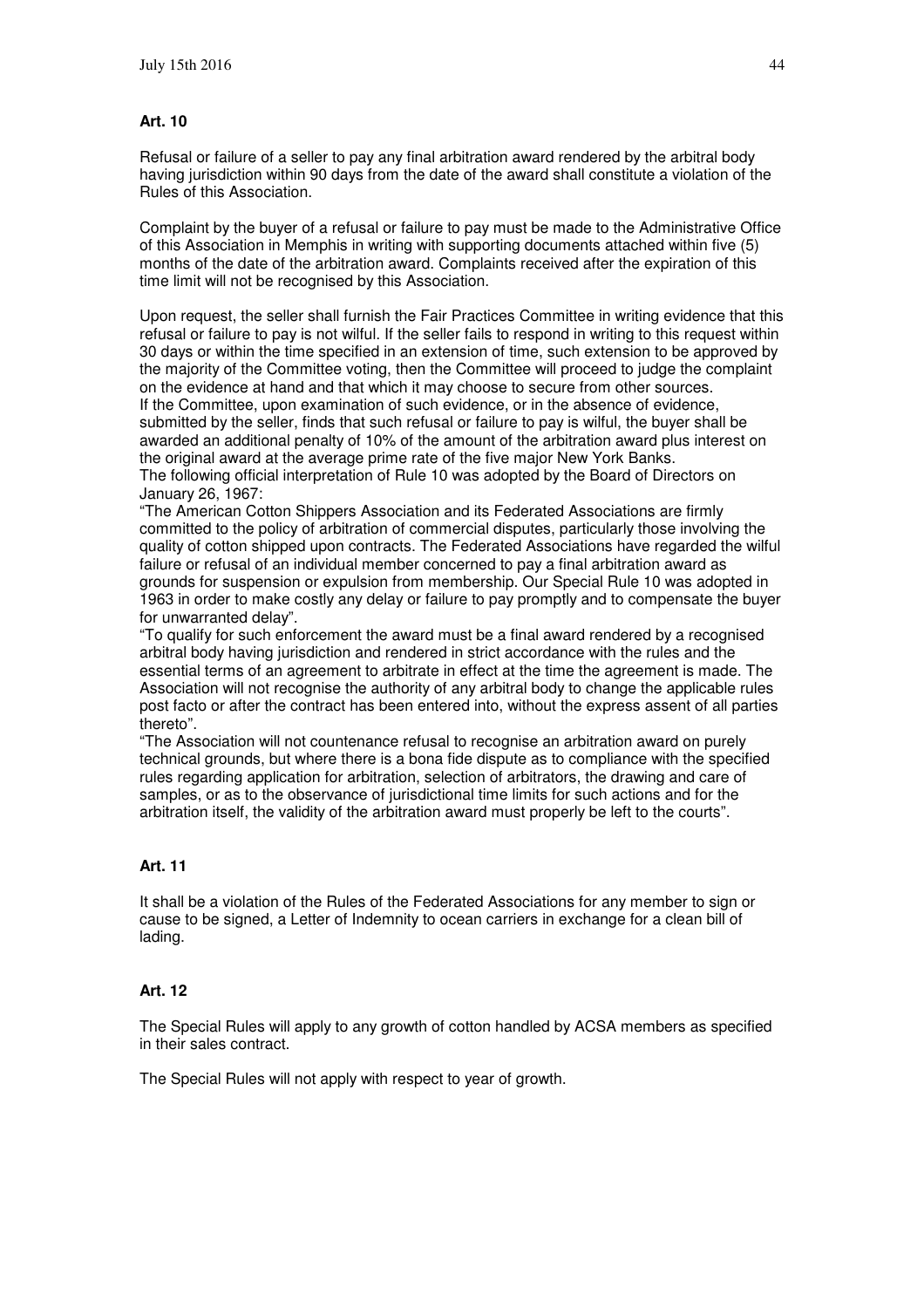#### **Art. 13**

Where a certificate of micronaire and/or pressley designates an independent laboratory as the source of testing any misrepresentation shall be deemed to be a violation of these Special Rules and the Rules of the Federated Associations.

#### **Art. 14**

The shipment of gin motes, cleaned gin motes or recleaned gin motes, unless otherwise described as such in the contract, is hereby declared to be a fraudulent practice and a violation of the rules of this Association. The Fair Practices Committee shall award a penalty of 15% of the stated contract value which shall be payable to the buyer, notwithstanding other damages awarded through arbitration procedures and/or litigation.

#### **Art. 15**

Deliberate submission of false samples for approval shall be a fraudulent practice and a violation of the Special Rules of this Association.

#### **Art. 16**

The Fair Practices Committee shall consider a formal complaint alleging a violation of ACSA Special Rules, render an opinion on whether such rules have been violated and forward such opinion and recommendations to the appropriate Federated Association as provided in Rule 7, even if a settlement is reached by the parties or the complaint is withdrawn while the matter is properly before the Committee.

#### **Art. 17**

Should a complaint be submitted against a Member, and in the Committee's review it is determined that the Special Rules may have been violated, the Member subject to the complaint is required to provide the Committee with any information requested that is related to the transaction and its application to a possible violation of these Rules, and should the Member fail to comply with the Committee's request the Committee is authorized to recommend to the Member's Federated Association that the Member be expelled.

#### **Art. 18**

Membership in the American Cotton Shippers Association requires that Members honour their contractual obligations to purchase or sell cotton.

Should the Committee's review of a complaint submitted, by an ACSA or non-ACSA Member, against an ACSA Member find that the contract default is wilful, the Committee may recommend to the Member's Federated Association that the Member be expelled. This Rule shall not apply should the matter proceed to arbitration or litigation or be resolved amicably by the parties.

The following legal procedures shall be employed by the Rules, By-Laws & Fair Practices Committee in determinations in all matters involving the application of these Rules:

- 1. Timely notice of the alleged rule violation through the receipt of a written complaint fully detailing the charges.
- 2. Sufficient notice of all procedural steps including a reasonable time to answer the complaint and filing of appropriate written motions preliminary to a formal hearing.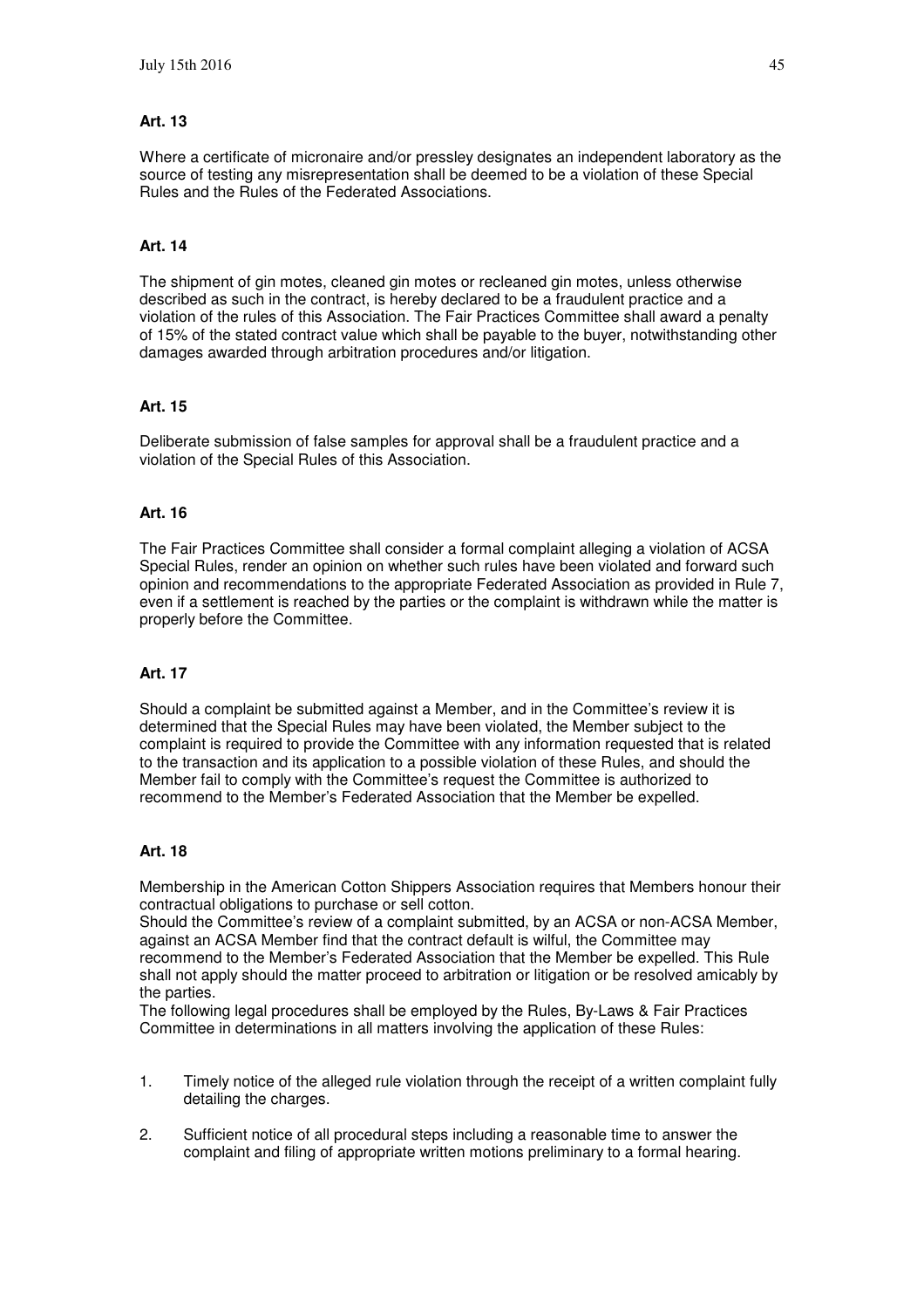- 3. The right of access to all evidence to be considered by the Committee.
- 4. If requested, a hearing be set for date convenient to the member and his counsel.
- 5. The right to cross-examine all witnesses.
- 6. The right and opportunity to present a defence to or refute the allegations.
- 7. The hearing shall be before an unbiased tribunal.
- 8. A written or recorded transcript of the hearing shall be made.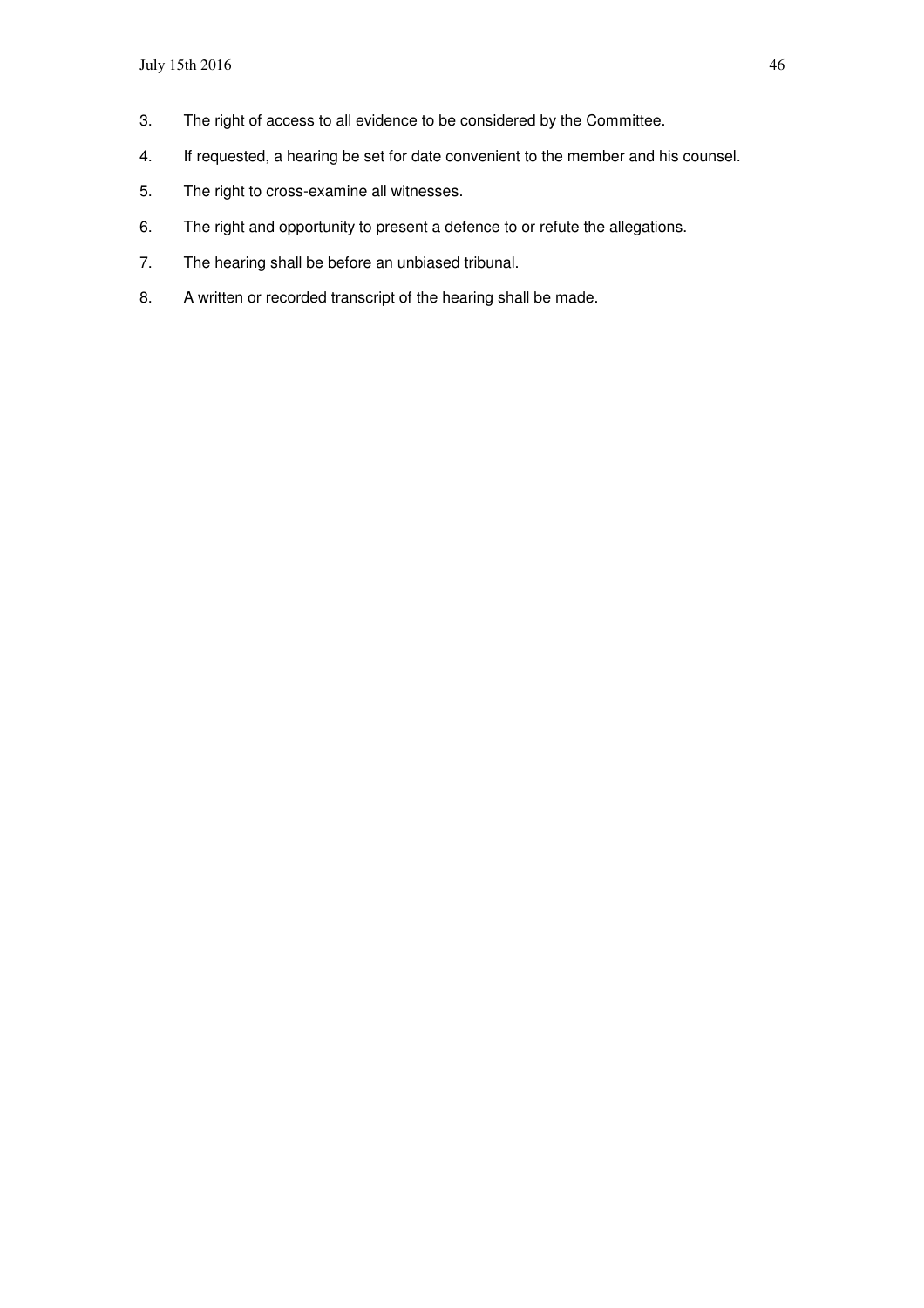### **Appendix III : Special Container Rules For U.S. Cotton Shipped From U.S. Ports**

### **SECTION A : DEFINITIONS**

In this agreement, unless there be something in the context inconsistent therewith, the following expressions shall have the following meanings :

- 1. "Container yard" or "CY" mean a location where containers may be parked, picked-up or delivered full or empty. A container yard may further be a place of loading/stuffing by a shipper or unloading/de-vanning by a receiver of cargo, and/or where water carrier accepts custody and control of cargo at origin.
- 2. "Container freight station" or "CFS" mean a location where the water carrier and/or its agent is loading or unloading containers under their control.
- 3. "House to", "container yard to", or "door to" mean shipper-controlled loading at a location determined by the shipper. All costs beyond point of loading, as well as the cost of providing containers, at House/CY/Door are for the account of the party responsible for freight booking.
- 4. "Pier to" or "container freight station to" mean carrier-controlled loading where the cargo is delivered to the carrier at a pier or container freight station.
- 5. "To house" or "to container yard" or "to door" mean deliver to consignee's location (warehouse or mill) upon arrival at port of destination.
- 6. "To pier" or "to container freight station" mean carrier will de-van container at pier at port of destination or at a container freight station.
- 7. "Mini-bridge" means cargo carried by rail or substitute transportation from U.S. port area to another U.S. port area for onward transportation in containers on water. Intermodal bill of lading is issued by the water carrier at originating port covering transport to the overseas destination.
- 8. "Micro-bridge" means cargo moving directly from interior point by rail or substitute transportation (either in containers or other equipment) to port for onward transportation in containers on water. Intermodal bill of lading is issued by the water carrier at interior loading point covering transport to the overseas destination.
- 9. "Land-bridge" means cargo arriving by water carrier, and moving from one coast to another via rail for onward transportation on water.
- 10. "Free-carrier named point", "interior point intermodal" or "IPI" mean the seller fulfils his responsibility when he delivers the cargo into the custody of the water carrier at the named point. If no precise point can be mentioned at the time of contract of sale, the parties should refer to the place or range where the water carrier should take the cargo into his charge.
- 11. "Shippers load and count" means the shipper assumes responsibility for the contents of the container (CY loading).
- 12. "Inter-modal bill of lading" or "combined transport document" mean a negotiable document issued by a water carrier after receipt of container or cotton on board a rail carrier other transport equipment.
- 13. "Bunker adjustment factor" or "BAF", "fuel adjustment factor" or "FAF" mean a charge added to the base freight rate to cover extraordinary increases in fuel costs which are beyond the control of the carrier.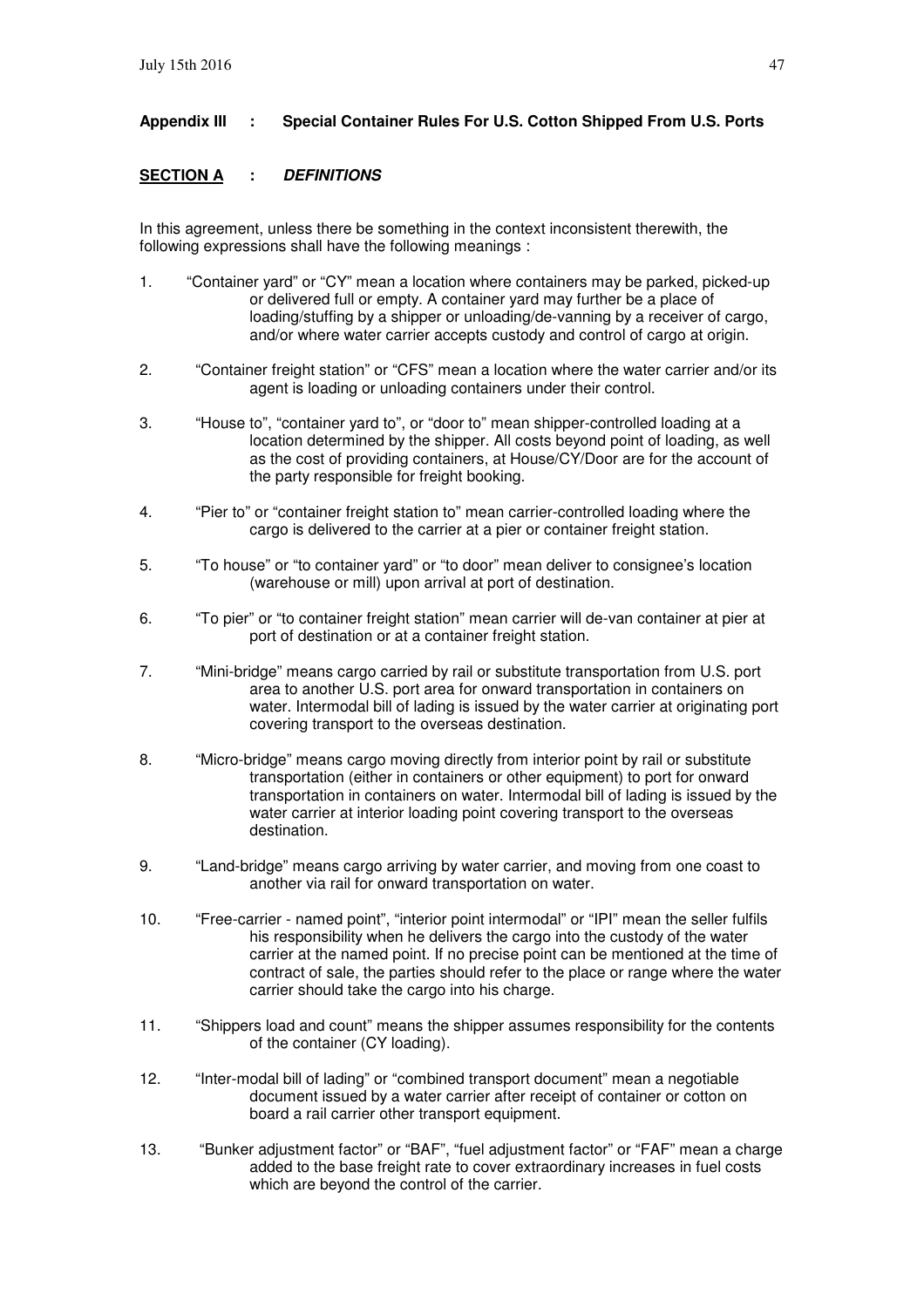- "Currency adjustment factor" or "CAF" mean a charge, generally expressed as a percentage of base freight, that attempts to compensate for extraordinary fluctuations in currency relationships to the U.S. Dollar which is the "tariff currency".
- 15. "Terminal receiving charge", "TRC", "terminal handling charge", "THC", "Container yard charge" or "CYC" mean a charge, added to the base freight rate by the carrier, which reflects the costs of handling cotton from place of receipt at the terminal to on board vessel.
- 16. "Origin receiving charge" or "ORC" mean a charge, added to the base freight rate, which reflects the cost of handling cotton from place of receipt at origin to on board intermodal conveyance.

#### **SECTION B : TRADE RULES**

Every contract for shipment of U.S. cotton in containers from U.S. ports shall, unless there be anything inconsistent therewith explicitly or impliedly stated in the contract or subsequently agreed thereto by the parties to the contract, be deemed to provide that should there be a dispute concerning such contract, it shall be settled between the parties or by arbitration in accordance with the following rules:

- 1. Shipment: Cotton may be shipped by water and/or intermodal transportation at the option of the party responsible for freight booking. All charges imposed by the carrier, whether included in the freight rate, shown as separate item(s) in the bill of lading, or billed separately, are for the account of the party responsible for the freight booking. However if the seller elects to use a CFS facility, then the difference between CFS and CY charges at such location shall be for seller's account.
- 2. Providing containers and transport. The party responsible for freight booking is obliged to provide containers in time for transport and loading within contracted shipping month at the port(s) or point of origin stated in the contract.
- 3. Date of shipment : in case of intermodal transportation, the date of the intermodal bill of lading shall constitute the date of shipment.
- 4. Insurance: in case of FOB/FAS/C&F or "Free Carrier (Named Point)" sales, buyer's insurance to cover all risks from the time the cotton is shipped or on board or is accepted into the custody and control of the water carrier, whether advised or not.
- 5. Full container load (FCL) :
	- a. full forty-foot container loads. Any extra charges for overflow bales or minimum charges shall be paid by the party responsible for freight booking.
	- b. if quantity is expressed in containers it shall mean :
		- i origin Gulf area : about 78 bales per forty-foot container;<br>ii origin West Coast : about 83 bales per forty-foot containe
		- origin West Coast : about 83 bales per forty-foot container;

 containers other than forty-footers may be substituted for "house to pier" or "pier to pier" shipments only.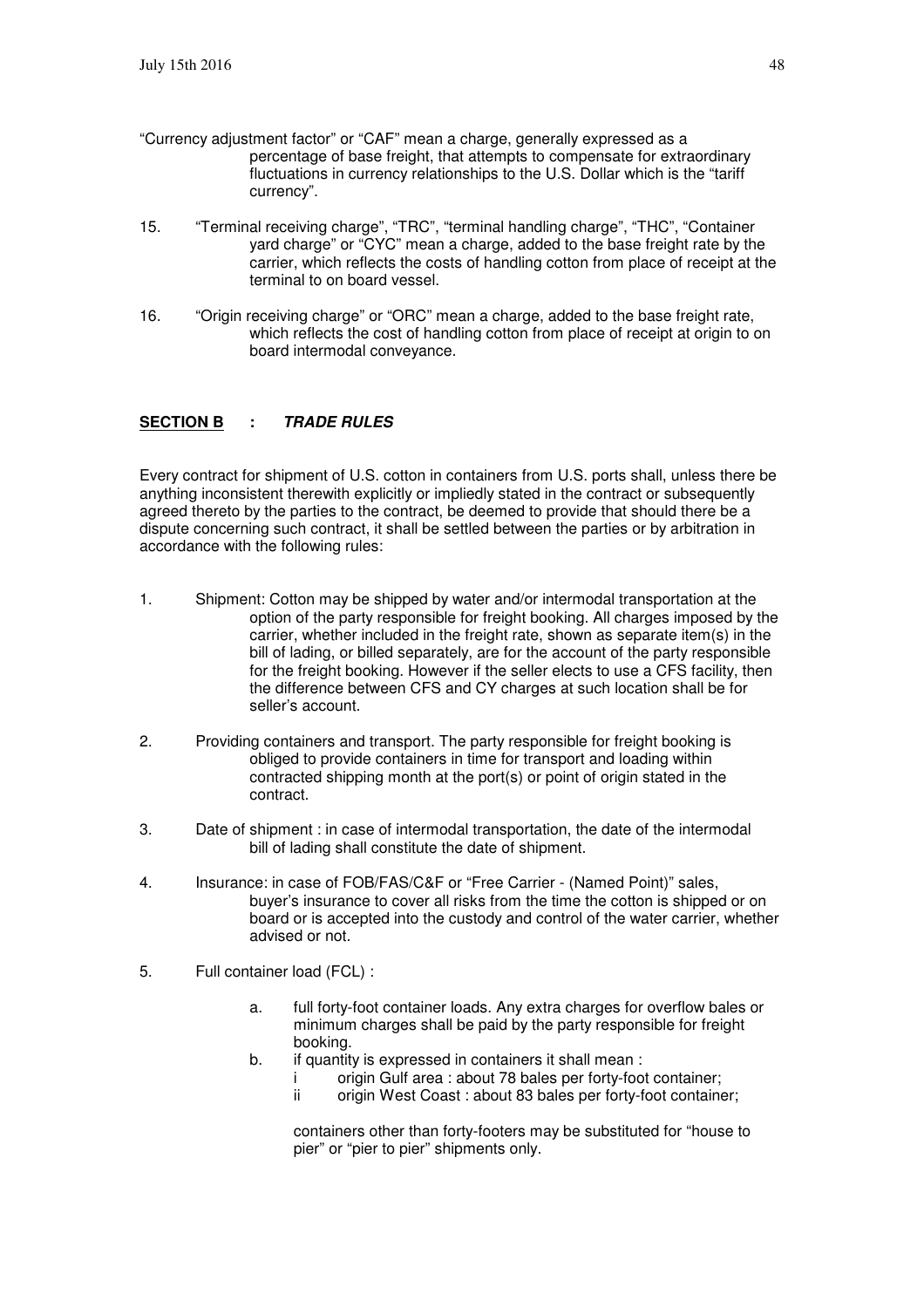- 6. Loading and unloading: it shall be seller's choice to load at "house/CY" or "pier/CFS", and buyer's choice to unload at "house/CY" or "pier/CFS. However, seller shall "ship to pier", unless specifically instructed by buyer to "ship to house".
- 7. Weighing: unless otherwise agreed, "pier to house" and "house to house" shipment shall be understood to mean "net certified shipping weights final".
- 8. Sampling:
- a. buyer may ask seller to by-load samples, subject to seller's agreement. Any extra charges shall be for the buyer's account.
- b. in case of "pier to house" or "house to house" shipments, normal arbitration rules shall apply, except that sampling may take place on buyer's premises under supervision. Sampling expenses are for the buyer's account.
- 9. Missing bales: in case of shipper's load and count, seller is liable for the contents of the container. Unless otherwise agreed between buyer and seller, any claim must be supported by certificates issued by seller's controller stating the container serial and seal number and certifying that the seal was intact. However, in shipments involving "pier to house" or "house to house" movements and when seals are broken by customs or other authorities at port of entry container must be re-sealed and both the original seal and new seal numbers provided to shipper's controller.
- 10. Payment:
- a. letter of credit payment : letter of credit must allow inter-modal bill of lading.
- b. cash against documents on first presentation : buyer must pay against inter-modal bill of lading.
- c. cash on Arrival : buyer shall pay against the bill of lading upon arrival of the vessel at the destination named in the bill of lading.

However, if the containers are non-carried by feeder vessels or other means, payment shall be made upon arrival of the feeder vessels or non-carrying conveyance at the final destination named in the contract.

In case of seller's freight booking, if any containers are not on board the vessel named in the bill of lading, buyer shall have the right to claim against the seller for refund of interest until actual arrival of the container(s). This is not applicable if shipment by container vessel is required by buyer subsequent to entering into the contract.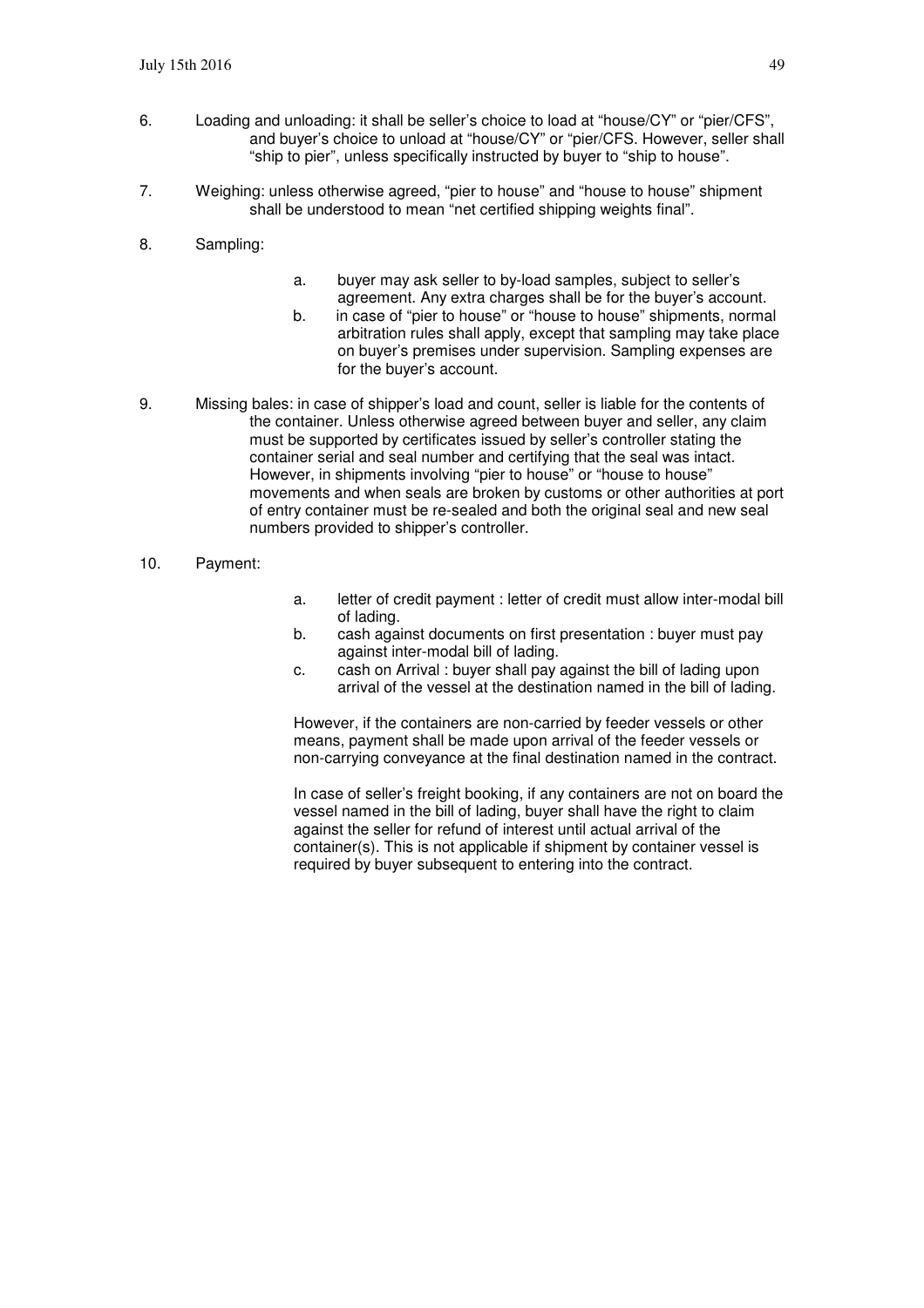#### **Appendix IV : Rules On Contracts Providing For Micronaire Guarantees**

- 1. Contracts between shippers and buyers may designate Micronaire readings specifications. If so, the contract shall specify the term with reference to minimum and/or maximum Micronaire readings possible.
- 2. The "Control Limits" referred to in Paragraph B shall be plus or minus 0.3 Micronaire readings.
- 3. shipment that do not meet the specifications, such bales shall be reviewed with the shipper. If no agreement can be reached regarding a settlement of the bales in question, samples shall be submitted to a recognised laboratory for arbitration.
- 4. The allowances for bales not shipped in conformity with the contract shall be as follows
	- A. For contracts which set out a minimum micronaire value, the allowances for bales which do not reach this minimum will be as follows :

| Mircronaire value           |                      |
|-----------------------------|----------------------|
| below the control limit by: | Percentage allowance |
|                             |                      |
| 0.1                         | 0.5                  |
| 1.0                         |                      |
| 2.0                         |                      |
| 3.0                         |                      |
| 4.0                         |                      |
| 5.0                         |                      |
|                             |                      |

and so on by 1% for each 0.1 micronaire. But if the contract sets out a minimum of 3.5 (3.5 NCL or 3.8 UCL) or higher:

on cotton reading 2.9 to 2.6 inclusive, the percentage allowance will be increased to 3% for each 0.1 micronaire below 3.0 ; and

- on cotton reading 2.5 or below, the percentage allowance will be increased to 4% for each 0.1 micronaire below 2.6.
- B. For contracts which set out a maximum micronaire value, the allowances for bales which go over this maximum will be as follows:

Mircronaire value above the control limit by : <br>
Percentage allowance 0.5 1.0 2.0 3.0 4.0 5.0

and so on by 1% for each 0.1 micronaire. But if the contract specifies a maximum micronaire reading of 4.9 or lower:

on cotton reading 5.6 or higher, the percentage allowance will be increased to 3% for each 0.1 micronaire above 5.6.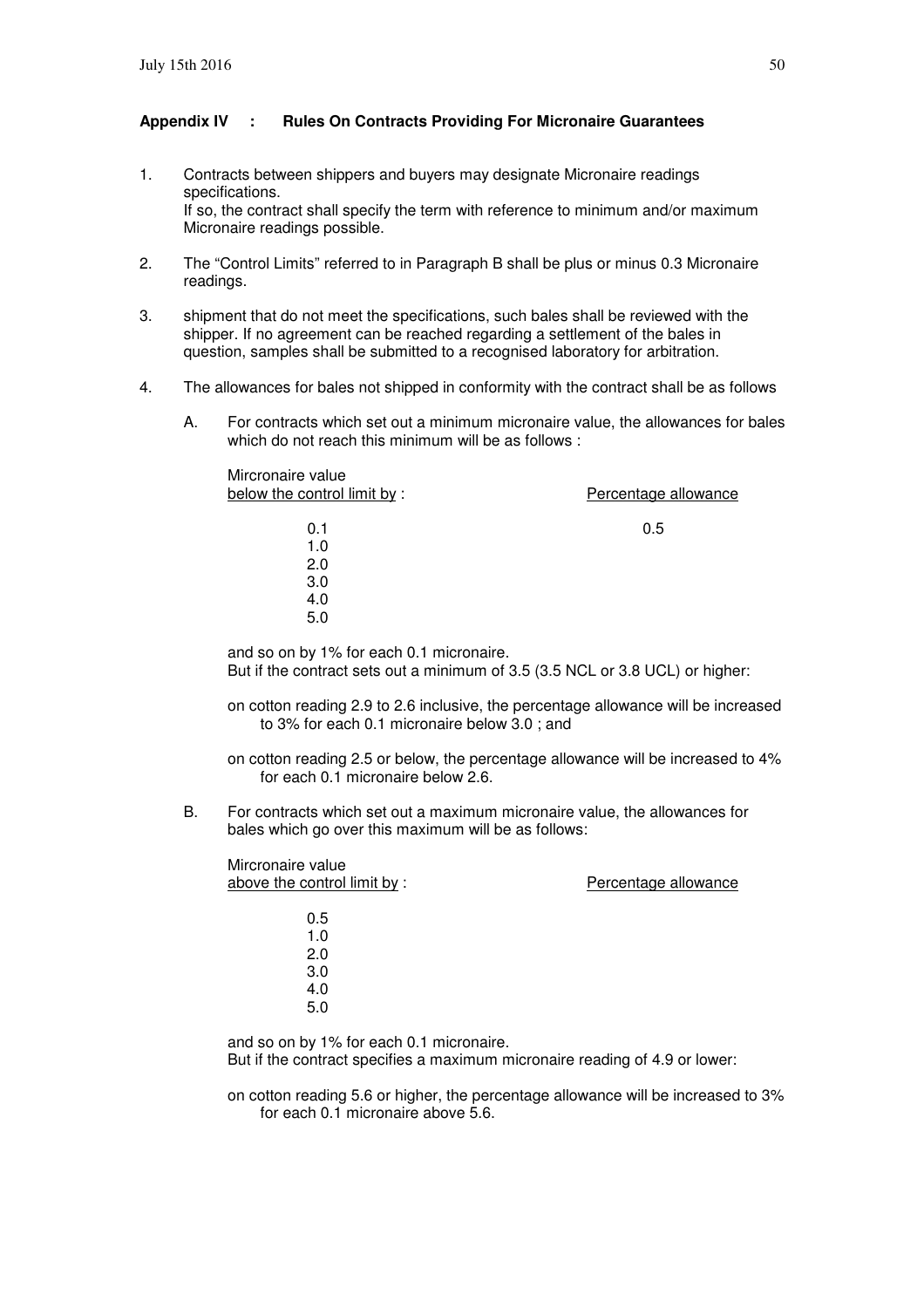### **Appendix V : Rules On Contracts Providing For Strength Guarantees**

Unless the buyer and seller agree otherwise, for contracts which set out a minimum strength value, the allowances for bales which do not reach this minimum will be as follows:

|     |         | Percentage allowance |
|-----|---------|----------------------|
| 1.1 | 2.0     | 1.0                  |
| 2.1 | 3.0     | 1.5                  |
| 3.1 | 4.0     | 3.0                  |
| 4.1 | 5.0     | 5.0                  |
| 5.1 | 6.0     | 8.0                  |
|     | between | and                  |

plus 4% for each gram/tex below 6

#### **Pressley**  psi below the

| below the<br>control limit by : | between | and  | Percentage allowance |
|---------------------------------|---------|------|----------------------|
|                                 | 1050    | 3000 | 1.5                  |
|                                 | 3050    | 5000 | 3.0                  |
|                                 | 5050    | 7000 | 5.0                  |
|                                 | 7050    | 9000 | 8.0                  |

plus 4% for each 2000 psi below 9000